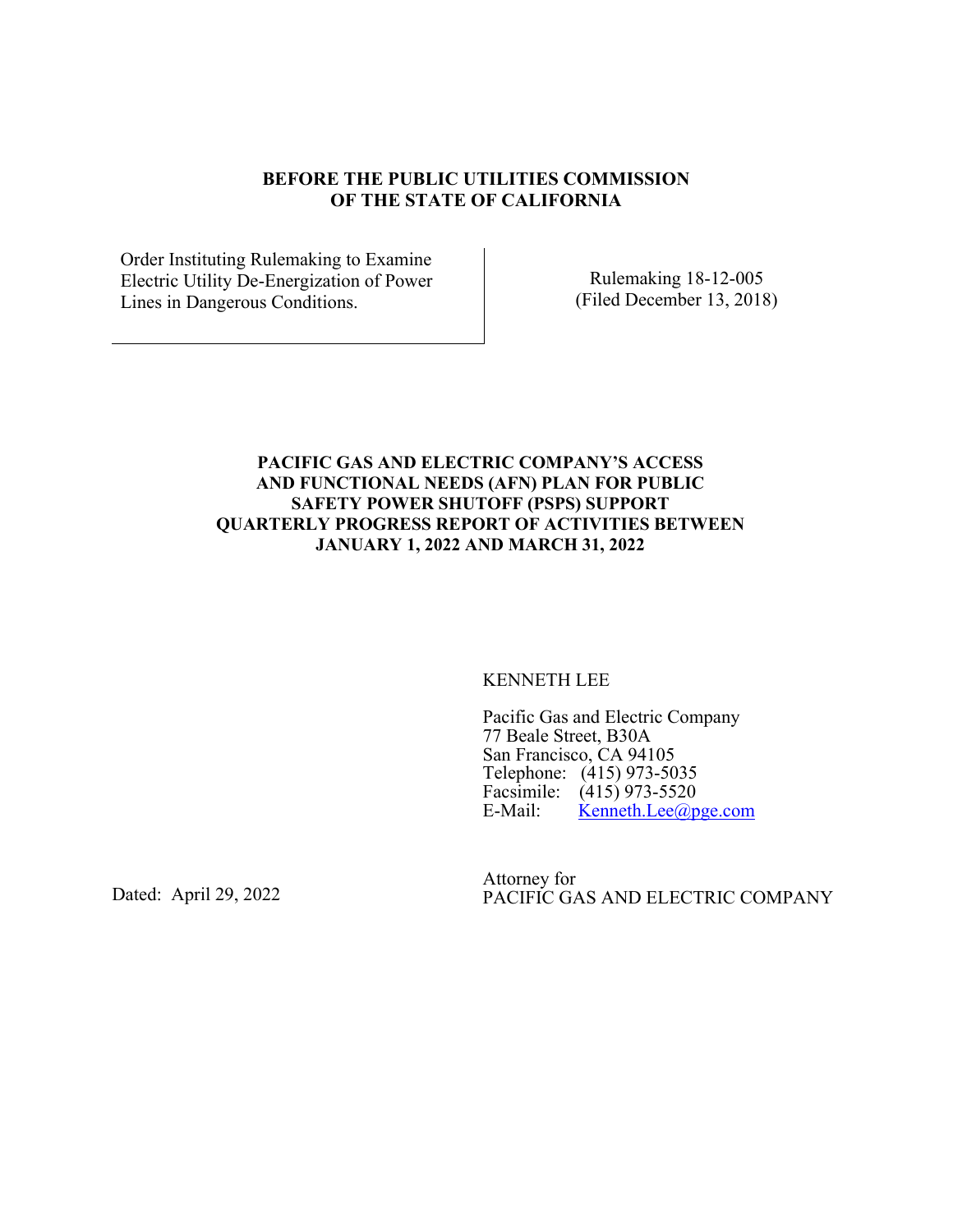#### **BEFORE THE PUBLIC UTILITIES COMMISSION OF THE STATE OF CALIFORNIA**

Order Instituting Rulemaking to Examine Electric Utility De-Energization of Power Lines in Dangerous Conditions.

Rulemaking 18-12-005 (Filed December 13, 2018)

#### **PACIFIC GAS AND ELECTRIC COMPANY'S ACCESS AND FUNCTIONAL NEEDS (AFN) PLAN FOR PUBLIC SAFETY POWER SHUTOFF (PSPS) SUPPORT QUARTERLY PROGRESS REPORT OF ACTIVITIES BETWEEN JANUARY 1, 2022 AND MARCH 31, 2022**

In accordance with the California Public Utilities Commission's Phase 2 De-Energization Decision (D.) 20-05-051, Pacific Gas and Electric Company (PG&E) respectfully submits this Quarterly Progress Report of Activities Between January 1, 2022 and March 31, 2022 regarding its efforts designed to support people and communities with access and functional needs (AFN) during Public Safety Power Shutoff (PSPS) de-energization events (AFN Plan).

Respectfully submitted,

By: */s/ Kenneth Lee* **KENNETH LEE** 

Pacific Gas and Electric Company 77 Beale Street, B30A San Francisco, CA 94105 Telephone: (415) 973-5035 Facsimile:  $(415)$  973-5520<br>E-Mail: Kenneth.Lee@p  $\text{Kenneth.}$ Lee $\textcircled{a}$ pge.com

Dated: April 29, 2022

Attorney for PACIFIC GAS AND ELECTRIC COMPANY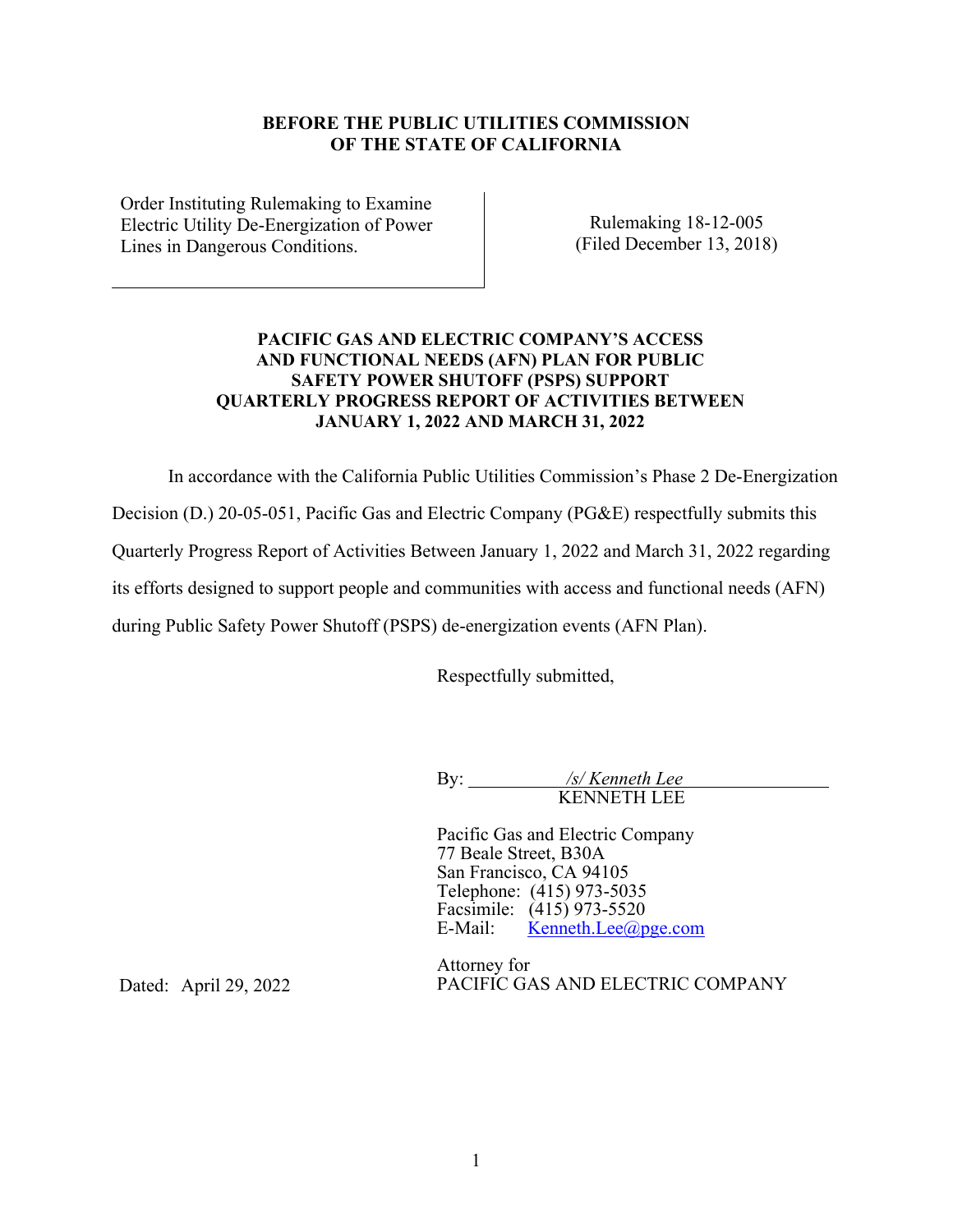Access and Functional Needs (AFN) Plan for Public Safety Power Shutoff (PSPS) Support

Quarterly Progress Report of Activities between January 1, 2022 and March 31, 2022



April 29, 2022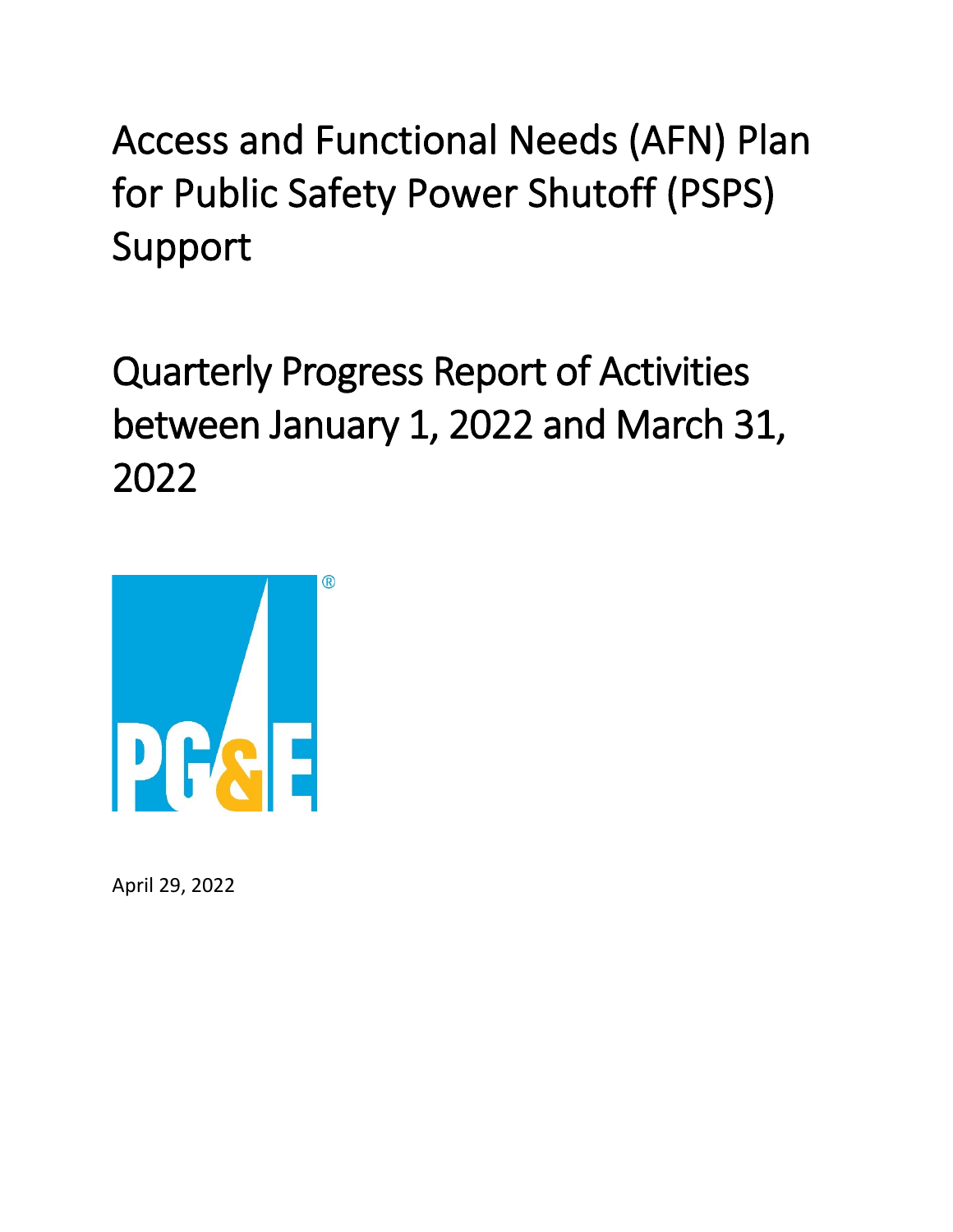# **TABLE OF CONTENTS**

| Introduction                                                            |                                                                                                 |  |  |  |
|-------------------------------------------------------------------------|-------------------------------------------------------------------------------------------------|--|--|--|
| 1                                                                       |                                                                                                 |  |  |  |
| 1.1                                                                     |                                                                                                 |  |  |  |
| 1.1.1                                                                   |                                                                                                 |  |  |  |
| 1.2                                                                     |                                                                                                 |  |  |  |
| 1.3                                                                     |                                                                                                 |  |  |  |
| 1.3.1                                                                   |                                                                                                 |  |  |  |
| 1.3.2                                                                   |                                                                                                 |  |  |  |
|                                                                         |                                                                                                 |  |  |  |
| 1.4.1                                                                   |                                                                                                 |  |  |  |
| 1.4.2                                                                   |                                                                                                 |  |  |  |
| 1.4.3                                                                   |                                                                                                 |  |  |  |
| 1.4.4                                                                   |                                                                                                 |  |  |  |
|                                                                         |                                                                                                 |  |  |  |
| 1.5.1                                                                   |                                                                                                 |  |  |  |
| 1.5.2                                                                   |                                                                                                 |  |  |  |
| 1.5.3                                                                   |                                                                                                 |  |  |  |
| 1.5.4                                                                   | California Alternative Rates for Energy Program (CARE)/Family Electric Rate Assistance (FERA)13 |  |  |  |
|                                                                         |                                                                                                 |  |  |  |
| 1.6.1                                                                   |                                                                                                 |  |  |  |
| 1.6.2                                                                   |                                                                                                 |  |  |  |
|                                                                         |                                                                                                 |  |  |  |
| 1.7.1                                                                   |                                                                                                 |  |  |  |
| 1.7.2                                                                   |                                                                                                 |  |  |  |
| 1.7.3                                                                   | Outreach and Engagement with Master-Metered Owners, Property Managers, and Multi-Unit Dwelling  |  |  |  |
|                                                                         |                                                                                                 |  |  |  |
| 1.7.4                                                                   |                                                                                                 |  |  |  |
| 1.7.5                                                                   |                                                                                                 |  |  |  |
| 1.7.6                                                                   |                                                                                                 |  |  |  |
| 1.7.7                                                                   |                                                                                                 |  |  |  |
|                                                                         |                                                                                                 |  |  |  |
| 1.8.1                                                                   |                                                                                                 |  |  |  |
| 1.8.2<br>1.9                                                            |                                                                                                 |  |  |  |
| 1.9.1                                                                   |                                                                                                 |  |  |  |
| 1.9.2                                                                   |                                                                                                 |  |  |  |
| 1.9.3                                                                   |                                                                                                 |  |  |  |
|                                                                         |                                                                                                 |  |  |  |
| Conclusion                                                              |                                                                                                 |  |  |  |
|                                                                         |                                                                                                 |  |  |  |
| Appendix B - Statewide Joint IOU AFN Advisory Council Participants  A-2 |                                                                                                 |  |  |  |
|                                                                         |                                                                                                 |  |  |  |
|                                                                         |                                                                                                 |  |  |  |
|                                                                         |                                                                                                 |  |  |  |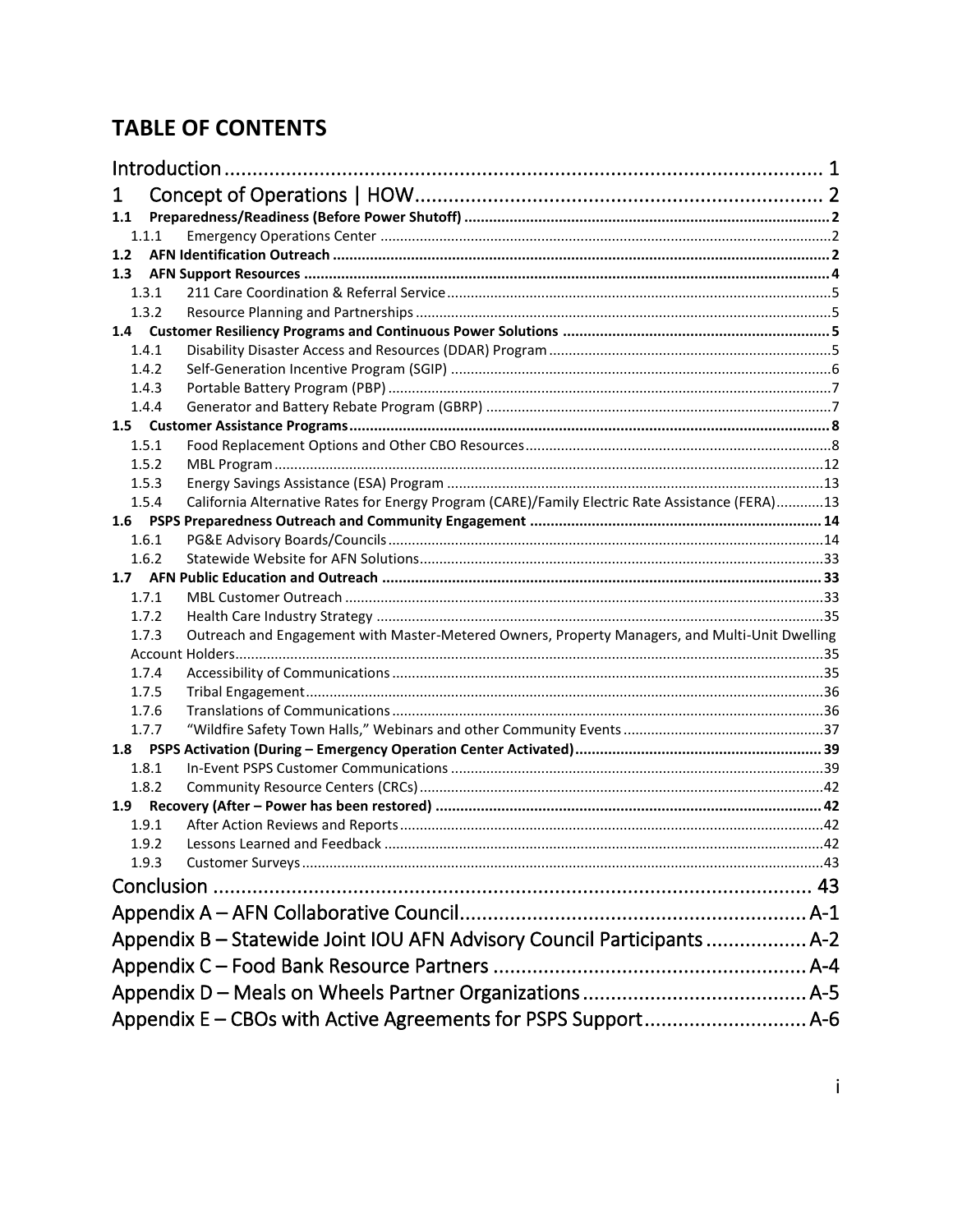# **LIST OF TABLES**

| Table 1. Types and Counts of Customers Above and Beyond MBL Program4   |           |
|------------------------------------------------------------------------|-----------|
|                                                                        |           |
|                                                                        |           |
|                                                                        |           |
|                                                                        |           |
|                                                                        | 10        |
| Table 7. MBL Program Customer Enrollments (Jan 1 - Mar 31, 2022)       | <b>12</b> |
| Table 8. Summary of Consultation with Advisory Boards and Councils15   |           |
| Table 9. 2021 vs. 2022 MBL Program Acquisition Targeting Outcomes34    |           |
| Table 10. Summary of Targeted Outreach Conducted in Q1 2022            | 37        |
| Table 11. CPUC Meetings, PSPS Wildfire Safety Town Halls, and Regional |           |
| Webinars                                                               | 38        |
| Table 12. Multi-Cultural Media Engagement Activities (by Month) 41     |           |
| Table 13. Food Bank Resource Partnerships with PG&E                    | . A-4     |
|                                                                        |           |
|                                                                        |           |
|                                                                        |           |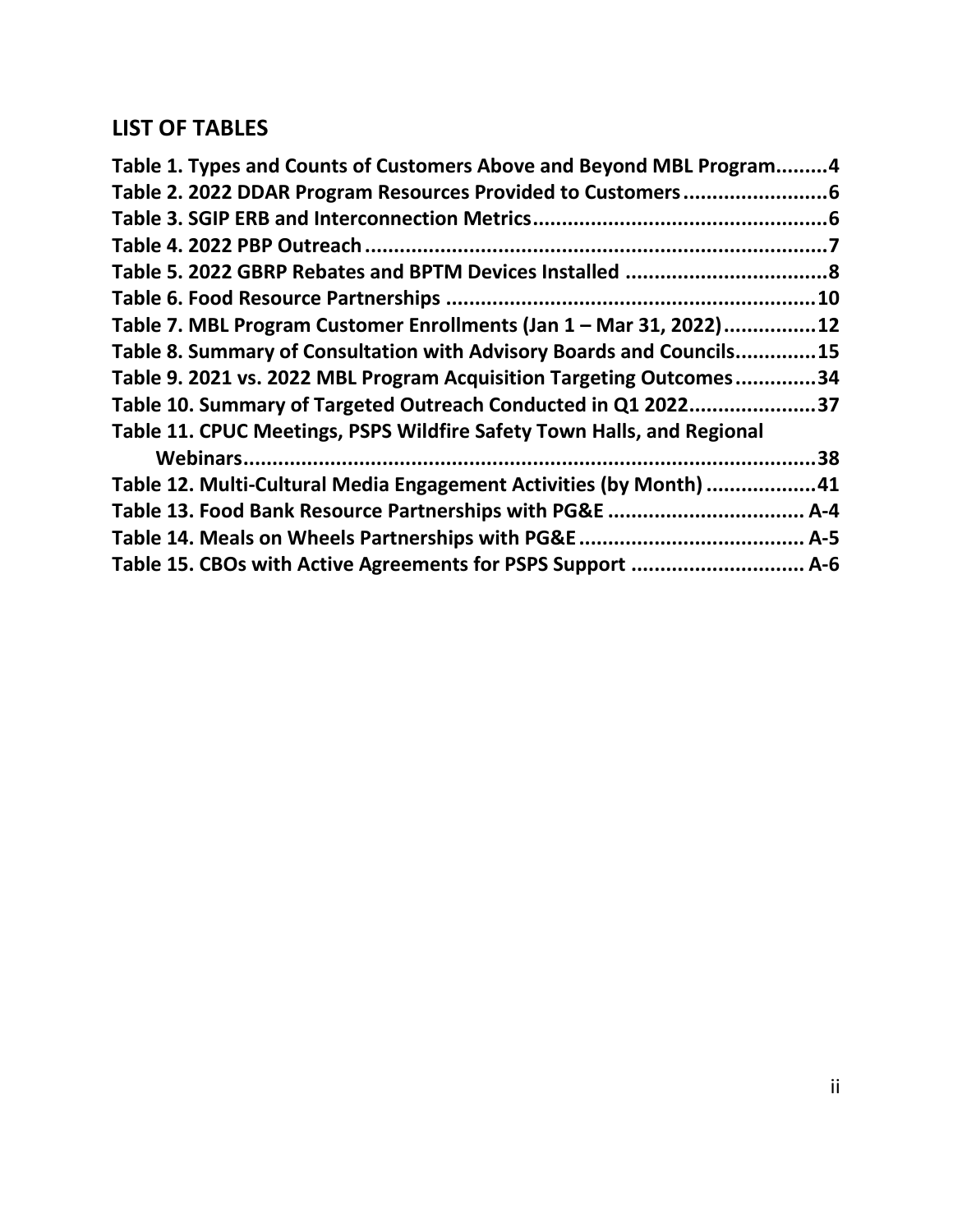#### <span id="page-5-0"></span>**INTRODUCTION**

In accordance with D.20-05-051 and D.21-06-034, Pacific Gas and Electric Company (PG&E) provides this quarterly update regarding our progress towards meeting our 2021 PSPS Access and Functional Needs (AFN) Plan and the impact of our efforts to support the AFN and vulnerable population during de-energization (also known as Public Safety Power Shutoff (PSPS)). This update addresses our efforts between January 1, 2022, and March 31, 2022.

Since last reporting progress on PG&E's AFN activities on January 31, 2022, PG&E has achieved the following significant milestones to help serve our most vulnerable customers before, during, and after a PSPS event:

- PG&E **added new language to the CRC website to increase awareness of the accessible transportation resources available to customers to reach a CRC**.
- PG&E **provided MBL and Emergency Preparedness Training** jointly with the other Investor-Owned Utilities (IOUs) on March 22 and March 23 to In-Home Health Supportive Services staff. There was a total of 166 attendees for both trainings.
- **In Q1 2022, PG&E executed a call campaign to a select group of Medical Baseline (MBL), Disabled or Self-Identified Vulnerable (SIV) customers most likely to be impacted by PSPS** to identify if they, or someone in their home, is living with one or more of the following disabilities: blind, low vision, Deaf or hard of hearing, disabled (cognitive, physical, developmental), 65+ years old, and/or dependent on assistive technology and/or durable medical equipment. Out of the 5,500 customers that were contacted, **over 1,400 customers selfidentified**. A second call campaign is planned in Q2.
- PG&E also **conducted direct mail campaign targeting MBL, Disabled or SIV customers.** Comprised of a front/back letter and survey, along with a pre-paid return envelope, customers were able to self-identify as well as update their contact information. **As of the end of Q1, approximately 6,000 customers out of 67,000 have self-identified as having one or more of the characteristics.**
- In Q1, **211 began the PSPS needs screening via incoming calls (and texts), outbound efforts, and in-person to identify needs of households before, during and after PSPS**. In addition, **211 officially launched Care Coordination in March to provide households with emergency safety planning and assistance, raise awareness of programs, and connect households to local resources.**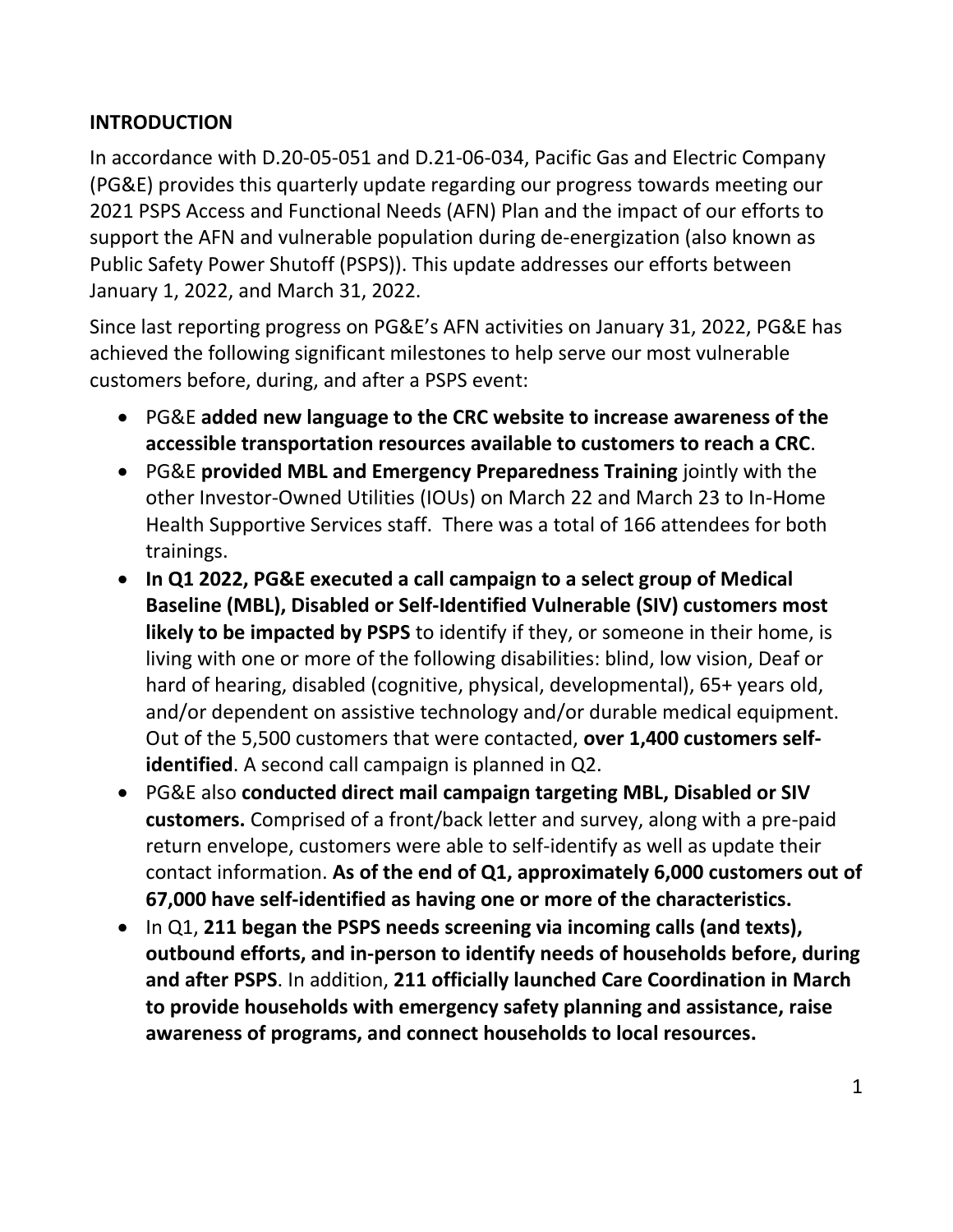• Through our continued partnership with the California Foundation for Independent Living Centers (CFILC) **584 energy assessments were completed and 282 batteries were delivered during Q1 through the DDAR program**.

## <span id="page-6-0"></span>**1 CONCEPT OF OPERATIONS | HOW**

## <span id="page-6-1"></span>**1.1 Preparedness/Readiness (Before Power Shutoff)**

#### <span id="page-6-2"></span>**1.1.1 Emergency Operations Center**

In Q1 2022, PG&E did not activate our Emergency Operations Center for PSPS.

### **1.1.1.1 Preparation Exercises**

In Q1 2022, PG&E began planning in conjunction with CBO resources partners for tabletop exercises scheduled for May 18 and the full scale exercise scheduled for June 13-17.

### **1.1.1.2 Training**

In Q1, PG&E did not hold any EOC Trainings; however, PG&E is preparing training materials for Q2.

#### **1.1.1.3 AFN Liaison**

The AFN Liaison role was not activated in Q1 because PG&E did not experience any PSPS.

### **1.1.1.4 Customer Care**

PG&E did not experience a PSPS in Q1, however, PG&E's Customer Service Reps are assisting with helping customers self-identify.

### <span id="page-6-3"></span>**1.2 AFN Identification Outreach**

In Q1 2022, PG&E executed a call campaign to a select group of MBL, Disabled or SIV customers who are likely to experience a PSPS event. The call campaign allowed customers to identify if they, or someone in their home, is living with one or more of the following disabilities: blind, low vision, Deaf or hard of hearing, disabled (cognitive, physical, developmental), 65+ years old, and/or dependent on assistive technology and/or durable medical equipment. Out of 5,500 customers, over 1,400 self-identified. A second call campaign is planned in Q2.

PG&E also conducted direct mail campaign in Q1 targeted at MBL, Disabled or SIV customers. Comprised of a front/back letter and survey, along with a pre-paid return envelope, customers were able to self-identify as well as update their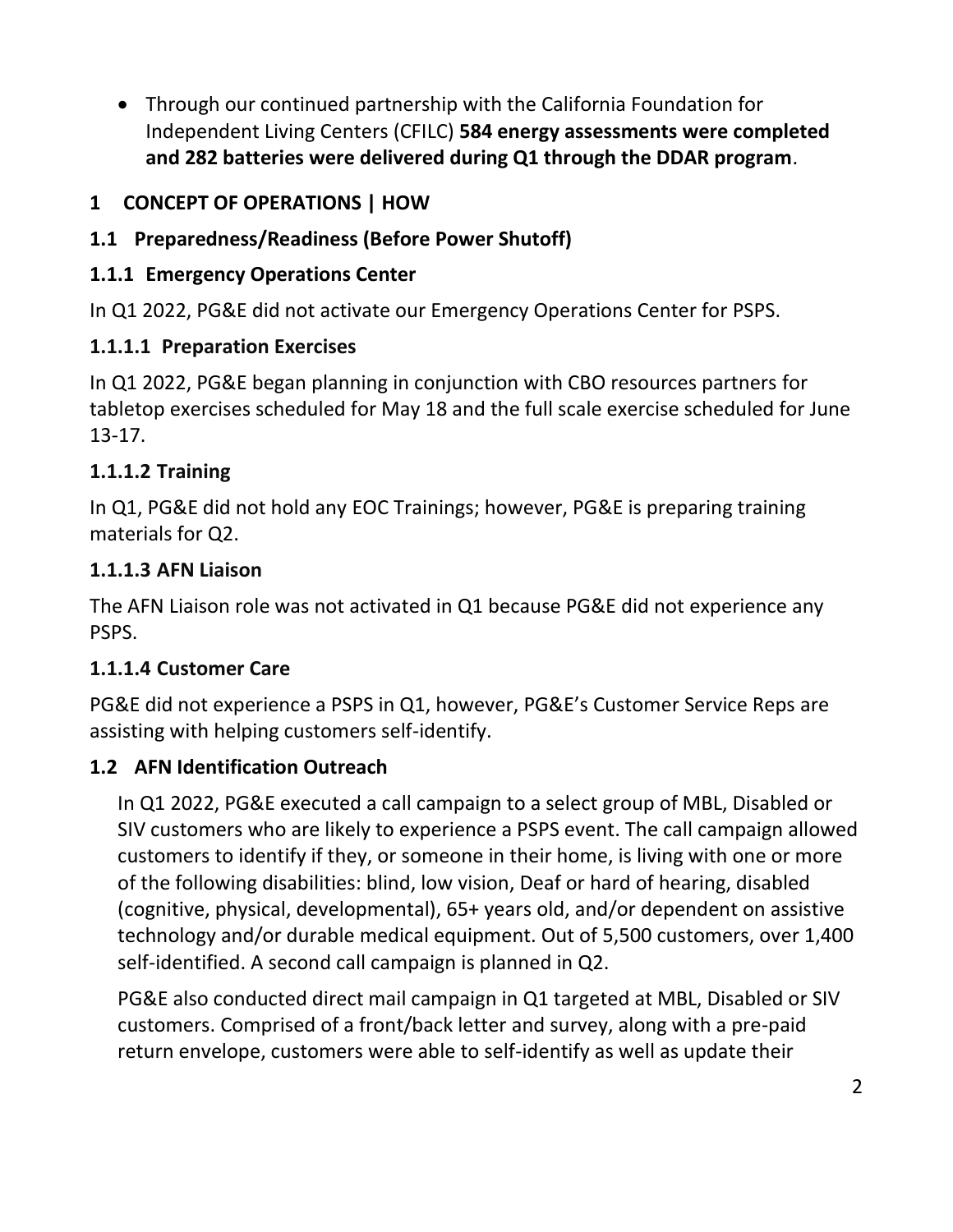contact information. As of the end of Q1, approximately 6,000 customers out of 67,000 have self-identified as having one or more of the characteristics. A second mailer is scheduled for Q2.

In Q2, a digital version of the survey will be emailed to customers that have a propensity to be qualified for MBL. PG&E's MBL propensity data is used to identify and efficiently target acquisition efforts to households with the highest likelihood to qualify for and enroll in the MBL Program.

See Section [1.5.2](#page-16-0) for customer enrollments by month in the MBL program.

Following the CPUC Phase 3 PSPS Guidelines, the following groups must be included in each electric investor-owned utility's identification efforts, in addition to the existing requirement for each utility from the CPUC Phase 2 PSPS Guidelines<sup>1</sup>, "persons reliant on electricity to maintain necessary life functions, including durable medical equipment (DME) and assistive technology (AT)". [Table 1](#page-8-1) provides the types and counts of customers who have been identified above and beyond the MBL Programs as of March 31, 2022.

<sup>1</sup> D.20-05-051, Appendix A.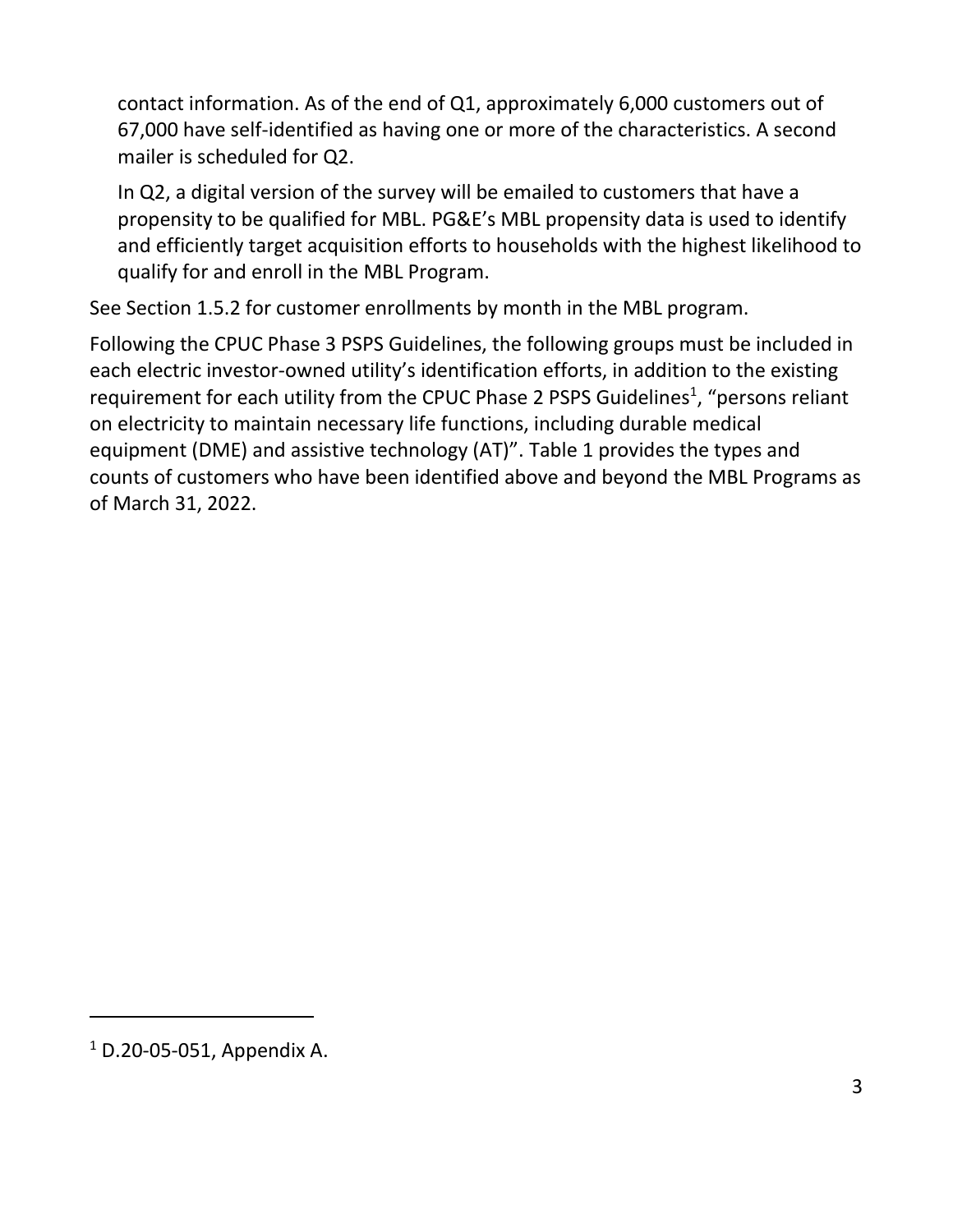<span id="page-8-1"></span>

| <b>Types of Customers Above and Beyond MBL Program</b>                                                              | <b>Number of Customers</b><br>(through Mar 31, 2022) |
|---------------------------------------------------------------------------------------------------------------------|------------------------------------------------------|
| Self-identify to receive an in-person visit before<br>disconnection for non-payment (e.g., vulnerable) <sup>2</sup> | 10,327                                               |
| Self-identify as having a person with a disability in the<br>household (e.g., "disabled") $3$                       | 20,013                                               |
| Preference to receive utility communications in non-<br>standard format (e.g., in braille or large print)           | 1,243                                                |
| Durable Medical Equipment (DME)                                                                                     | 7,684                                                |
| <b>Assistive Technology (AT)</b>                                                                                    | 829                                                  |

#### **Table 1. Types and Counts of Customers Above and Beyond MBL Program**

#### <span id="page-8-0"></span>**1.3 AFN Support Resources**

To aid in the support and preparedness of customers with AFN, PG&E provides a broad range of programs and resources before, during, and after PSPS. PG&E is committed to continuously identifying improvements and new opportunities. We provide a progress update on our programs and available resources below. For additional information about our programs and available resources see our 2022 AFN Plan for PSPS Support.

 $2$  In accordance with D.12-03-054, customers that are not enrolled or do not qualify for the MBL Program can "self-identify that they have a serious illness or condition that could become life threatening if service is disconnected" and enroll in PG&E's Vulnerable Customer Status. PG&E uses this designation to make an in-person visit prior to disconnection for non-payment. This designation remains on their account temporarily for 90 days and can be extended to 12 months if the customers submit an application. The customer characteristic, vulnerable senior, is no longer included in the Disconnect OIR based on CPUC D. 20-06-003 (pg. 14), and therefore not included in this metric.

 $3$  Customers can self-identify with PG&E that they have a person in the household with a disability. This customer designation currently has no end date. In accordance with D.12-03-054, customers who have previously been identified as disabled and who have identified a preferred form of communication, the utility shall provide all information concerning the risk of disconnection in the customer's preferred format (e.g., phone, text, email, TDD/TTY).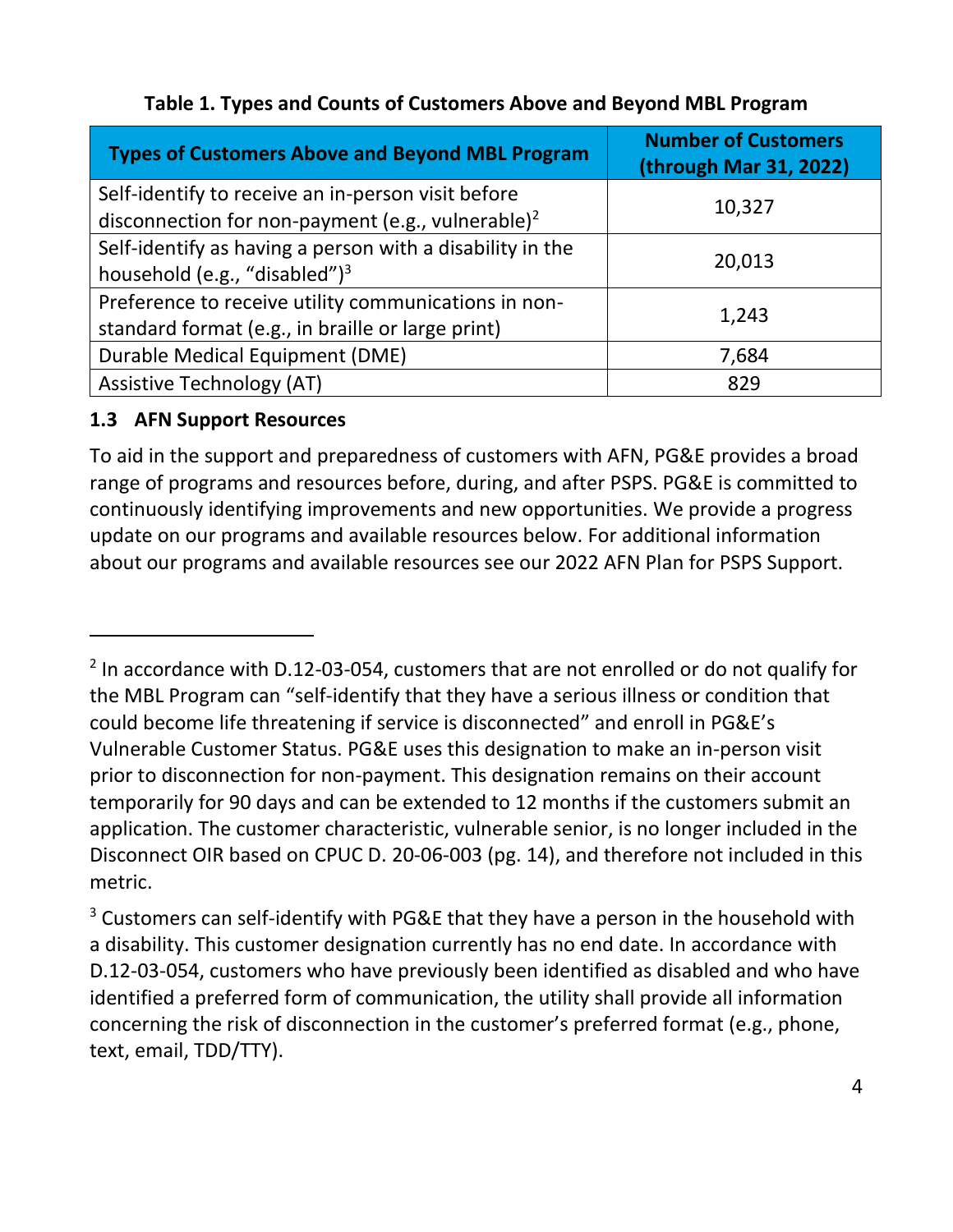## <span id="page-9-0"></span>**1.3.1 211 Care Coordination & Referral Service**

PG&E's partnership with 211 connects customers with approximately 13,000 CBOs across our service area.

211 continued focused on outreach to at-risk customers, including those living in PG&E's high-fire-risk areas who are eligible for income-qualified assistance programs and rely on life-sustaining medical equipment. The focus of this engagement is to evaluate these customers' resiliency plans, connect them with existing programs that can help them prepare for outages, and to assist them in completing applications for these programs.

211 provides PSPS needs screening via incoming calls (and texts), outbound efforts, and in-person to identify needs of households before, during and after PSPS activations. Needs screening efforts also help in identifying households with AFN who may need assistance preparing for emergencies. In addition to these calls (and texts), 211 officially launched Care Coordination in March. Care Coordination provides households assistance with emergency safety planning, raises awareness of programs and connects households to local resources.

### <span id="page-9-1"></span>**1.3.2 Resource Planning and Partnerships**

PG&E has established a robust assistance model through agreements with several CBOs and will continue to explore opportunities to provide customer support before, during, and after PSPS.

### <span id="page-9-2"></span>**1.4 Customer Resiliency Programs and Continuous Power Solutions**

PG&E offers solutions to reduce adverse impacts of PSPS to customers, including those who are most vulnerable. In advance of wildfire season and throughout Q1 2022, PG&E continued to work with partner organizations to provide outreach and support to customers with AFN. We provide a progress update on our customer resiliency programs and continuous power solutions below. For additional information about our customer resiliency programs and continuous power solutions see our 2022 AFN Plan for PSPS Support.

### <span id="page-9-3"></span>**1.4.1 Disability Disaster Access and Resources (DDAR) Program**

In 2022, PG&E continues our partnership with the California Foundation for Independent Living Centers (CFILC) through the DDAR Program to deliver a readiness program that supports people with disabilities, older adults, and to customers who use durable medical equipment and assistive technology that is required to live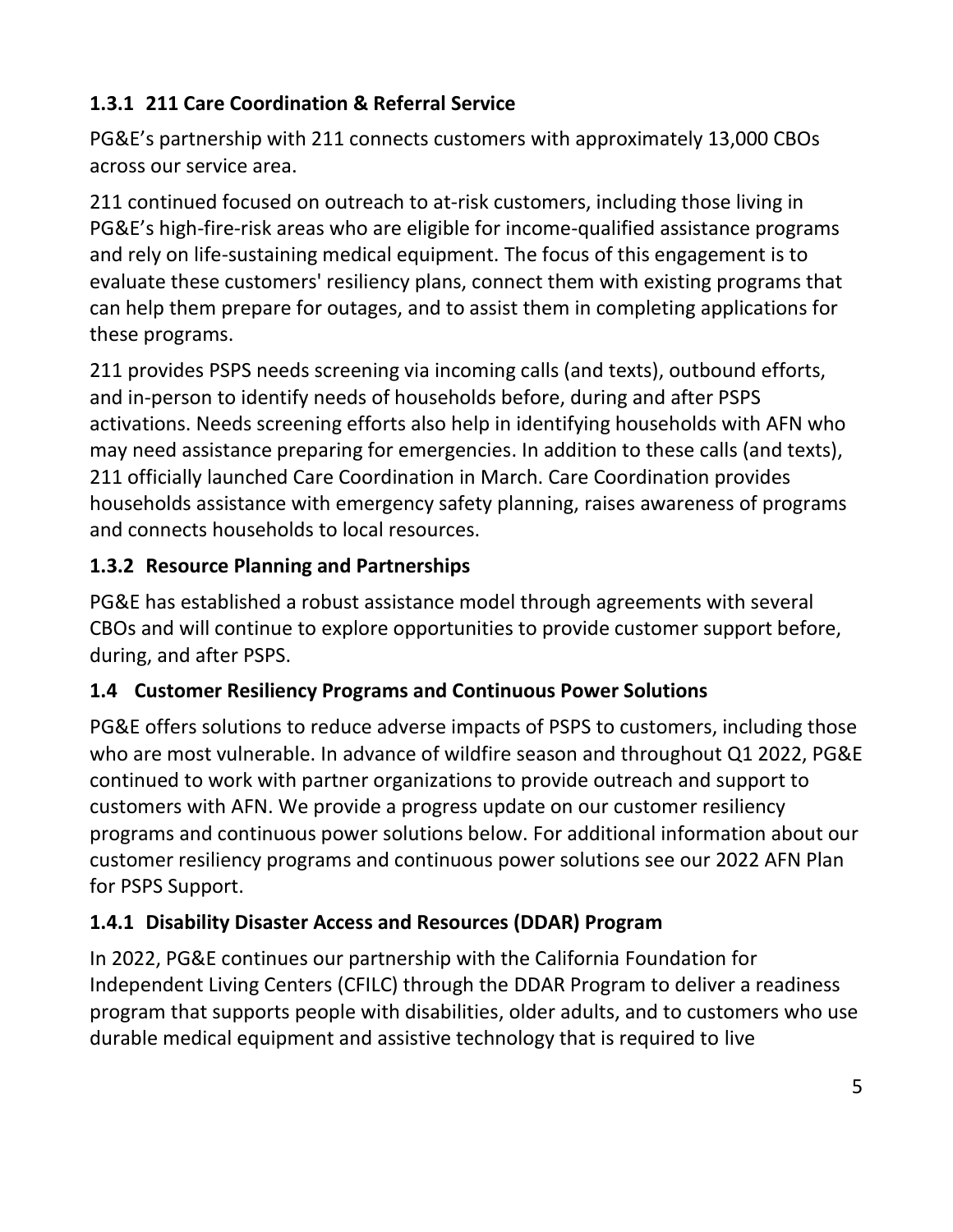independently. [Table 2](#page-10-1) includes the number of customer energy assessments and resources provided to customers through DDAR. In Q1, PG&E did not have any PSPS events, so food vouchers, hotel stays, gas cards, and transportation were not provided. PG&E will continue to provide these resources to customers through DDAR before, during, and after future PSPS events.

<span id="page-10-1"></span>

| <b>Resources/Engagement</b>                             | <b>Resources Provided to Customers</b> |    |    |    |
|---------------------------------------------------------|----------------------------------------|----|----|----|
| with Customers Before,<br><b>During, and After PSPS</b> | Q <sub>1</sub>                         | Q2 | Q3 | Q4 |
| <b>Customer Energy</b>                                  | 524                                    |    |    |    |
| Assessments                                             |                                        |    |    |    |
| <b>Batteries Delivered</b>                              | 282                                    |    |    |    |
| <b>Food Vouchers</b>                                    |                                        |    |    |    |
| <b>Hotel Stays</b>                                      |                                        |    |    |    |
| <b>Gas Cards</b>                                        |                                        |    |    |    |
| Transportation                                          |                                        |    |    |    |

**Table 2. 2022 DDAR Program Resources Provided to Customers**

#### <span id="page-10-0"></span>**1.4.2 Self-Generation Incentive Program (SGIP)**

The CPUC's statewide SGIP provides incentives for permanent battery systems that can provide whole-home backup power during PSPS in addition to providing grid and customer benefits. The SGIP Equity Resiliency Budget (ERB) provides incentives for MBL customers, well pump, and critical non-residential customers in HFTDs. See [Table](#page-10-2)  [3](#page-10-2) for an overview of relevant SGIP ERB application and interconnection metrics as of March 31, 2022.

<span id="page-10-2"></span>

|                        | 391 Equity Resiliency Budgets paid in 2022 (\$11.9M) as of March<br>2022                                 |
|------------------------|----------------------------------------------------------------------------------------------------------|
| <b>Key Application</b> | 5,366 applications received inception to date since SGIP Equity<br>Resiliency Budgets opened in May 2020 |
| <b>Metrics</b>         | • 2,592 MBL (including 25 waitlisted)                                                                    |
|                        | • 2,409 well pump (including 6 waitlisted)                                                               |
|                        | 174 commercial and multi-family (including 0 waitlisted)<br>$\bullet$                                    |
|                        | • 31 waitlisted                                                                                          |

#### **Table 3. SGIP ERB and Interconnection Metrics**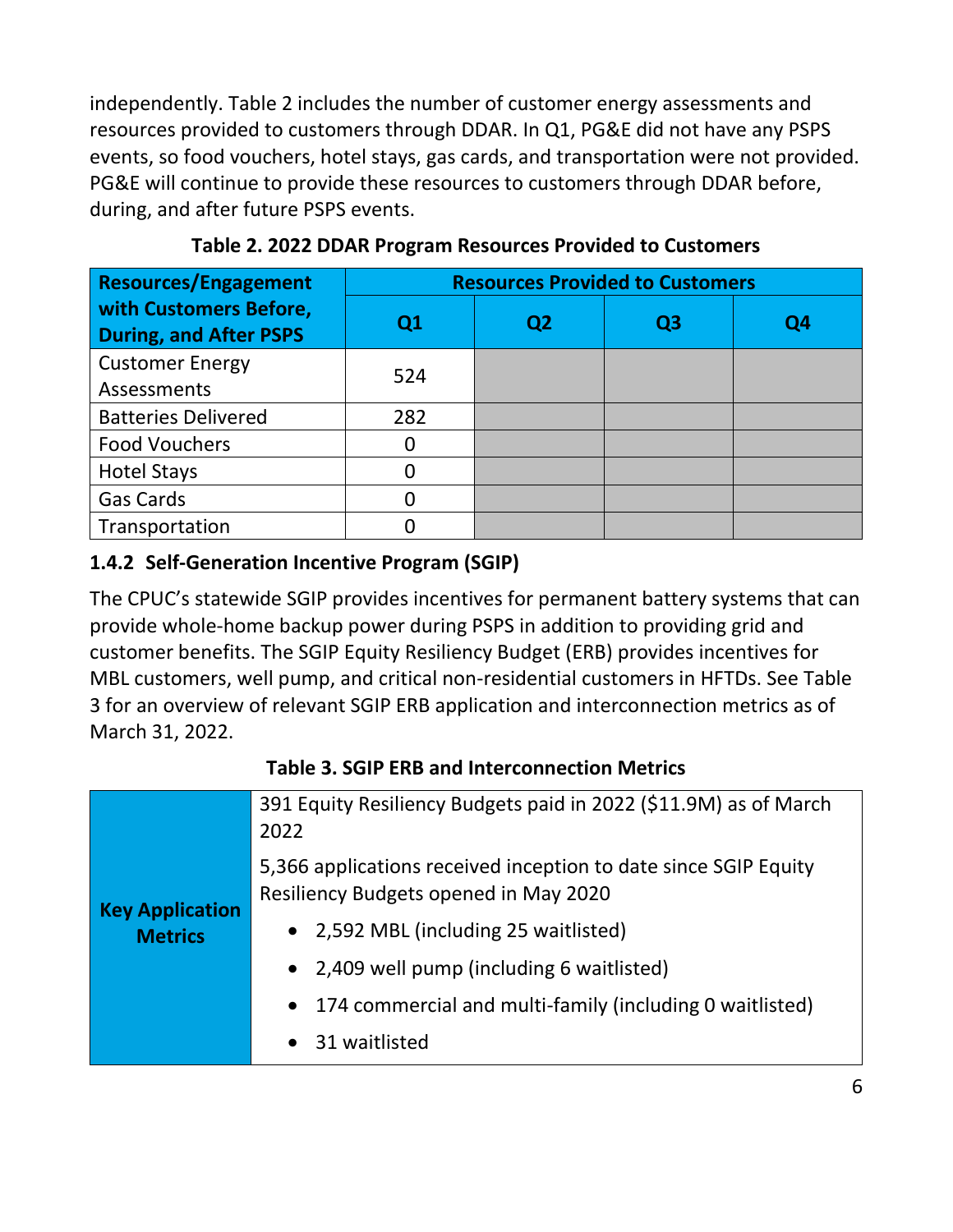|                                                        | • 51% residential versus 49% commercial and multi-family                                                                                                                                    |
|--------------------------------------------------------|---------------------------------------------------------------------------------------------------------------------------------------------------------------------------------------------|
|                                                        | • Total allocated: \$66.3M MBL, \$69.45M well pumps,<br>\$135.8M commercial and multi-family                                                                                                |
| <b>Key</b><br><b>Interconnection</b><br><b>Metrics</b> | February 2022 inception-to-date 3,469 projects interconnected to<br>grid:<br>1,627 MBL<br>$\bullet$<br>$\bullet$ 1,612 well pump<br>• 137 and 143 new interconnection applications received |
|                                                        | respectively in January and February                                                                                                                                                        |

# <span id="page-11-0"></span>**1.4.3 Portable Battery Program (PBP)**

The PBP provides free portable backup battery solutions to MBL customers in Tier 2 and 3 High Fire Threat Districts (HFTDs) or who have experienced two or more PSPS since 2020 to support resiliency during PSPS. During the first quarter of 2022, PG&E modified the PBP program eligibility, which includes removing the income-qualified requirements and allowing MBL customers outside of HFTDs who have experienced two or more PSPS events since 2020 to participate. In Q1, PG&E updated the contracts for our partners to reflect these changes. The program will re-launch in April 2022 with customer outreach, assessments, and battery deliveries commencing in Q2. [Table 4](#page-11-2) includes our quarterly progress on outreach and batteries delivered to customers before, during, and after 2022 PSPS events.

<span id="page-11-2"></span>

| <b>Outreach and Batteries</b><br><b>Delivered to Customers</b><br><b>Before, During, and After</b><br><b>PSPS</b> | Q <sub>1</sub> | Q <sub>2</sub> | Q3 | Q4 |
|-------------------------------------------------------------------------------------------------------------------|----------------|----------------|----|----|
| <b>Customers Reached</b>                                                                                          | N/A            |                |    |    |
| <b>Customers Assessed</b>                                                                                         | N/A            |                |    |    |
| <b>Batteries Delivered</b>                                                                                        |                |                |    |    |

#### **Table 4. 2022 PBP Outreach**

#### <span id="page-11-1"></span>**1.4.4 Generator and Battery Rebate Program (GBRP)**

PG&E's GBRP provides leveled rebates to MBL customers, well pump customers, and small and micro-sized business customers that are deemed essential but non-critical care. Those located in Tiers 2 or 3 HFTDs are eligible for a \$200 additional rebate if the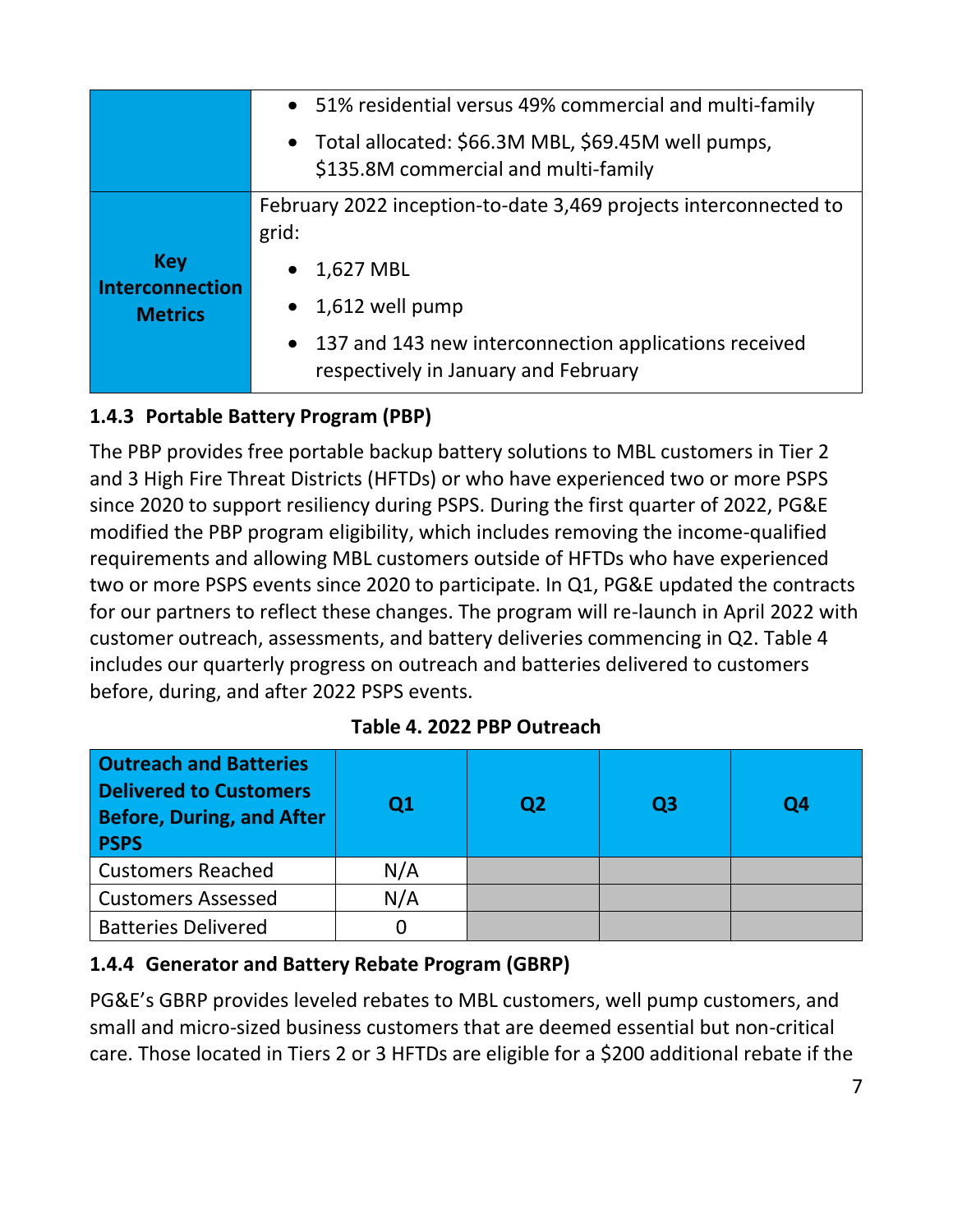customer is on PG&E's CARE or FERA program, so long as the rebate does not exceed the price of the product. Eligible customers must submit their rebate application within 12 months from their purchase date of the qualifying product or by December 31, 2022, whichever date is sooner.

In 2021, PG&E launched the Backup Power Transfer Meter (BPTM) pilot to install devices to customers who participated in the GBRP that had compatible generators with the BPTM. The BPTM device is a meter that is also a transfer switch during power outages, that will automatically connect power to the generator when it detects the grid is offline and switch back to the utility once it is back on.

[Table 5](#page-12-2) includes our quarterly progress on the number of rebates PG&E paid to customers and the number of customers that had BPTM devices installed.

<span id="page-12-2"></span>

| <b>GBRP Rebates and BPTM</b><br><b>Devices Provided to</b><br><b>Customers Before,</b><br><b>During, and After PSPS</b> | Q1  | Q <sub>2</sub> | Q <sub>3</sub> | Q <sub>4</sub> |
|-------------------------------------------------------------------------------------------------------------------------|-----|----------------|----------------|----------------|
| Number of Rebates Paid                                                                                                  | 623 |                |                |                |
| to Customers                                                                                                            |     |                |                |                |
| <b>Number of Customers</b>                                                                                              |     |                |                |                |
| who had BPTM Devices                                                                                                    | 64  |                |                |                |
| Installed                                                                                                               |     |                |                |                |

**Table 5. 2022 GBRP Rebates and BPTM Devices Installed**

### <span id="page-12-0"></span>**1.5 Customer Assistance Programs**

For general information about our customer assistance programs see our 2022 AFN Plan for PSPS Support.

#### <span id="page-12-1"></span>**1.5.1 Food Replacement Options and Other CBO Resources**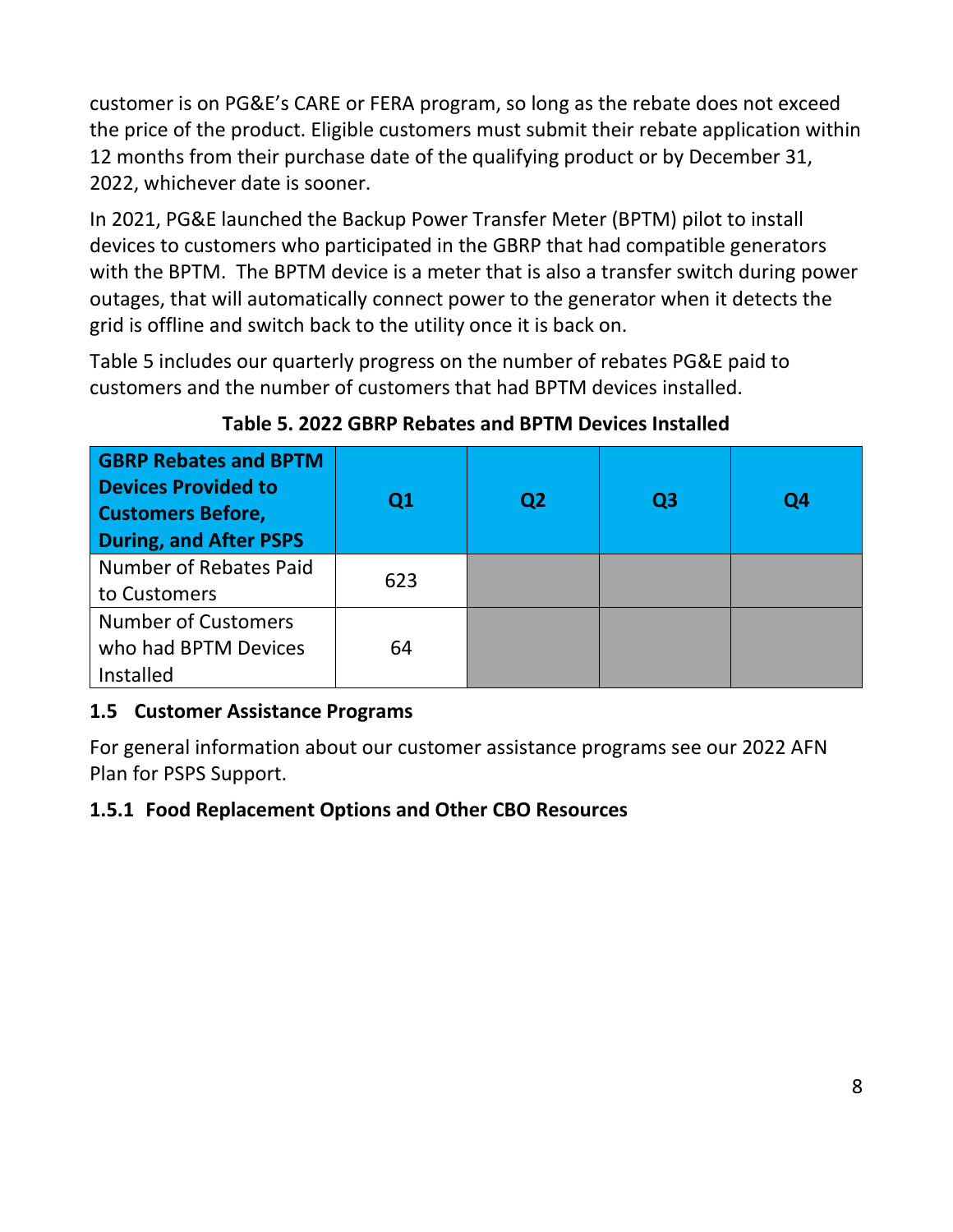<span id="page-13-0"></span>[Table](#page-13-0) 6 includes our quarterly update on our partnerships associated with our food bank programs, meals on wheels providers, and other food resources. A full list of Food Bank Partners can be found in Appendix C, Meals On Wheels Providers in Appendix D, and CBOs with Active Agreements for PSPS Support in Appendix E.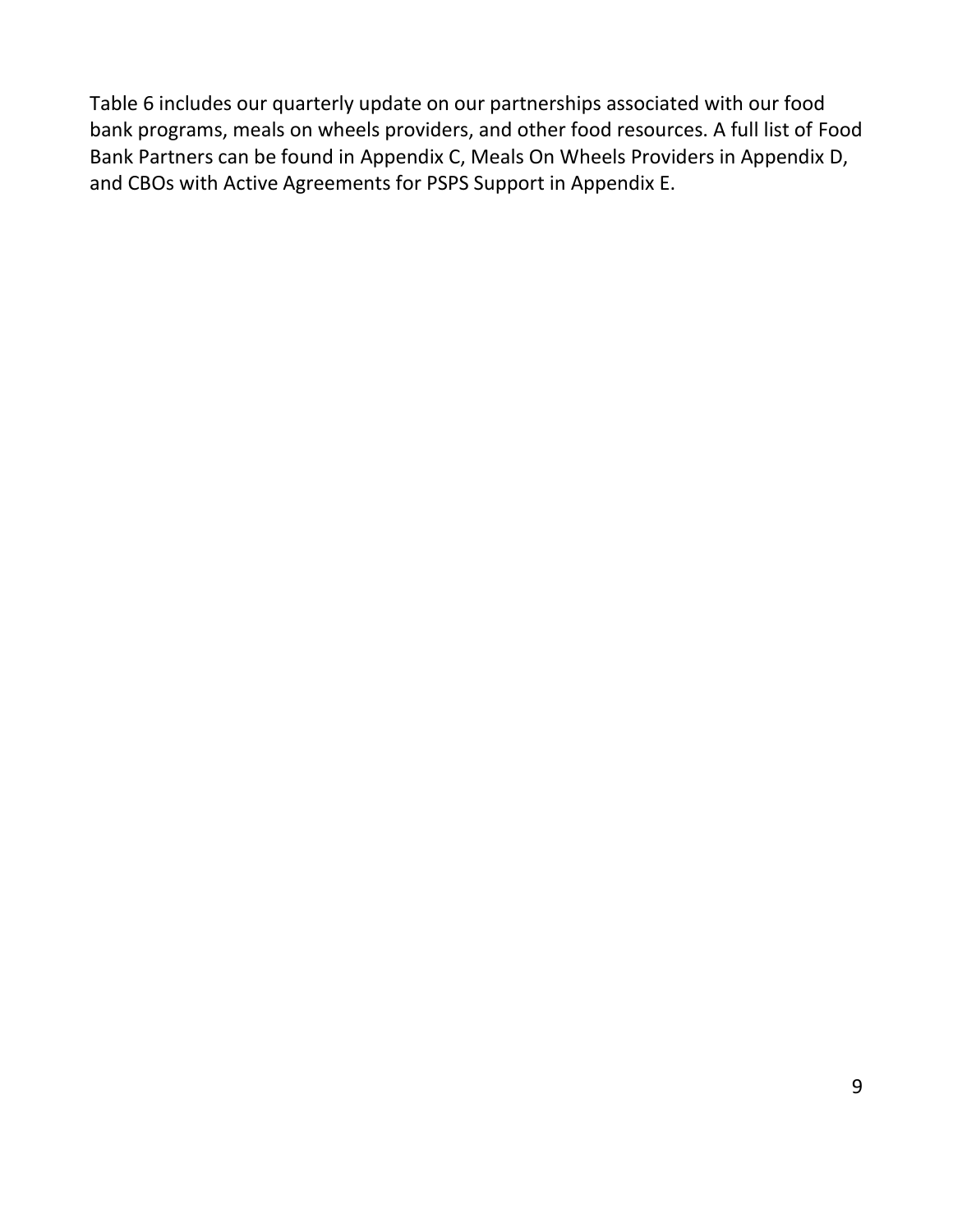<span id="page-14-0"></span>

|                | <b>Food Banks</b>                       |                                                          | <b>Meals on Wheels</b>                  |                                                          | <b>Other Food</b><br><b>Replacement/Other</b> |                                                          |
|----------------|-----------------------------------------|----------------------------------------------------------|-----------------------------------------|----------------------------------------------------------|-----------------------------------------------|----------------------------------------------------------|
| <b>Quarter</b> | <b>Number of</b><br><b>Partnerships</b> | <b>Number of</b><br><b>Agreements</b><br><b>Executed</b> | <b>Number of</b><br><b>Partnerships</b> | <b>Number of</b><br><b>Agreements</b><br><b>Executed</b> | <b>Number of</b><br><b>Partnerships</b>       | <b>Number of</b><br><b>Agreements</b><br><b>Executed</b> |
| Q <sub>1</sub> | 22                                      | 0                                                        | 25                                      |                                                          |                                               |                                                          |
| Q <sub>2</sub> |                                         |                                                          |                                         |                                                          |                                               |                                                          |
| Q <sub>3</sub> |                                         |                                                          |                                         |                                                          |                                               |                                                          |
| Q4             |                                         |                                                          |                                         |                                                          |                                               |                                                          |

### **Table 6. Food Resource Partnerships**

### **1.5.1.1 Community Food Bank Support**

We recognize food replacement is a critical need for some individuals with AFN, particularly those who are low income. While PG&E has an existing relationship with the California Food Bank Association and provides resilience grants to the various regional food banks, PG&E also continues to establish agreements with food banks throughout our service area to seek additional support for customers experiencing food loss resulting from PSPS. In Q1 2022, PG&E continued to look for opportunities to enhance food bank agreements. Additionally, PG&E will continue to offer grants to affected food banks within our service territory to provide critical services to vulnerable customers during emergencies, including wildfires, power outages, and PSPS.

### **1.5.1.2 Meals on Wheels Partnerships**

PG&E has partnered with Meals on Wheels providers throughout our service area to provide seniors who are impacted by a PSPS with one or two additional meal(s) per day for the duration of the power shutoff. In addition to the meal, the provider completes an in-person wellness visit that includes messaging about the potential PSPS and guidance to additional resources available through PG&E. In Q1 2022, PG&E continued to explore opportunities for additional partnerships.

#### **1.5.1.3 Grocery Delivery Services**

Food for Thought, based in Sonoma County, provides groceries to customers who are impacted by a PSPS and are homebound due to advanced medical conditions (e.g., COVID-19, congestive heart failure, HIV/AIDS). Groceries provide the participating individual enough food for three meals a day for a week.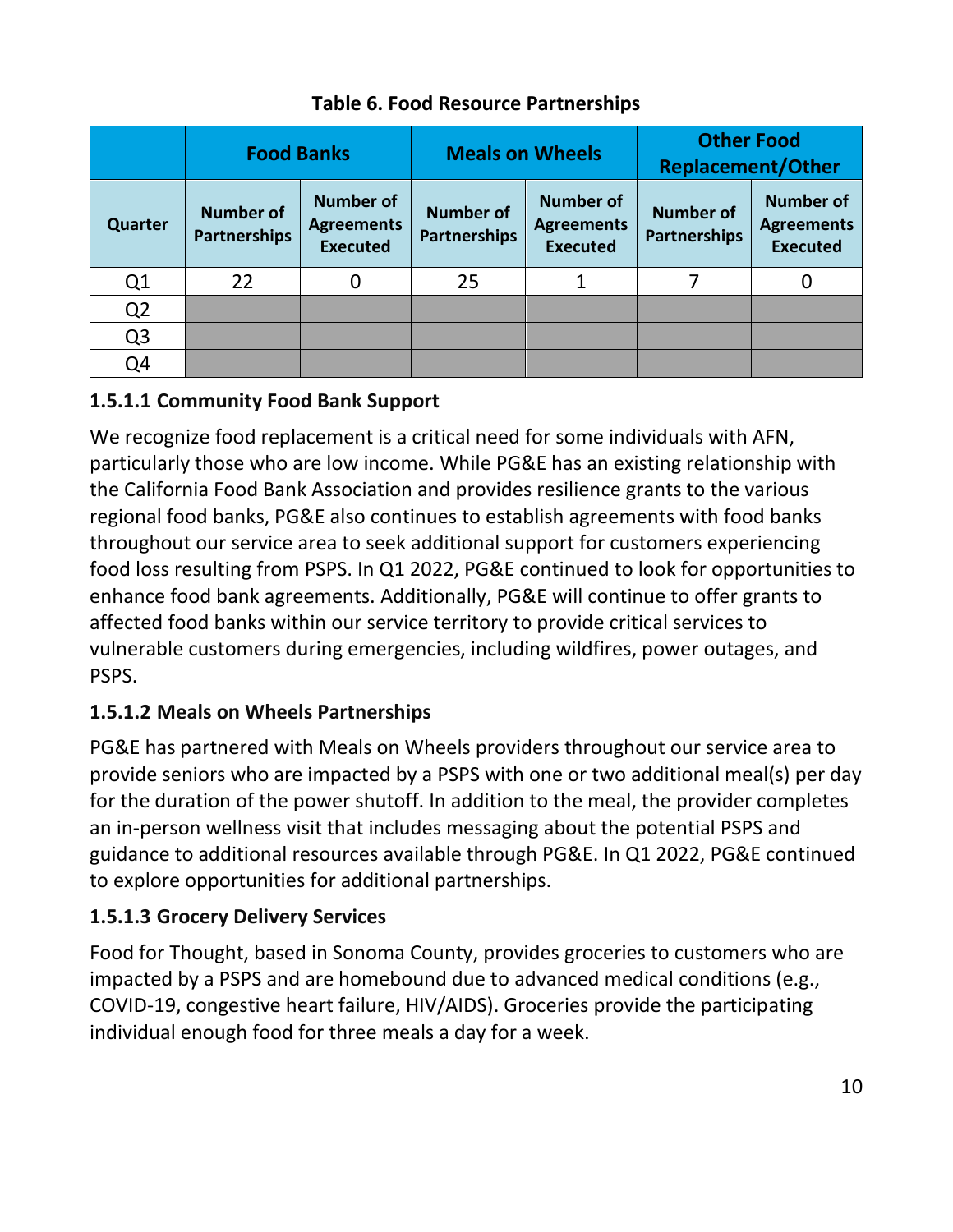In Q1 2022, PSPS did not occur during the quarter, and therefore, Food for Thought did not provide any groceries for PSPS.

# **1.5.1.4 Family Resource Centers**

In 2021, PG&E established partnerships with two family resource centers to provide families experiencing food loss with grocery gift cards depending on family size. These family resource centers support Napa and Placer counties.

In Q1 2022, PSPS did not occur during the quarter, and therefore, the family resource centers did not provide grocery gift cards. We continued to look for opportunities to expand agreements to additional family resource centers throughout our service area.

## **1.5.1.5 Fresh Produce**

Lost Sierra Food Project in Plumas County has an agreement with PG&E to provide fresh produce and vegetables from their local farm to customers experiencing food loss due to PSPS.

In Q1 2022, PSPS did not occur during the quarter, and therefore, Lost Sierra Food Project did not provide fresh produce and vegetables to our customers.

## **1.5.1.6 Portable Shower and Laundry Services**

Haven of Hope on Wheels in Butte County has partnered with PG&E to deploy portable showers and laundry services in Butte County when customers are without power due to PSPS.

In Q1 2022, PSPS did not occur during the quarter, and therefore, Haven of Hope on Wheels did not deploy portable showers and laundry services.

# **1.5.1.7 Accessible Transportation**

PG&E provides accessible transportation for our customers to Community Resource Centers (CRC) or hotels through our DDAR Program and 211. In Q1 2022, PG&E added new language to the CRC website to increase awareness of the accessible transportation resources available to customers to reach a CRC.

In Q1, PG&E surveyed our accessible transportation contacts regarding their capabilities during a PSPS. PG&E continues to explore opportunities to expand access to accessible transportation.

In Q1, PSPS did not occur during the quarter, and therefore, customers did not require accessible transportation due to impacts of PSPS.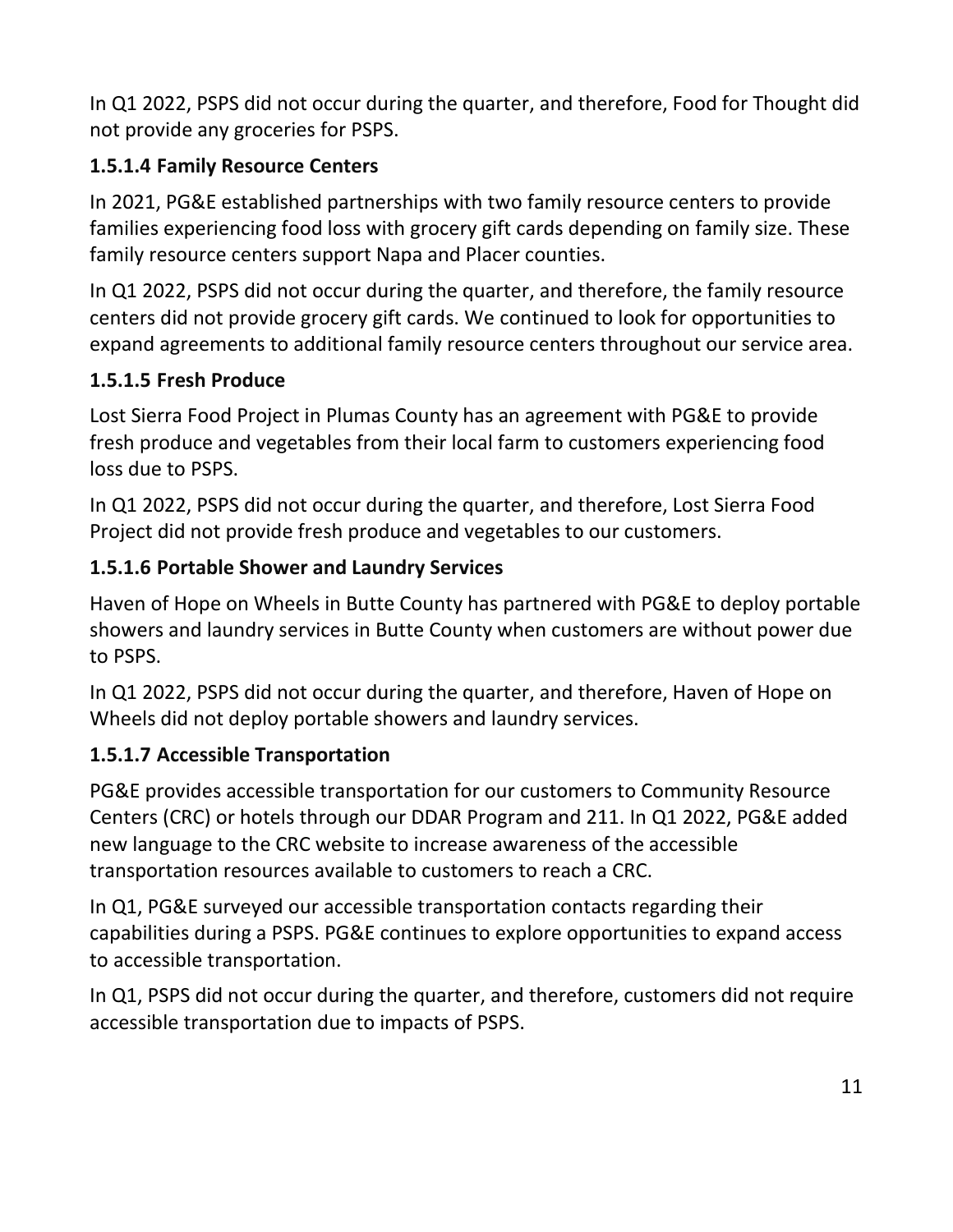#### <span id="page-16-0"></span>**1.5.2 MBL Program**

The MBL Program is an assistance program for residential customers who have extra energy needs due to qualifying medical conditions. PG&E continued to encourage customer participation in the MBL Program<sup>4</sup> (see Section [1.7.1,](#page-37-2) which describes the outreach we conducted to drive enrollment in the program).

[Table 7](#page-16-1) shows the growth in enrollments by month of persons eligible for the MBL Program.

<span id="page-16-1"></span>

|                       | <b>Jan</b> | <b>Feb</b> | <b>Mar</b> | <b>YTD</b> |
|-----------------------|------------|------------|------------|------------|
| <b>Total Start of</b> |            |            |            |            |
| <b>Month MBL</b>      | 263,534    | 263,792    | 264,596    | 264,596    |
| <b>Customers</b>      |            |            |            |            |
| <b>New MBL</b>        | 1,929      |            | 3,130      | 7,464      |
| Customers             |            | 2,405      |            |            |
| <b>MBL Customers</b>  | 1,671      | 1,601      | 2,411      | 5,683      |
| Removed <sup>5</sup>  |            |            |            |            |
| <b>Total End of</b>   |            |            |            |            |
| <b>Month MBL</b>      | 263,792    | 264,596    | 265,315    | 265,315    |
| <b>Customers</b>      |            |            |            |            |

**Table 7. MBL Program Customer Enrollments (Jan 1 – Mar 31, 2022)**

As of March 31, 2022, we have 3,571 Master Meter Tenants enrolled in the MBL Program, which is an increase of 1.8% since the last reporting enrollment in our Q4 2022 AFN Progress Report.

<sup>4</sup> On September 23, 2021, the CPUC released the final resolution E-5169, "Implementing Improvements to MBL Programs and Affirming Compliance with SB 1338." Pursuant to this resolution, PG&E, SCE, and SDG&E will establish a goal to increase MBL enrollment relative to 2018 levels by 7 percent in 2021, 8 percent above 2018 levels in 2022, and 9 percent above 2018 levels in 2023.

<sup>&</sup>lt;sup>5</sup> In April March 2020, PG&E had voluntarily suspended MBL recertification and selfcertification requirements as part of their COVID-19 Consumer Protections Plan. Since then, the removed customers number only reflect those who have asked to be removed from the MBL program or who have stopped their PG&E service(s).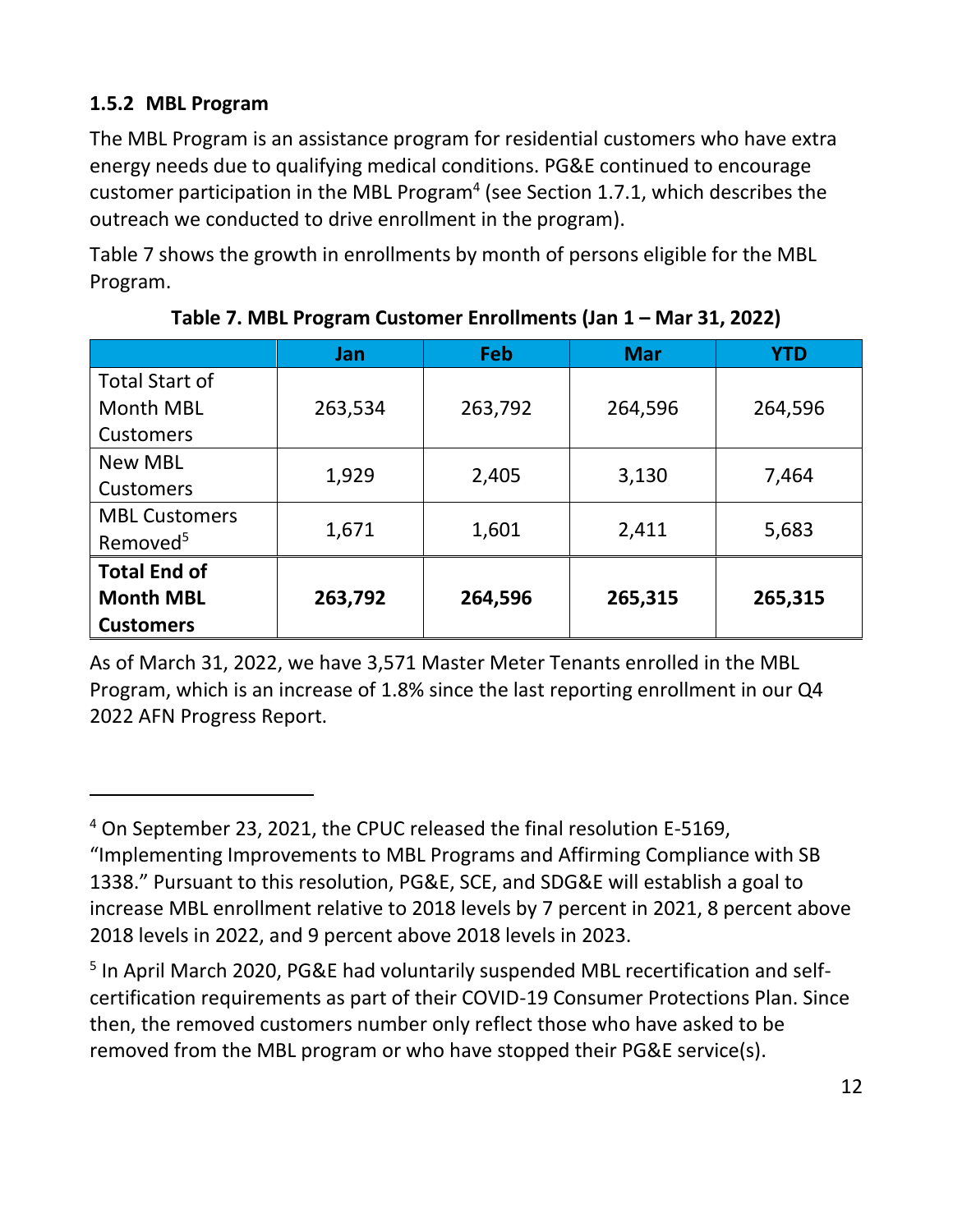As of March 31, 2022, 168,549 of MBL customers are designated as "Life-Support" customers. "Life Support" is a sub-category under the MBL Program. During MBL certification, the qualified medical practitioner is required to specify if the customer (or the resident with medical needs) is dependent on a life support device, and therefore, belongs to the "Life Support" sub-category. A life support device is any medical device necessary to sustain life or relied upon for mobility. The term "life-support device" includes, but is not limited to, respirators, iron lungs, hemodialysis machines, suction machines, electric nerve simulators, pressure pads and pumps, aerosol tents, electrostatic and ultrasonic nebulizers, compressors, Intermittent Positive Pressure Breathing (IPPB) machines, and motorized wheelchairs.

# <span id="page-17-0"></span>**1.5.3 Energy Savings Assistance (ESA) Program**

The ESA program provides free home weatherization, energy-efficient appliances, and energy education services to income-qualified PG&E customers throughout our service territory.

In Q1 2022, PG&E's ESA contractors continued to share information about emergency preparedness, PSPS, and other financial assistance programs with 18,436 customers through in-home educational activities, following all public safety protocols, and some virtually due to COVID-19 concerns.

PG&E will be providing and distributing coolers to eligible ESA participants who reside in Tier 3 HFTDs, allowing them to keep food cold for an extended duration and possibly prevent perishables spoilage during an outage, when this measure is available in Q3 of 2022 in the new ESA Plus Program.

## <span id="page-17-1"></span>**1.5.4 California Alternative Rates for Energy Program (CARE)/Family Electric Rate Assistance (FERA)**

The CARE and FERA are PG&E discount programs that help eligible customers afford their energy bills. Over 1.5 million<sup>6</sup> customers are receiving bill discounts through these two programs. Biannual CARE outreach training for contractors will be held in 2022 for new contractors and as a refresher for existing contractors. In Q1 2022, CARE/FERA outreach trainings for contractors and/or CBOs were held on March 28, 2022.

In 2022, PG&E started a focused training series. Throughout the year we highlight various PG&E programs with a special focus on programs that can help customer save

<sup>6</sup> CARE 1.508 million, FERA 39,900 million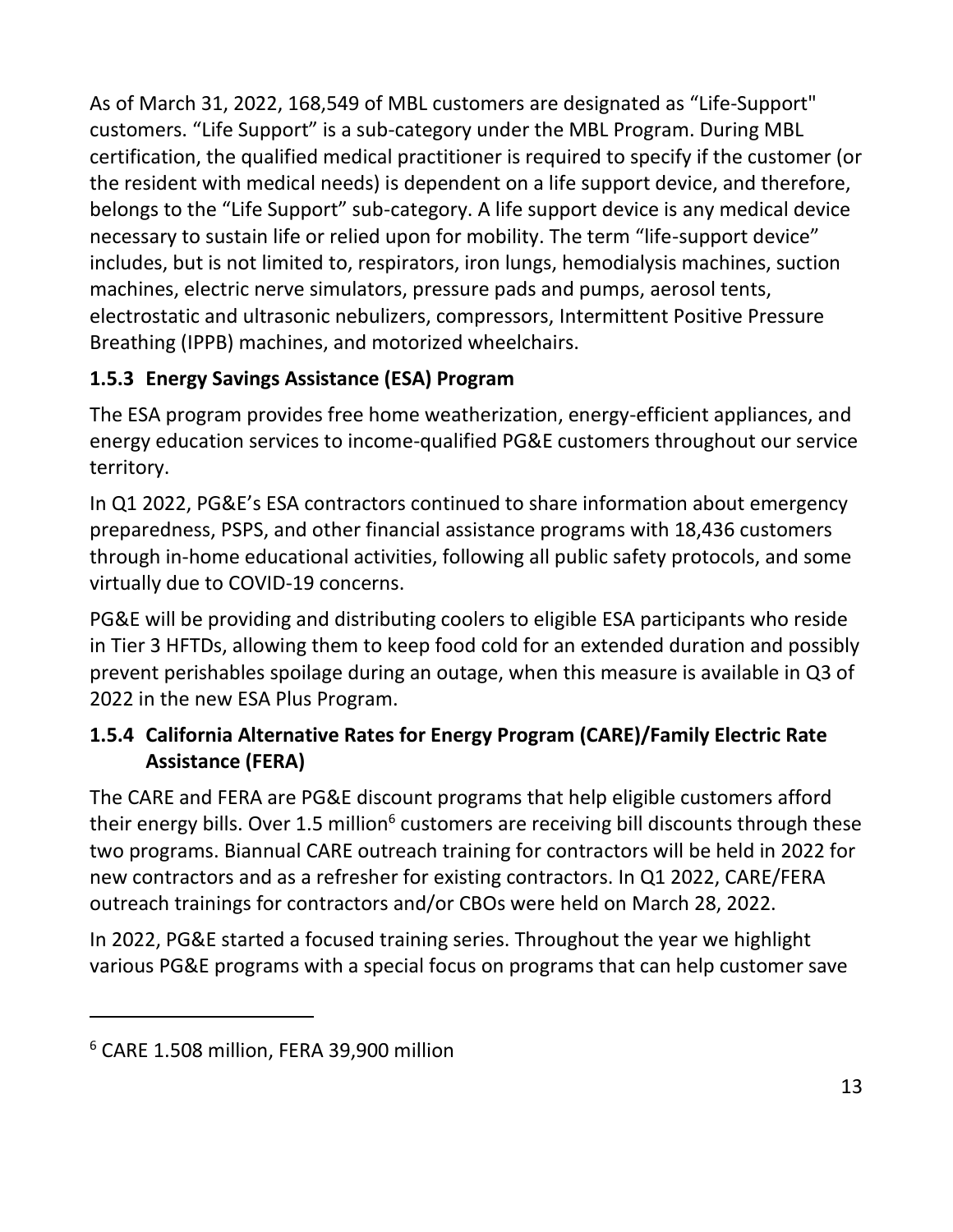money. The trainings are provided by a program subject matter expert and are designed to help CBOs understand each program so they can better educate customers on options available to them. The first focused training was on the MBL Program and was held in Q1 of 2022.

## <span id="page-18-0"></span>**1.6 PSPS Preparedness Outreach and Community Engagement**

# <span id="page-18-1"></span>**1.6.1 PG&E Advisory Boards/Councils**

In 2022, PG&E is committed to ongoing engagement with external stakeholders, Public Safety Partners, and advisory boards/councils to gain feedback on its approaches for serving customers before, during, and after PSPS. The following section describes our Q1 2022 engagement and the feedback we received, and how we plan to incorporate the feedback to enhance the customer experience.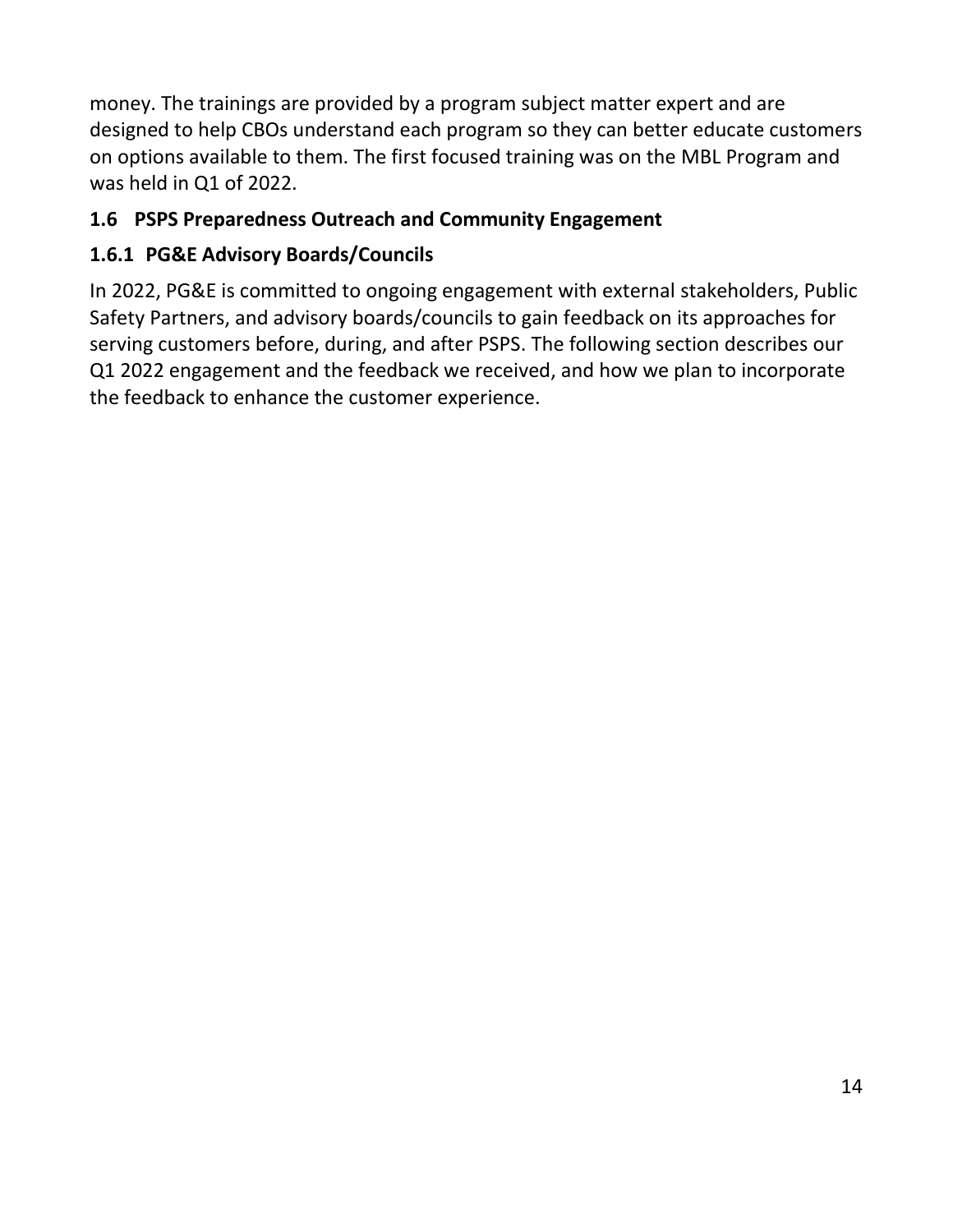<span id="page-19-0"></span>

| <b>People with Disabilities and Aging Advisory Council (PWDAAC)</b> |                                                     |                                       |  |  |
|---------------------------------------------------------------------|-----------------------------------------------------|---------------------------------------|--|--|
| <b>Meeting</b>                                                      | <b>Summary of Engagement and</b><br><b>Feedback</b> | <b>Actions Guided by Feedback</b>     |  |  |
| <b>Date: March 18, 2022</b>                                         | <b>Summary of Engagement</b>                        | <b>Completed Actions This Quarter</b> |  |  |
| <b>Location: Virtual</b>                                            | PG&E provided an overview of<br>$\bullet$           | Filed 2022 Wildfire Mitigation Plan   |  |  |
| <b>Purpose:</b>                                                     | the 2022 Wildfire Mitigation                        | Filed 2022 Access and Functional      |  |  |
| Bring together organizations                                        | Plan, an overview of the 2022                       | <b>Needs Plan</b>                     |  |  |
| supporting AFN customers                                            | <b>Access and Functional Needs</b>                  | Conducted outreach via AFN Call       |  |  |
| with PG&E's leaders, to                                             | Plan, a holistic matrix of                          | Campaigns                             |  |  |
| connect and collaborate,                                            | programs and support services                       |                                       |  |  |
| discuss relevant topics,                                            | available to customers, a status                    |                                       |  |  |
| highlight progress made, and                                        | update on the Joint IOU                             |                                       |  |  |
| identify areas for                                                  | Statewide AFN Council, a                            |                                       |  |  |
| improvement for how PG&E's                                          | research readout from PG&E's                        |                                       |  |  |
| programs support seniors and                                        | PSPS Pre/Post Season Surveys,                       |                                       |  |  |
| individuals with disabilities.                                      | information about AFN                               |                                       |  |  |
|                                                                     | campaigns and how we are                            |                                       |  |  |
|                                                                     | identifying the "Who" and "How"                     |                                       |  |  |
|                                                                     | we get better at                                    |                                       |  |  |
|                                                                     | including/identifying customers,                    |                                       |  |  |
|                                                                     | an introduction to PG&E's Access                    |                                       |  |  |
|                                                                     | Employee Resource Group,                            |                                       |  |  |
|                                                                     | information on building                             |                                       |  |  |
|                                                                     | awareness of resources before,                      |                                       |  |  |

# **Table 8. Summary of Consultation with Advisory Boards and Councils**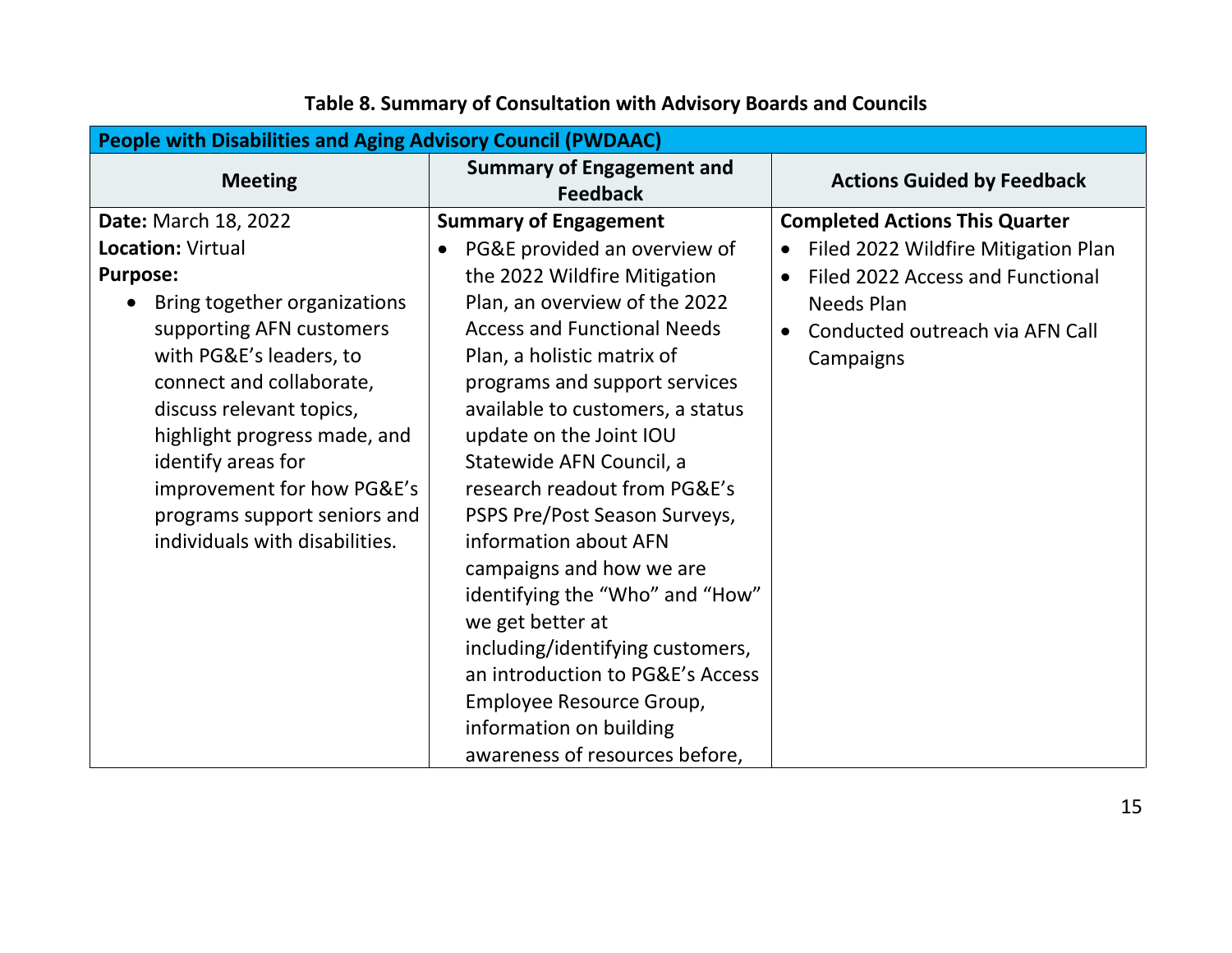| during, and after PSPS events,<br>and some quick highlights of<br>what will be included in the<br>March PWDAAC newsletter.                                                                                                                                                             |                                                                                                                                                                                                                                                                                                                                                              |
|----------------------------------------------------------------------------------------------------------------------------------------------------------------------------------------------------------------------------------------------------------------------------------------|--------------------------------------------------------------------------------------------------------------------------------------------------------------------------------------------------------------------------------------------------------------------------------------------------------------------------------------------------------------|
| <b>Feedback</b>                                                                                                                                                                                                                                                                        | <b>On-Going Actions</b>                                                                                                                                                                                                                                                                                                                                      |
| PWDAAC was excited to receive<br>invitations from PG&E's low-<br>income program team to<br>upcoming trainings.<br>PWDAAC was pleased to hear<br>that the one-stop shop idea is<br>moving forward and noted that<br>the strategy is in alignment with<br>the "no wrong door" philosophy | Continue utilizing the PWDAAC as a<br>forum to receive input and feedback<br>on a broad variety of PG&E<br>programs affecting AFN customers<br>Continue working on development<br>of the one-stop shop for customers<br>with access and functional needs to<br>learn about and enroll in<br>programs/services.                                               |
| that the stakeholders are moving                                                                                                                                                                                                                                                       | <b>Future Actions</b>                                                                                                                                                                                                                                                                                                                                        |
| towards.                                                                                                                                                                                                                                                                               | PWDAAC requested that PG&E                                                                                                                                                                                                                                                                                                                                   |
| <b>PWDAAC</b> recommended shifting<br>language from "awareness" to<br>"acceptance" as well as "people<br>living with disabilities" to<br>"disabled people."                                                                                                                            | provide more training around the<br>MBL program. PG&E will share this<br>feedback with PG&E's MBL program<br>team and income-qualified program<br>team.<br>PWDAAC requested that additional<br>information on the Income-Qualified<br>Program Team's training invitations<br>be provided. Specifically, clarification<br>on who the audience for each of the |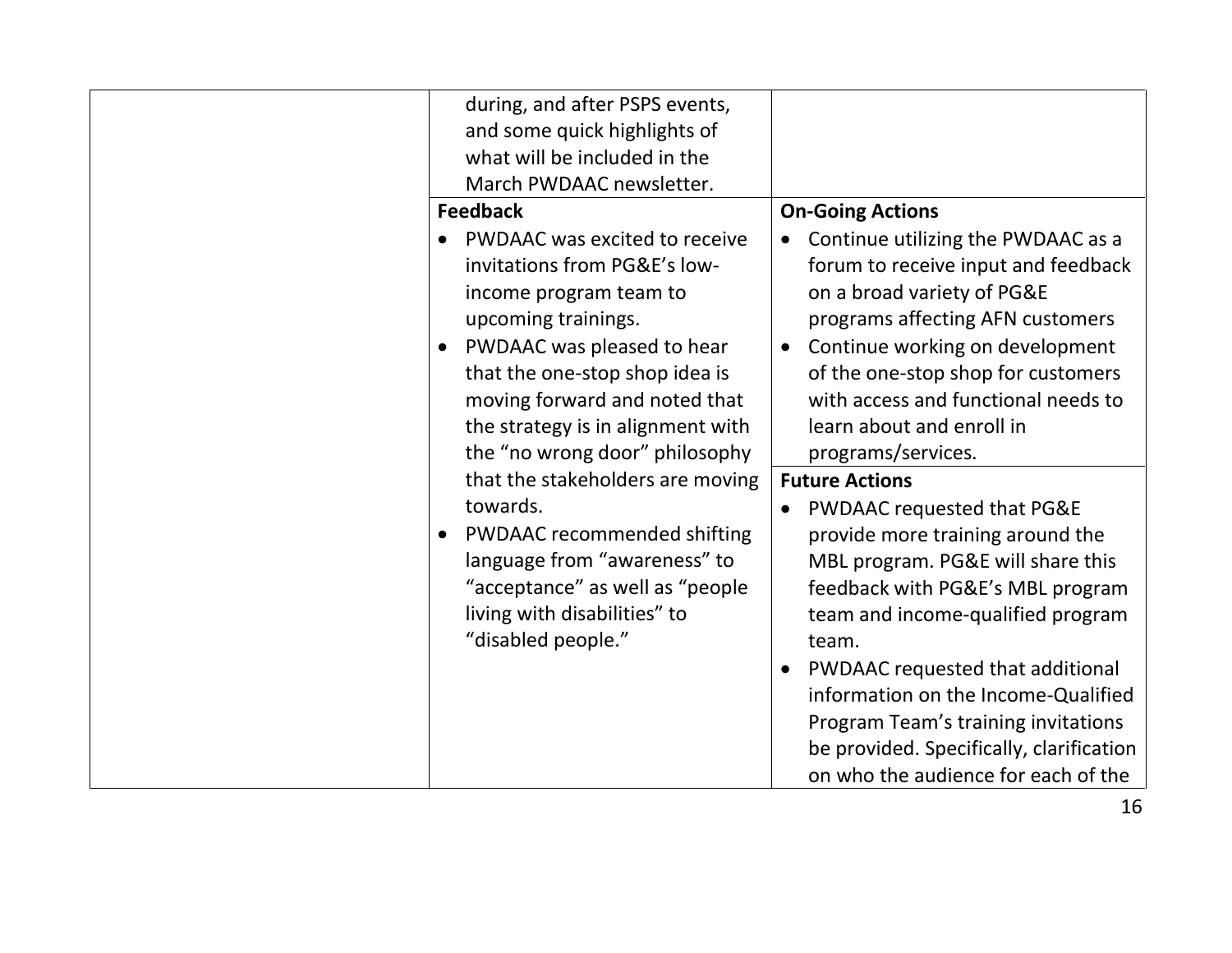|                                                                        |                                                                                 | trainings will be as well as what<br>topic(s) the meeting will cover.<br>PG&E will work with the Income-<br>Qualified Program team to provide<br>additional clarification and help<br>frame language in future training<br>invitations.<br>PWDAAC requested two topics to be<br>covered during next quarter's<br>meeting: service animals and<br>website updates.<br>PG&E will cover our outreach<br>strategy on wildfire mitigation and<br>how customers can prepare for<br>wildfire season, PSPS, and EPSS<br>during next quarter's meeting. |
|------------------------------------------------------------------------|---------------------------------------------------------------------------------|------------------------------------------------------------------------------------------------------------------------------------------------------------------------------------------------------------------------------------------------------------------------------------------------------------------------------------------------------------------------------------------------------------------------------------------------------------------------------------------------------------------------------------------------|
| <b>Future Meeting(s)</b>                                               | June 10, September 16, and December 16, 2022 (Meeting cadence is<br>quarterly.) |                                                                                                                                                                                                                                                                                                                                                                                                                                                                                                                                                |
| Access and Functional Needs Collaborative Council Meeting <sup>7</sup> |                                                                                 |                                                                                                                                                                                                                                                                                                                                                                                                                                                                                                                                                |
| <b>Meeting</b>                                                         | <b>Summary of Engagement and</b><br><b>Feedback</b>                             | <b>Actions Guided by Feedback</b>                                                                                                                                                                                                                                                                                                                                                                                                                                                                                                              |
| Date: January 6, 2022<br>Location: Virtual                             | <b>Summary of Engagement</b><br>• Executives and subject matter                 | <b>Completed Actions This Quarter</b>                                                                                                                                                                                                                                                                                                                                                                                                                                                                                                          |

<sup>&</sup>lt;sup>7</sup> See Appendix A for the AFN Collaborative Council Participants.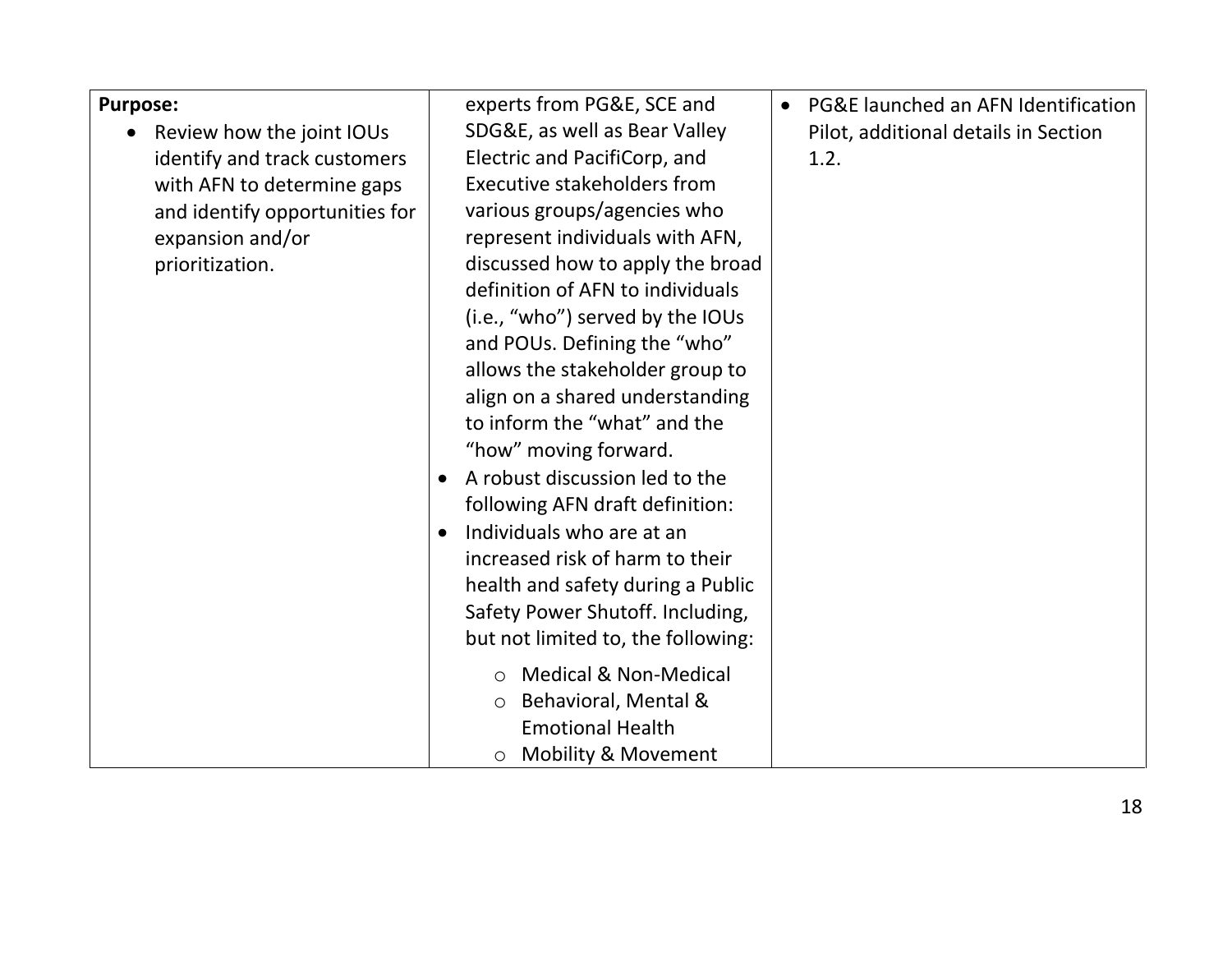| Communication<br>$\circ$<br>Individuals who require<br>$\circlearrowright$<br>devices for health, safety,<br>and independence                                                                                                                                                                                                                                                                                                                                                                |                                                                                                                                                                                                                                                                                                                                                                                                                                                                                                                                                                                                                                                        |
|----------------------------------------------------------------------------------------------------------------------------------------------------------------------------------------------------------------------------------------------------------------------------------------------------------------------------------------------------------------------------------------------------------------------------------------------------------------------------------------------|--------------------------------------------------------------------------------------------------------------------------------------------------------------------------------------------------------------------------------------------------------------------------------------------------------------------------------------------------------------------------------------------------------------------------------------------------------------------------------------------------------------------------------------------------------------------------------------------------------------------------------------------------------|
| <b>Feedback</b><br>Opportunities for a risk-based<br>tiering of customers with AFN,<br>state-wide landing page for<br>customers to self-identify,<br>market research to inform<br>utilities about concentration of<br>"who" & associated needs,<br>breakout working sessions and<br>identification of certain groups<br>that were lacking from Electricity<br>Dependent Definition were<br>identified. Work remains to be<br>done on how the IOUs<br>operationalize the above<br>definition. | <b>On-Going Actions</b><br>Evaluate a universal landing page<br>as a central hub for all utilities<br>providing a customer evaluation<br>tool; consider pairing with<br>Prepare for Power Down website<br>[started in Q1, continuous]<br>Conduct market research to help<br>identify and reach out to<br>individuals and communities<br>geographically who are<br>categorized with AFN and provide<br>necessary resources accordingly<br>[Q3, continuous]<br><b>Consider communication</b><br>campaign and strategic<br>partnerships with CBOs to<br>provide awareness around AFN<br>campaigns [started in Q1,<br>continuous]<br><b>Future Actions</b> |
|                                                                                                                                                                                                                                                                                                                                                                                                                                                                                              |                                                                                                                                                                                                                                                                                                                                                                                                                                                                                                                                                                                                                                                        |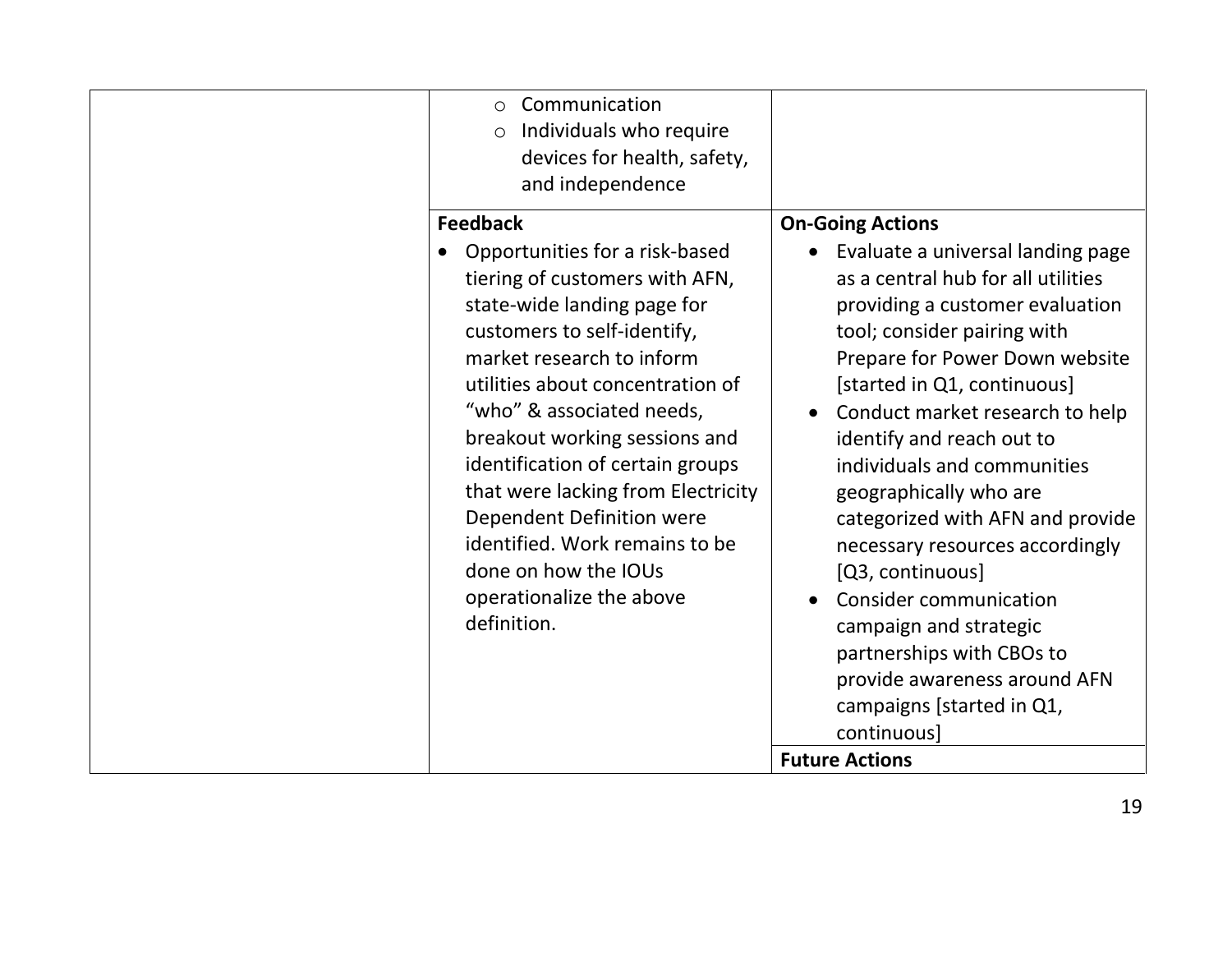|  | • Consider ways to expand the list<br>of AFN customers to capture the<br>full percentage of individuals that<br>self-identify and ensure customer<br>privacy [Q4, 2022]<br>Should we consider a universal<br>design approach to risk<br>management/PSPS; are there<br>things we can do that would work<br>for all, not just AFN communities?<br>$[2023, on-going]$<br>Should we identify tiers of AFN<br>customers to pinpoint those at<br>greatest risk? [Q2, continuous]<br>How do environmental<br>surroundings impact risk to AFN<br>community; do customers move<br>up risk rank due to these? [Q2,<br>continuous]<br>Provide clarity and definition<br>surrounding customers who<br>classify as AFN including high-risk<br>individual and energy-dependent |
|--|------------------------------------------------------------------------------------------------------------------------------------------------------------------------------------------------------------------------------------------------------------------------------------------------------------------------------------------------------------------------------------------------------------------------------------------------------------------------------------------------------------------------------------------------------------------------------------------------------------------------------------------------------------------------------------------------------------------------------------------------------------------|
|  | customers [Q2, continuous]<br>Align on customer engagement                                                                                                                                                                                                                                                                                                                                                                                                                                                                                                                                                                                                                                                                                                       |
|  | strategy to obtain AFN data (IOU                                                                                                                                                                                                                                                                                                                                                                                                                                                                                                                                                                                                                                                                                                                                 |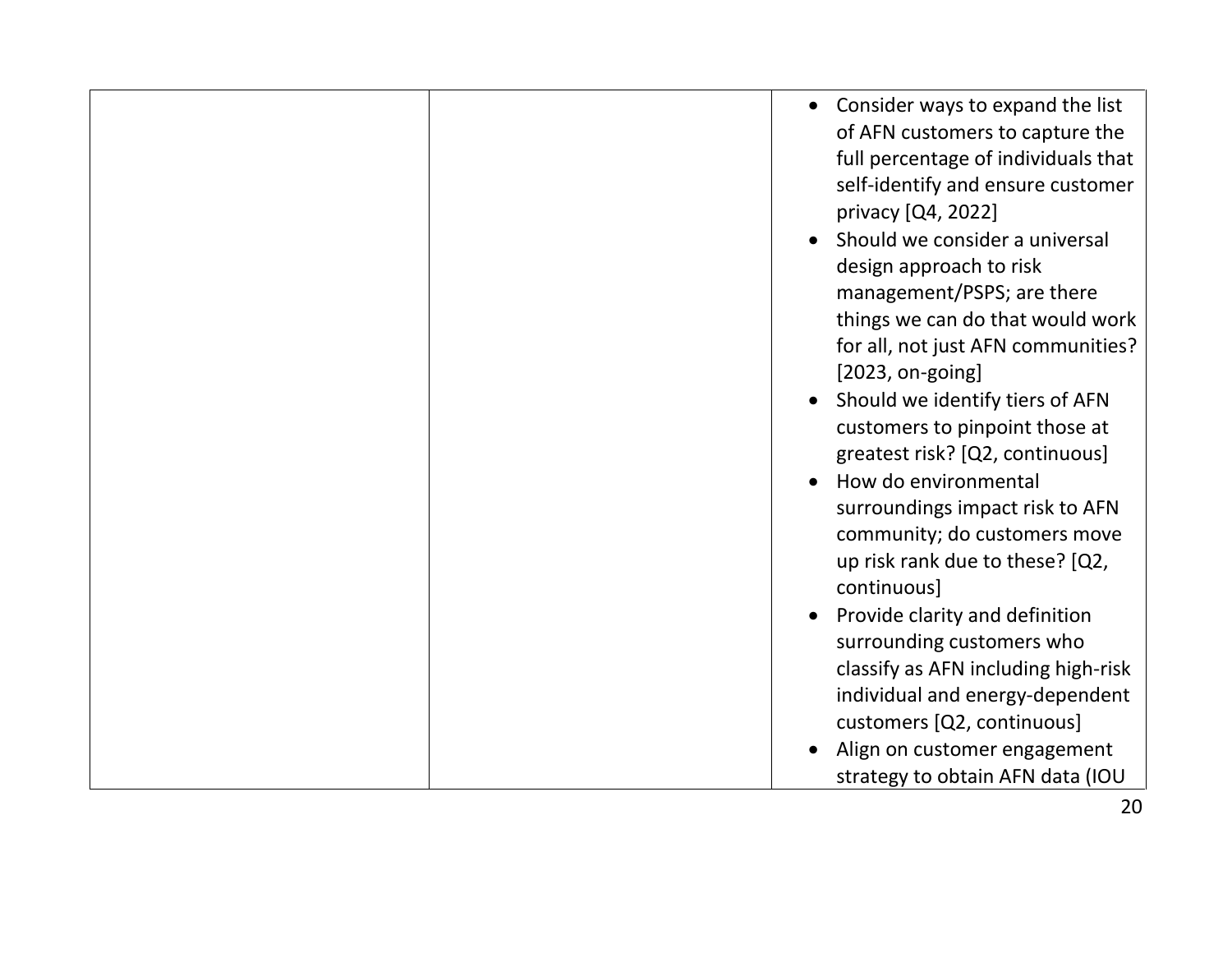|                                                                                                                                                                                                          |                                                                                                                                                                                                                                                                                                                                                                                                                                                                                                                                                                                                                                                         | direct-to-customer survey) [Q3,<br>continuous]                                                                                                                                                                                                                                                                                                                                                                                                                     |
|----------------------------------------------------------------------------------------------------------------------------------------------------------------------------------------------------------|---------------------------------------------------------------------------------------------------------------------------------------------------------------------------------------------------------------------------------------------------------------------------------------------------------------------------------------------------------------------------------------------------------------------------------------------------------------------------------------------------------------------------------------------------------------------------------------------------------------------------------------------------------|--------------------------------------------------------------------------------------------------------------------------------------------------------------------------------------------------------------------------------------------------------------------------------------------------------------------------------------------------------------------------------------------------------------------------------------------------------------------|
| <b>Date: March 7, 2022</b><br>Location: Virtual<br><b>Purpose:</b><br>Determine "what" the IOUs<br>need to provide and marry<br>with the "who" discussed in<br>the previous advisory council<br>meeting. | <b>Summary of Engagement</b><br>A discussion on tiering left the<br>team in agreement surrounding<br>the "type," with the Joint IOUs<br>committing to flushing out tier<br>identification processes in<br>advance of the 3/29 meeting<br>Team aligned on adjusting the<br>$\bullet$<br>function of this AFN Collaborative<br>Council to a quarterly Steering<br>Committee beginning Q2 2022.<br>Timing of the meeting is to be<br>determined, but is currently<br>proposed at one hour for a<br>working group to meet in<br>advance and present to the<br>Steering Committee for a second<br>hour to receive input, strategic<br>guidance, and feedback | <b>Completed Actions This Quarter</b><br><b>IOU</b> market research team and<br>$\bullet$<br>working group conducted<br>statewide website and market<br>research<br>Shared "feedback on 1/6 meeting<br>$\bullet$<br>format" SurveyMonkey<br>Shared "future of Statewide AFN<br>$\bullet$<br>Advisory Council" SurveyMonkey<br>Shared October presentation slides<br>$\bullet$<br>including heatmaps with team<br>Drafted first stab at tiering system<br>$\bullet$ |
|                                                                                                                                                                                                          | <b>Feedback</b>                                                                                                                                                                                                                                                                                                                                                                                                                                                                                                                                                                                                                                         | <b>On-Going Actions</b>                                                                                                                                                                                                                                                                                                                                                                                                                                            |
|                                                                                                                                                                                                          | <b>AFN Collaborative Council</b><br>provided guidance surrounding                                                                                                                                                                                                                                                                                                                                                                                                                                                                                                                                                                                       | Identify a process for who goes in<br>which tier (outreach company,                                                                                                                                                                                                                                                                                                                                                                                                |
|                                                                                                                                                                                                          | gap identification on current IOU                                                                                                                                                                                                                                                                                                                                                                                                                                                                                                                                                                                                                       | phone calls, etc.), outline where                                                                                                                                                                                                                                                                                                                                                                                                                                  |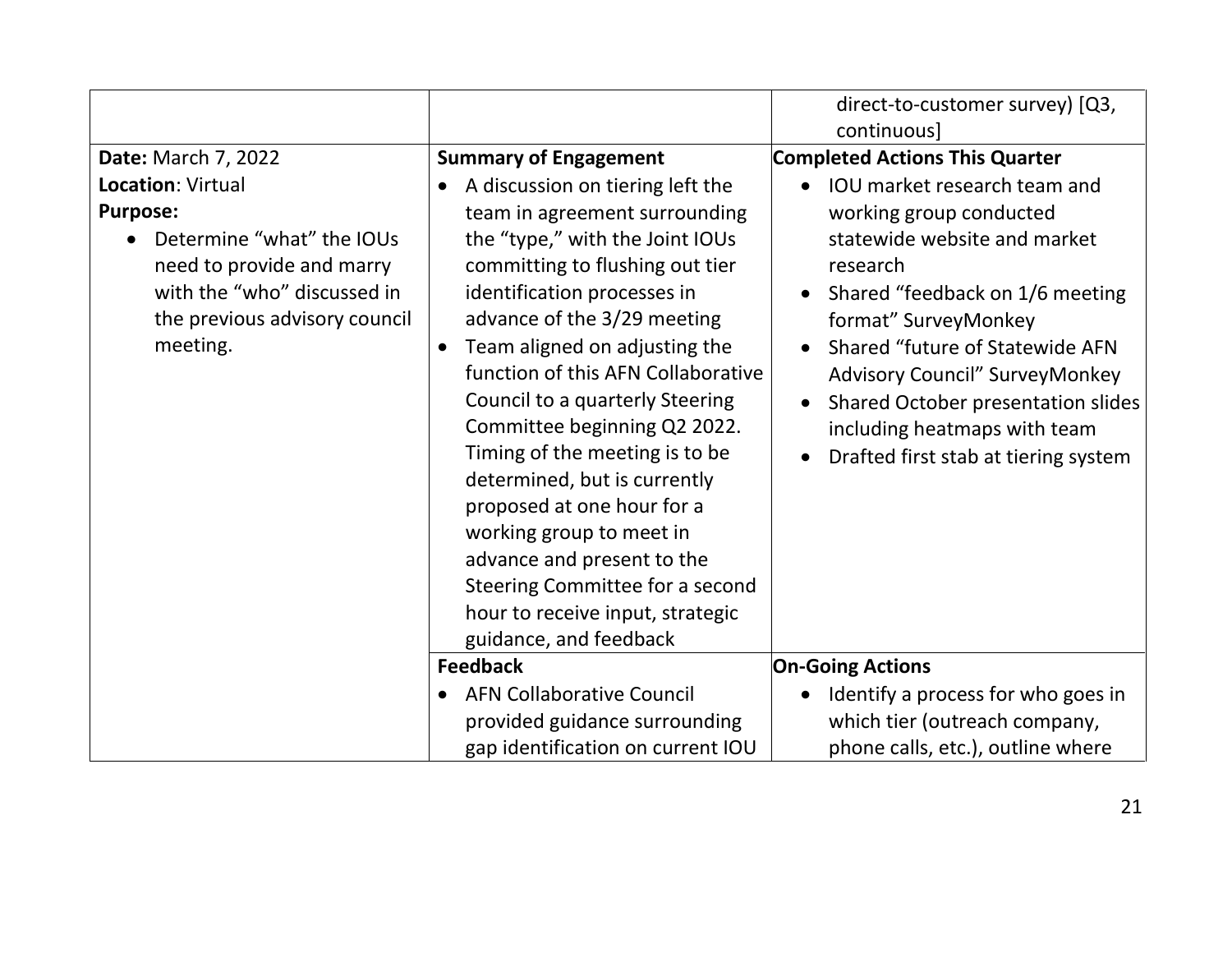| Resource offerings to the AFN<br>community | information already exists (i.e.,<br>MBL participants) [Q2 continuous]<br>Write out roles and responsibilities<br>for AFN Collaborative Council and<br>Statewide Council as well as<br>interactions/alignment on new<br>expectations [Q2 2022]                                                                                                                                                                                                          |
|--------------------------------------------|---------------------------------------------------------------------------------------------------------------------------------------------------------------------------------------------------------------------------------------------------------------------------------------------------------------------------------------------------------------------------------------------------------------------------------------------------------|
|                                            | Provide recommendations on<br>upcoming April 4 meeting topics to<br>AFN Collaborative Council [Q2<br>2022]                                                                                                                                                                                                                                                                                                                                              |
|                                            | <b>Future Actions</b>                                                                                                                                                                                                                                                                                                                                                                                                                                   |
|                                            | Review other types of resource<br>$\bullet$<br>offerings (i.e., Red Cross) and learn<br>from offerings [Q2 2022]<br>Consider consistency amongst all<br>CRCs and survey attendees for<br>what amenities they may need in<br>the future [Q4 2022]<br>Consider on-the-spot assessments<br>and options for calls to support<br>resources at local CRCs [Q4 2022]<br>Consider additional options for<br>after-hours transportation besides<br>211 [Q4 2022] |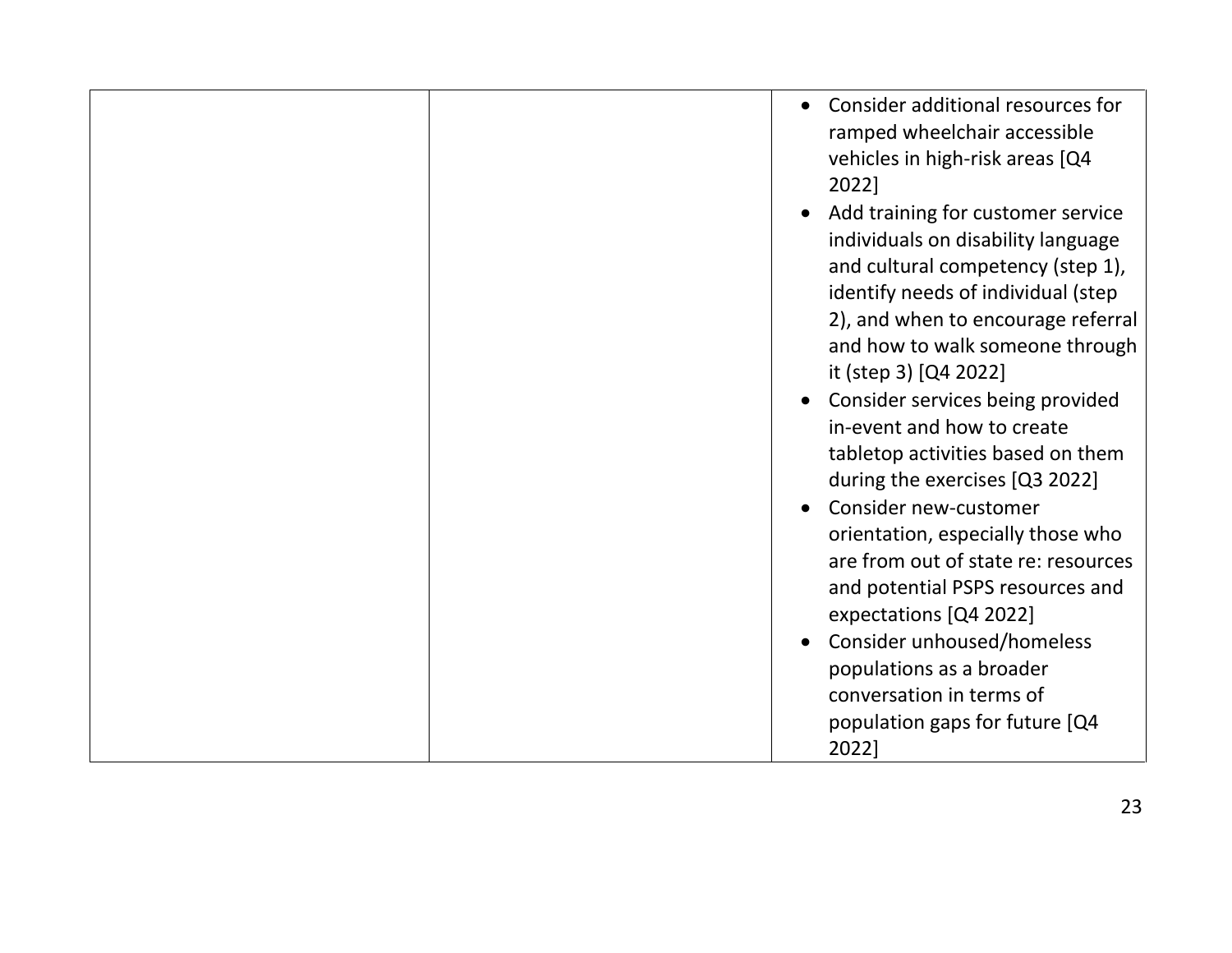|                                                                                                                                                                                          |                                                                                                                                                                                                                                                                                                                                                                                                                                      | Consider pet resources (i.e.,<br>$\bullet$<br>food/water) at CRCs [Q4 2022]                                                                                                                                                                                                                                                                                                                                                                                                                                                                                                                                                                                                                                                                                       |
|------------------------------------------------------------------------------------------------------------------------------------------------------------------------------------------|--------------------------------------------------------------------------------------------------------------------------------------------------------------------------------------------------------------------------------------------------------------------------------------------------------------------------------------------------------------------------------------------------------------------------------------|-------------------------------------------------------------------------------------------------------------------------------------------------------------------------------------------------------------------------------------------------------------------------------------------------------------------------------------------------------------------------------------------------------------------------------------------------------------------------------------------------------------------------------------------------------------------------------------------------------------------------------------------------------------------------------------------------------------------------------------------------------------------|
| Date: March 29, 2022<br><b>Location: Virtual</b><br><b>Purpose:</b><br>Determine "how" the IOUs<br>provide resources and marry<br>with the "who" and "what"<br>discussions to summarize. | <b>Summary of Engagement</b><br>PSPS notification distribution<br>channels were discussed and<br>aligned that IOUs will own<br>reviewing the current list of CBOs<br>receiving funding and determine<br>if they're able to push out the<br>kinds/types of notifications<br>needed<br><b>AFN Collaborative Council</b><br>presented proposed agenda for<br>April 4 AFN Collaborative<br>Council/IOU CEO progress update<br>discussion | <b>Completed Actions This Quarter</b><br>Share eligibility requirements for<br>$\bullet$<br>IOU portable battery/generator<br>rebate offerings<br>IOU market research team and<br>$\bullet$<br>working group conducted<br>statewide website and market<br>research<br>Shared "future of Statewide AFN<br>$\bullet$<br>Advisory Council" SurveyMonkey<br>Shared October presentation slides<br>including heatmaps with team<br>Drafted first stab at tiering system<br>$\bullet$<br>Re-sent April 4 IOU CEO/AFN<br><b>Collaborative Council meeting</b><br>invite<br>Provided recommendations for<br>April 4 progress meeting discussion<br>topics<br>Decided on future of Statewide<br><b>Council and AFN Collaborative</b><br>Council<br><b>On-Going Actions</b> |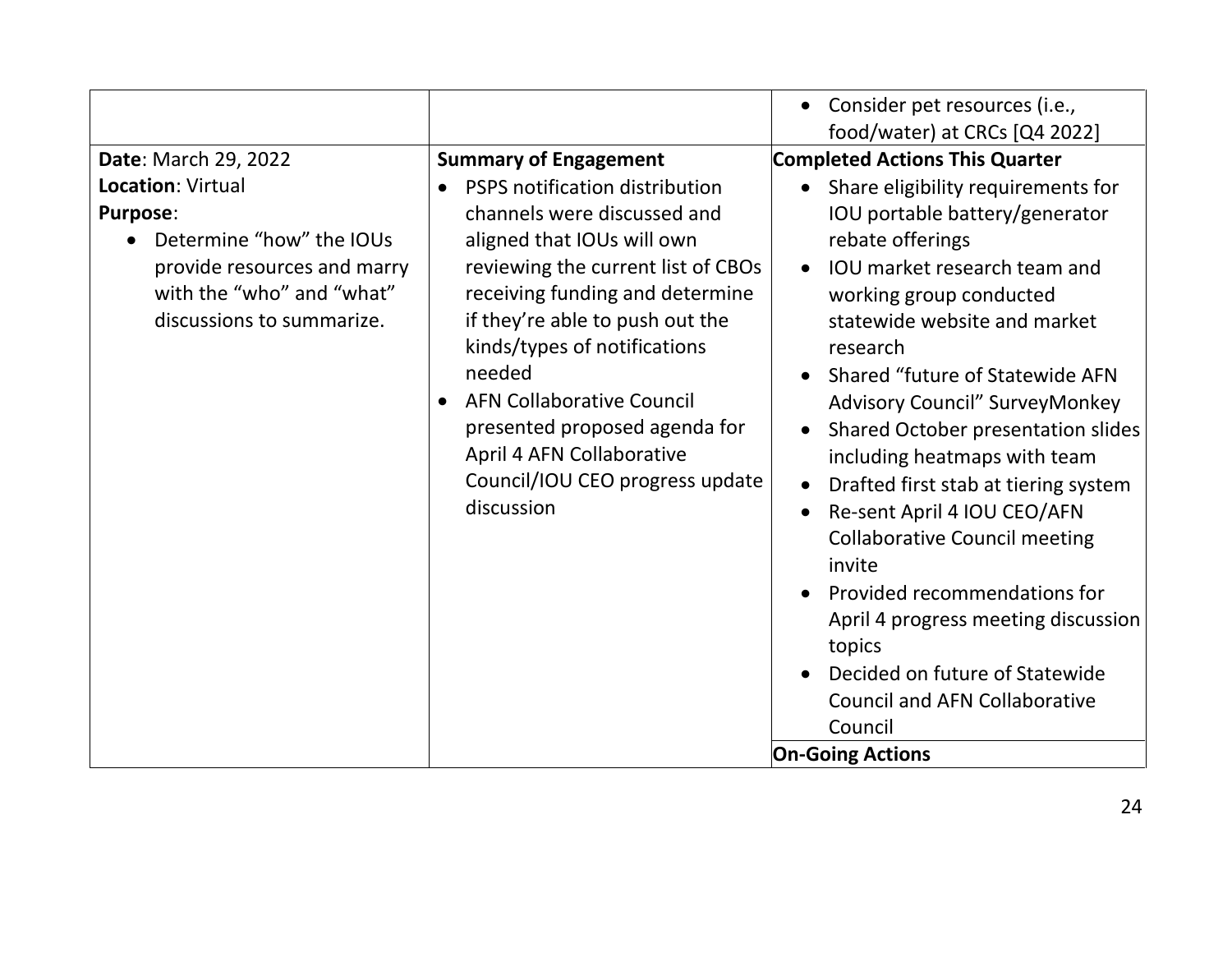|                              | <b>Feedback</b><br>Suggestions for adding in<br>additional categories including<br>"children with disabilities and<br>families," "racial disparity and<br>inequity" and breaking down "In-<br>Language/Multi-cultural" to be<br>inclusive of all languages | Host meeting to align on joint<br>commitments and outstanding<br>action items [Q3 2022]<br><b>Future Actions</b><br>Ensure public is made aware of AFN<br>Collaborative Council progress by<br>informing community partners [Q2,<br>continuous]<br>Promote progress by the IOUs to<br>better serve the AFN community<br>broadly to "tell our story" [Q2,<br>continuous]<br>Explore a way to collect individual<br>information on master meter<br>accounts [Q4 2022]<br>Explore options to ensure third<br>party notifications are being |
|------------------------------|------------------------------------------------------------------------------------------------------------------------------------------------------------------------------------------------------------------------------------------------------------|-----------------------------------------------------------------------------------------------------------------------------------------------------------------------------------------------------------------------------------------------------------------------------------------------------------------------------------------------------------------------------------------------------------------------------------------------------------------------------------------------------------------------------------------|
|                              |                                                                                                                                                                                                                                                            | received by target audience [Q4<br>2022]                                                                                                                                                                                                                                                                                                                                                                                                                                                                                                |
| <b>IOU Responsible Owner</b> | Aaron August, Vice President of Business Development & Customer<br>Engagement                                                                                                                                                                              |                                                                                                                                                                                                                                                                                                                                                                                                                                                                                                                                         |
| <b>Future Meeting(s)</b>     | April 4, 2022 IOU CEO/AFN Collaborative Council progress update;<br>TBD Q2 2022 AFN Collaborative Council (Meeting cadence is quarterly.)                                                                                                                  |                                                                                                                                                                                                                                                                                                                                                                                                                                                                                                                                         |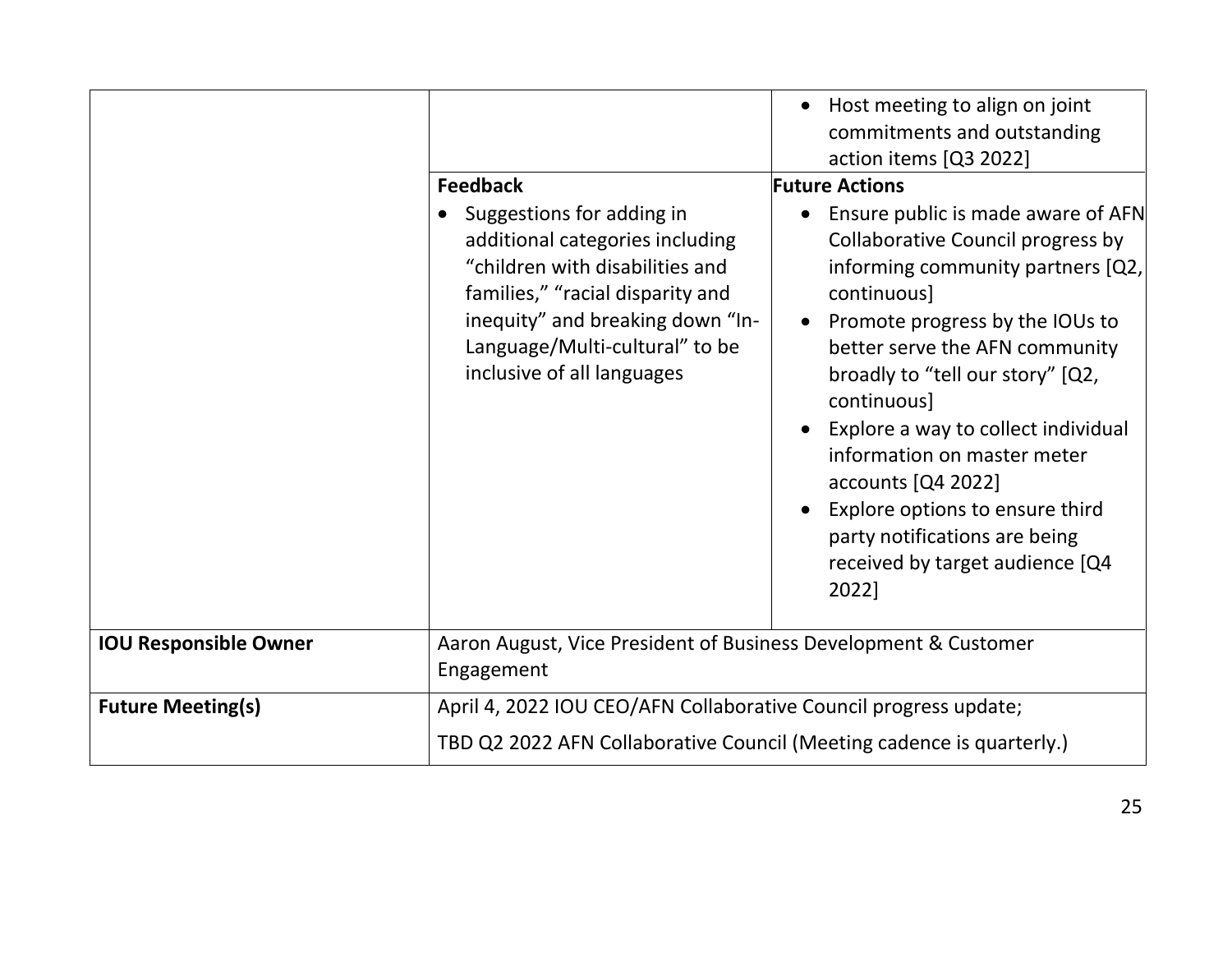| <b>Statewide Joint IOU Advisory Council<sup>8</sup></b> |                                                     |                                        |  |
|---------------------------------------------------------|-----------------------------------------------------|----------------------------------------|--|
| <b>Meeting</b>                                          | <b>Summary of Engagement and</b><br><b>Feedback</b> | <b>Actions Guided by Feedback</b>      |  |
| Date: March 30, 2022                                    | <b>Summary of Engagement</b>                        | <b>Completed Actions This Quarter</b>  |  |
| <b>Location: Virtual</b>                                | 2022 AFN Plan Overview                              | • $N/A$ ; first meeting of the quarter |  |
| <b>Purpose:</b>                                         | Review of the 2022 AFN goal,                        | <b>On-Going Actions</b>                |  |
| Working session for the IOUs to                         | key objectives and KPIs that                        | • Continue to review customer          |  |
| receive feedback on their 2022 AFN                      | were identified by the Core                         | feedback and lessons learned from      |  |
| Plans; Update from 211                                  | Planning Team through the                           | incidents such as winter-storms or     |  |
|                                                         | <b>Federal Emergency</b>                            | other hazards to inform future         |  |
|                                                         | Management Agency (FEMA) 6                          | actions                                |  |
|                                                         | Step planning process                               |                                        |  |
|                                                         | The IOU Research Teams shared                       |                                        |  |
|                                                         | <b>PSPS Pre and Post Season</b>                     |                                        |  |
|                                                         | survey of 2021 to provide                           |                                        |  |
|                                                         | context for insights into                           |                                        |  |
|                                                         | individuals with AFN                                |                                        |  |
|                                                         | accommodation awareness,                            |                                        |  |
|                                                         | and use of resources                                |                                        |  |
|                                                         | 211 shared a dashboard of the<br>$\bullet$          |                                        |  |
|                                                         | PSPS active response to date,                       |                                        |  |
|                                                         | outlined a new MOU with the                         |                                        |  |
|                                                         | Salvation Army to support PSPS                      |                                        |  |

<sup>&</sup>lt;sup>8</sup> See Appendix B for the Joint IOU AFN Advisory Council List of Participants.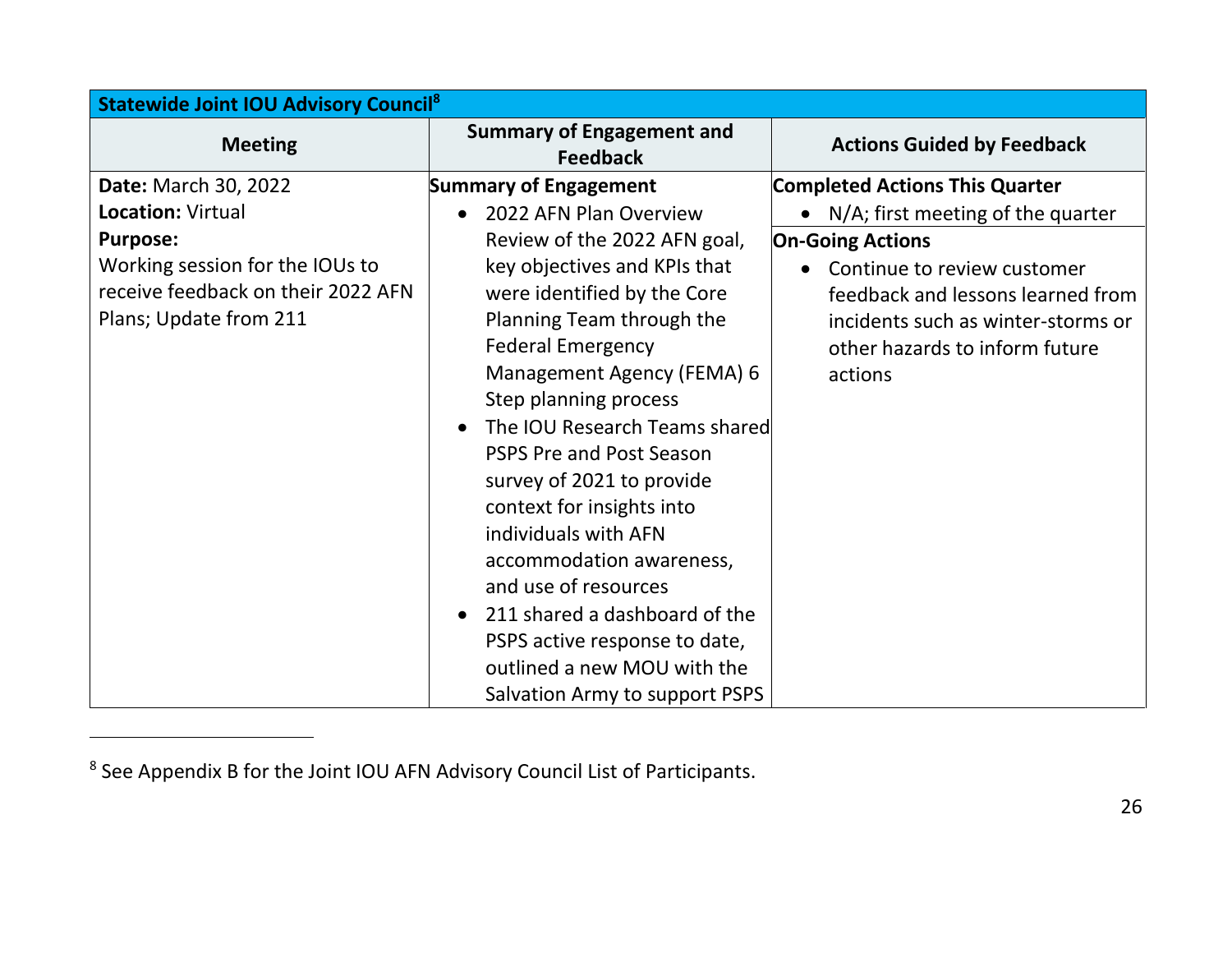|                          | with hotel accommodations                                   |                                                                                                                                                                                                                                                                                                                                                                                                                                                                                                                                        |
|--------------------------|-------------------------------------------------------------|----------------------------------------------------------------------------------------------------------------------------------------------------------------------------------------------------------------------------------------------------------------------------------------------------------------------------------------------------------------------------------------------------------------------------------------------------------------------------------------------------------------------------------------|
|                          | consistently across the state                               |                                                                                                                                                                                                                                                                                                                                                                                                                                                                                                                                        |
|                          | 211 launched Care Coordination                              |                                                                                                                                                                                                                                                                                                                                                                                                                                                                                                                                        |
|                          | screening process on March                                  |                                                                                                                                                                                                                                                                                                                                                                                                                                                                                                                                        |
|                          | 15th and provided early stats                               |                                                                                                                                                                                                                                                                                                                                                                                                                                                                                                                                        |
|                          | Feedback                                                    | <b>Future Actions</b>                                                                                                                                                                                                                                                                                                                                                                                                                                                                                                                  |
|                          | $\bullet$ N/A                                               | Refine language regarding<br>"Coordinat[ing] and integrat[ing]<br>resources with state, community,<br>and utility"<br>Beginning with our Q2 meeting,<br>we will join this council with the<br>AFN Collaborative Council to a<br>certain extent. We plan to<br>continue meetings quarterly,<br>with the first hour including both<br>this Statewide Council as well as<br>our AFN Collaborative Council.<br>The second hour will include the<br>AFN Collaborative Council, who<br>will serve as a Steering<br>Committee for our broader |
|                          |                                                             | Statewide efforts.                                                                                                                                                                                                                                                                                                                                                                                                                                                                                                                     |
| <b>Future Meeting(s)</b> | Q2 2022 Statewide Joint IOU AFN Advisory Council (Date TBD) |                                                                                                                                                                                                                                                                                                                                                                                                                                                                                                                                        |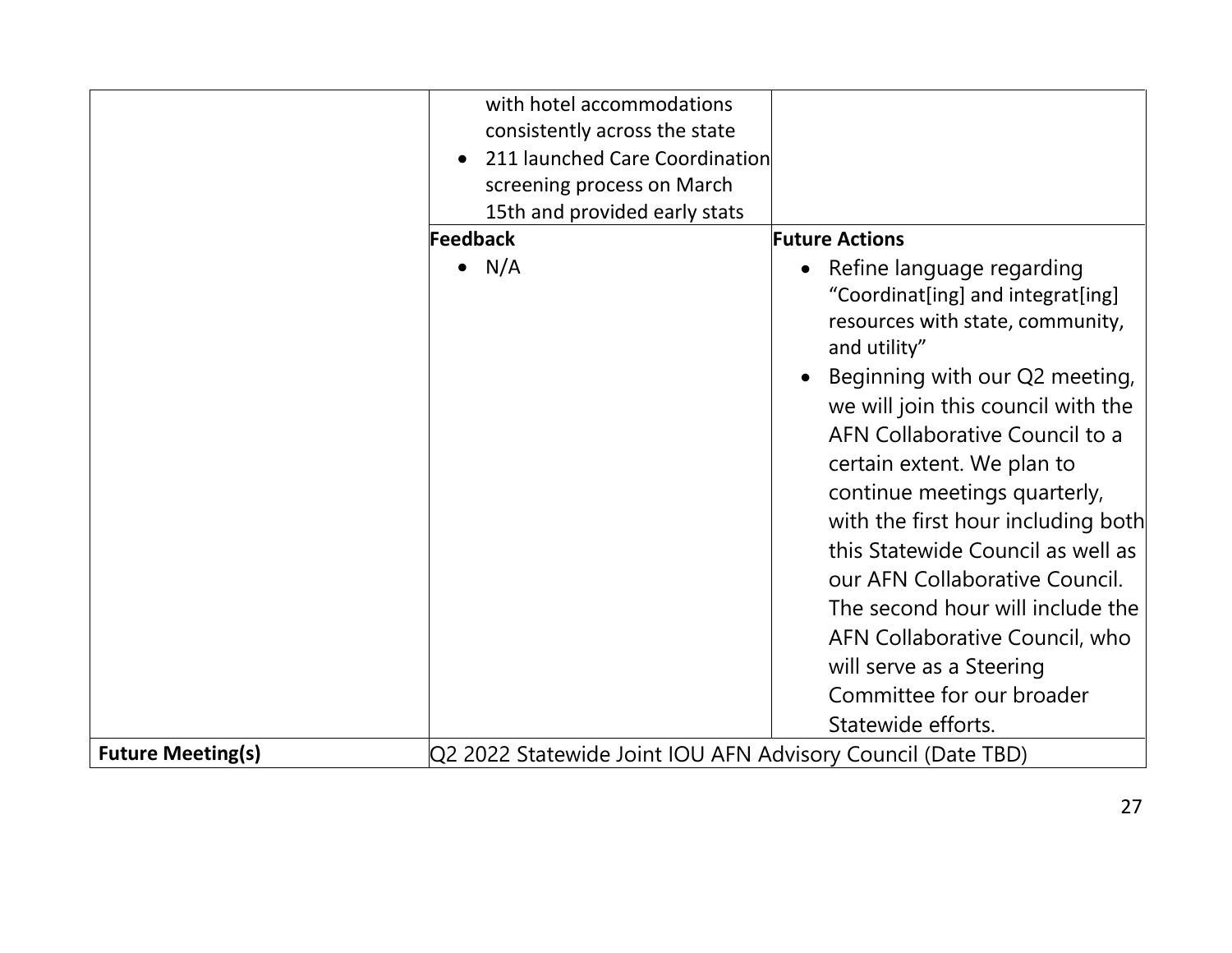| <b>Disadvantaged Communities Advisory Group (DAC-AG)</b> |                                                     |                                       |
|----------------------------------------------------------|-----------------------------------------------------|---------------------------------------|
| <b>Meeting</b>                                           | <b>Summary of Engagement and</b><br><b>Feedback</b> | <b>Actions Guided by Feedback</b>     |
| <b>Date: March 18, 2022</b>                              | <b>Summary of Engagement</b>                        | <b>Completed Actions This Quarter</b> |
| <b>Location: Virtual</b>                                 | No PSPS related discussions<br>$\bullet$            | $\bullet$ N/A                         |
| <b>Purpose:</b>                                          | occurred during meeting                             |                                       |
| Attend to ensure PG&E is<br>$\bullet$                    | <b>Feedback</b>                                     | <b>On-Going Actions</b>               |
| aware of topics discussed by<br>the DAC-AG               | $\bullet$ N/A                                       | N/A<br>$\bullet$                      |
| Consider DAC interests in all<br>$\bullet$               |                                                     |                                       |
| program planning                                         |                                                     | <b>Future Actions</b>                 |
| Highlight intersection of DAC<br>$\bullet$               |                                                     | $\bullet$ N/A                         |
| and AFN customers' interests                             |                                                     |                                       |
| <b>Future Meeting(s)</b>                                 | June 2022 (Meeting cadence is quarterly.)           |                                       |
| <b>Low Income Oversight Board (LIOB)</b>                 |                                                     |                                       |
| <b>Meeting</b>                                           | <b>Summary of Engagement and</b><br><b>Feedback</b> | <b>Actions Guided by Feedback</b>     |
| Date: March 24, 2022                                     | <b>Summary of Engagement</b>                        | <b>Completed Actions This Quarter</b> |
| <b>Location: Virtual</b>                                 | In accordance with the desired<br>$\bullet$         | $\bullet$ N/A                         |
| <b>Purpose:</b>                                          | format of the LIOB, a written                       |                                       |
| Update on 2021 PSPS<br>$\bullet$                         | PowerPoint presentation was                         |                                       |
| activities, events and                                   | provided that included a high-                      |                                       |
| customer support and solicit                             | level overview of the PSPS events                   |                                       |
| feedback                                                 | for 2021, the customers                             |                                       |
|                                                          | impacted, customer notification                     |                                       |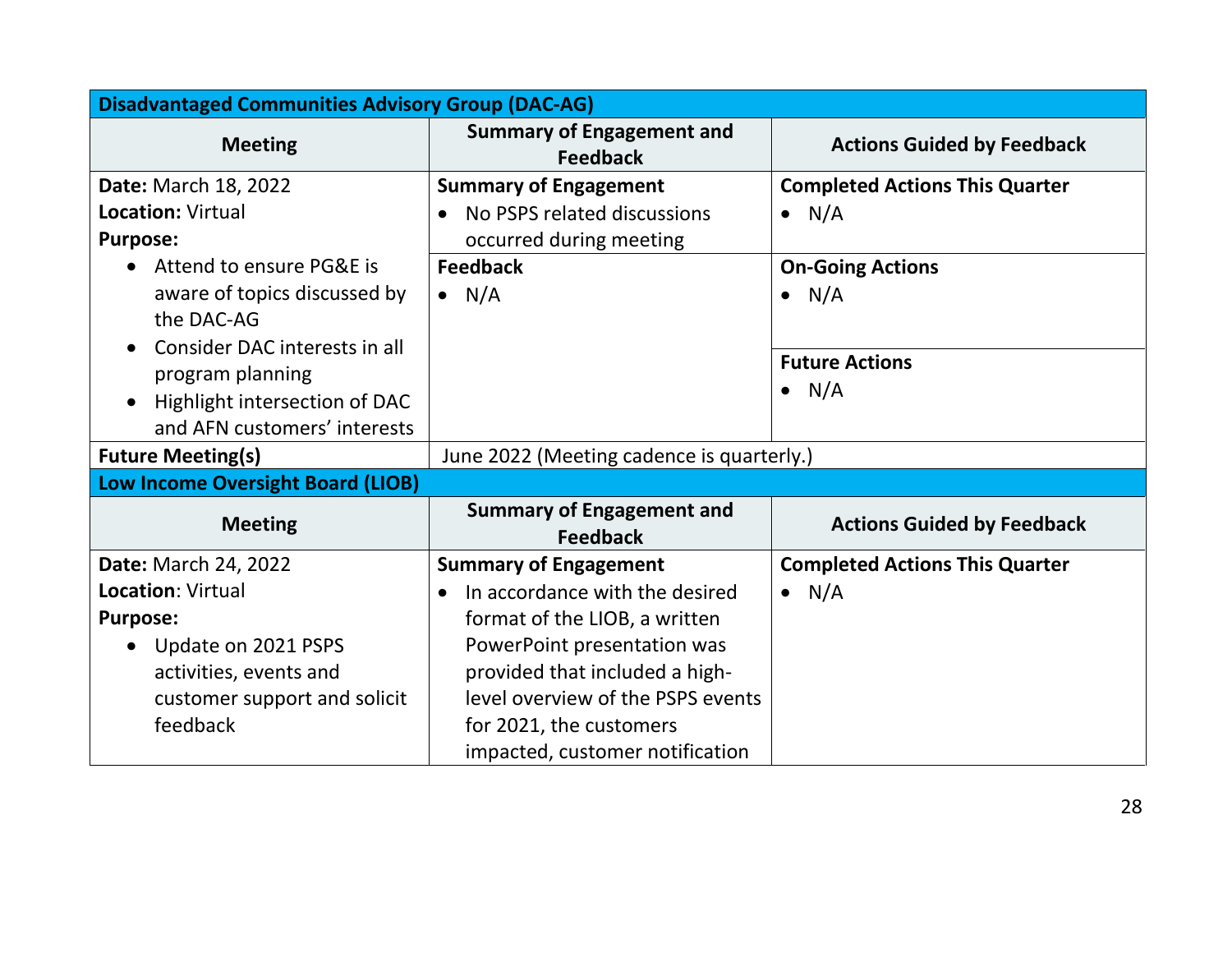|                                                              | and support provided including            |                                                 |
|--------------------------------------------------------------|-------------------------------------------|-------------------------------------------------|
|                                                              | back-up generator batteries.              |                                                 |
|                                                              | The board members reviewed                |                                                 |
|                                                              | prior to the meeting and then             |                                                 |
|                                                              | provided observations based on            |                                                 |
|                                                              | their review                              |                                                 |
|                                                              | <b>Feedback</b>                           | <b>On-Going Actions</b>                         |
|                                                              | The LIOB members were                     | Keep LIOB informed of any                       |
|                                                              | complementary of the progress             | significant changes or improvements             |
|                                                              | the IOUs have made and the                | to PSPS planning                                |
|                                                              | significant improvements from             | <b>Future Actions</b>                           |
|                                                              | 2019 and encouraged us to                 | Provide an update on 2022 specific<br>$\bullet$ |
|                                                              | continue adapting to community            | plans for the upcoming PSPS season              |
|                                                              | needs based on past learnings.            |                                                 |
| <b>Future Meeting(s)</b>                                     | June 2022 (Meeting cadence is quarterly.) |                                                 |
| <b>Local Government Advisory Councils and Working Groups</b> |                                           |                                                 |
| <b>Meeting</b>                                               | <b>Summary of Engagement and</b>          | <b>Actions Guided by Feedback</b>               |
|                                                              | <b>Feedback</b>                           |                                                 |
| <b>Date: March 31, 2022</b>                                  | <b>Summary of Engagement</b>              | <b>Completed Actions This Quarter</b>           |
| <b>Location: Virtual</b>                                     | Aligned on having the CWSP                | N/A                                             |
| <b>Purpose:</b>                                              | <b>Advisory Committee meetings</b>        |                                                 |
| Review proposed CWSP                                         | the last Thursday of each quarter         |                                                 |
| <b>Advisory Committee Meeting</b>                            | from 2-3 pm                               |                                                 |
| Dates/Times                                                  | <b>PSPS Notifications</b>                 |                                                 |
| Get feedback on Public Safety                                | Requested to continue<br>$\circ$          |                                                 |
| Power Shutoff agency                                         | receiving automated                       |                                                 |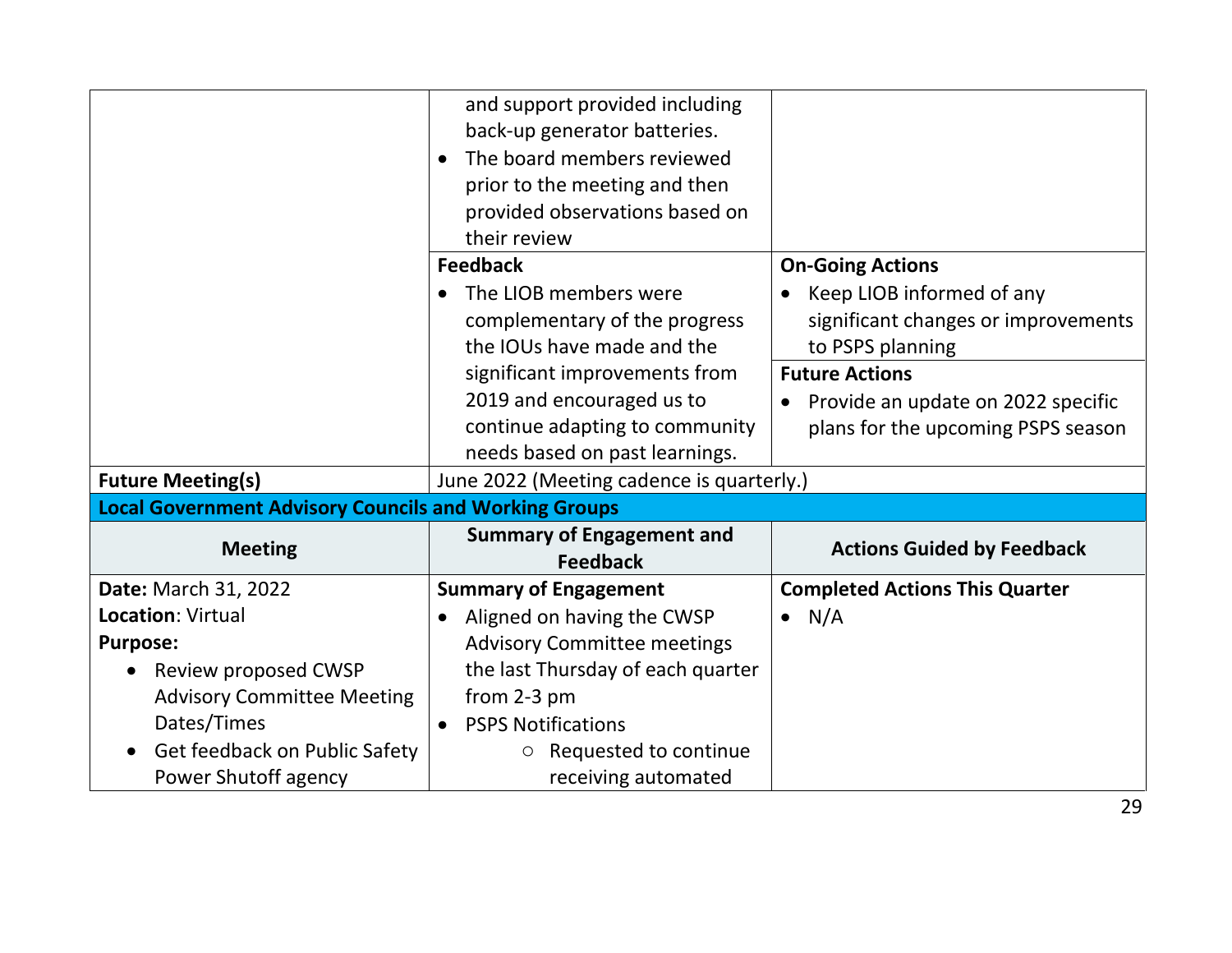| notifications and accessible           | agency notifications, in                 |  |
|----------------------------------------|------------------------------------------|--|
| transport support plans                | addition to live calls,                  |  |
| Review 2022 2022 Wildfire<br>$\bullet$ | regardless of the                        |  |
| Mitigation Plans for EPSS, UG,         | number of impacted                       |  |
| and Microgrids                         | customers                                |  |
|                                        | <b>Encouraged PG&amp;E to</b><br>$\circ$ |  |
|                                        | continue to refine                       |  |
|                                        | communication                            |  |
|                                        | sequencing and how to                    |  |
|                                        | ensure consistent                        |  |
|                                        | messaging                                |  |
|                                        | <b>PSPS Accessible Transportation</b>    |  |
|                                        | Support                                  |  |
|                                        | Proposed accessible<br>$\circ$           |  |
|                                        | transportation will be                   |  |
|                                        | provided to all PG&E CRC                 |  |
|                                        | types (i.e., indoor, outdoor,            |  |
|                                        | and mobile) and will take AFN            |  |
|                                        | residents to and from their              |  |
|                                        | primary location, when                   |  |
|                                        | possible                                 |  |
|                                        | $\circ$ PG&E is conducting outreach      |  |
|                                        | to determine operational                 |  |
|                                        | capacity and needs by county             |  |
|                                        | Current plans are for one<br>$\circ$     |  |
|                                        | vehicle per PSPS-impacted                |  |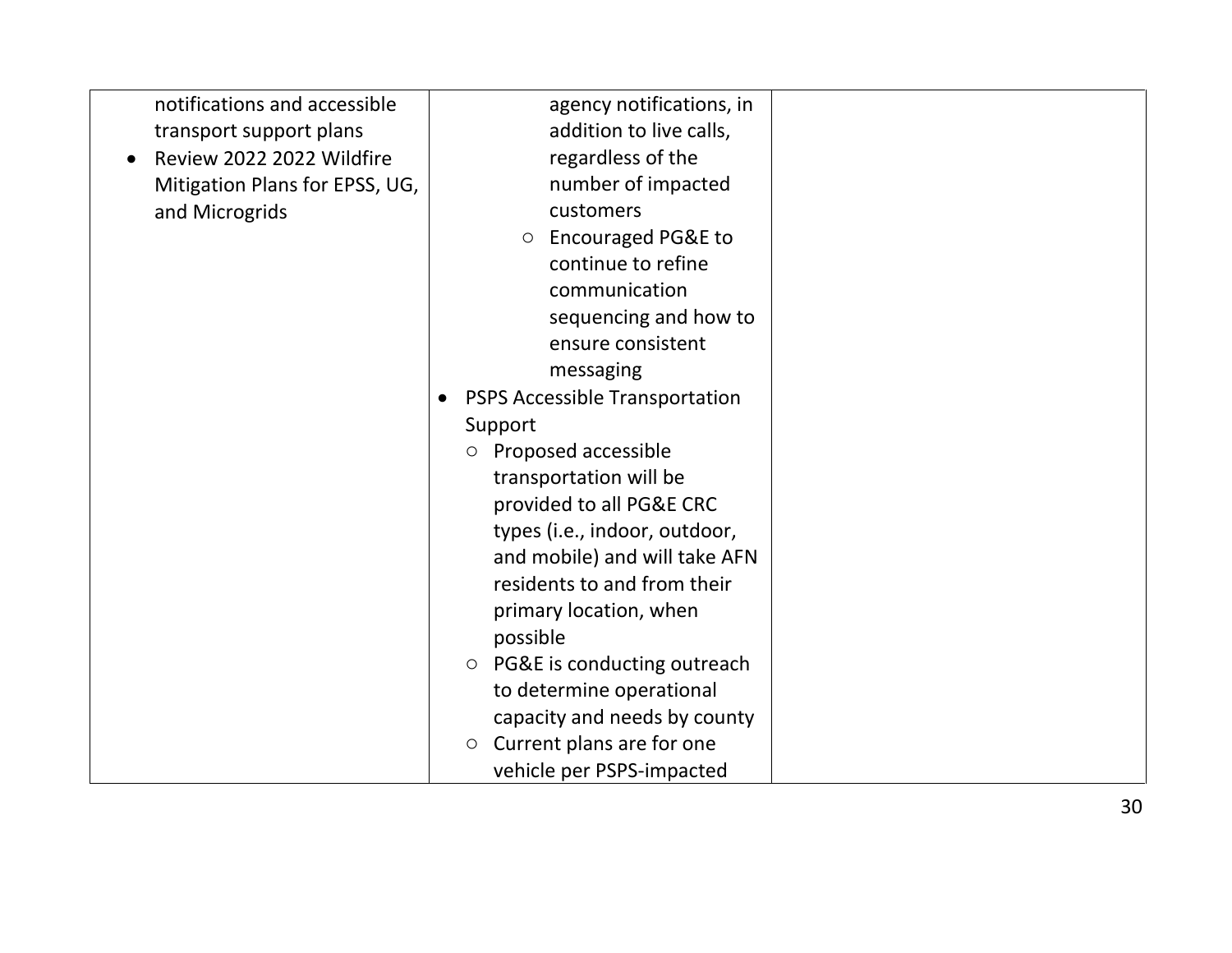|                                                             | county and potentially two for<br>remote areas<br>PG&E updating PSPS Policies and<br>$\bullet$ |                                                                                                                                                                                                              |
|-------------------------------------------------------------|------------------------------------------------------------------------------------------------|--------------------------------------------------------------------------------------------------------------------------------------------------------------------------------------------------------------|
|                                                             | Procedures; noted that majority<br>of processes will stay the same                             |                                                                                                                                                                                                              |
|                                                             | <b>Feedback</b><br>$\bullet$ N/A                                                               | <b>On-Going Actions</b><br>N/A                                                                                                                                                                               |
|                                                             |                                                                                                | <b>Future Actions</b><br>Follow up regarding PSPS messaging<br>consistency from different teams<br>Investigate solutions for how<br>customers can request<br>transportation support without<br>mobile phones |
| <b>Future Meeting(s)</b>                                    | June 30, September 29, and December 15, 2022 (Meeting cadence is<br>quarterly.)                |                                                                                                                                                                                                              |
| <b>Communities of Color Advisory Group</b>                  |                                                                                                |                                                                                                                                                                                                              |
| <b>Meeting</b>                                              | <b>Summary of Engagement and</b><br><b>Feedback</b>                                            | <b>Actions Guided by Feedback</b>                                                                                                                                                                            |
| <b>Date: March 16, 2022</b>                                 | <b>Summary of Engagement</b>                                                                   | <b>Completed Actions This Quarter</b>                                                                                                                                                                        |
| <b>Location: Virtual</b>                                    | This quarter's meeting focused                                                                 | PG&E followed up with CBOs willing<br>$\bullet$                                                                                                                                                              |
| <b>Purpose:</b>                                             | on input from members on                                                                       | to partner to help promote one of                                                                                                                                                                            |
| Solicit input from                                          | improvements to ongoing                                                                        | our more challenging programs with                                                                                                                                                                           |
| <b>Communities of Color</b><br>Advisory Group which assists | marketing communications                                                                       | low penetration rates with offers for<br>paid partnership opportunities                                                                                                                                      |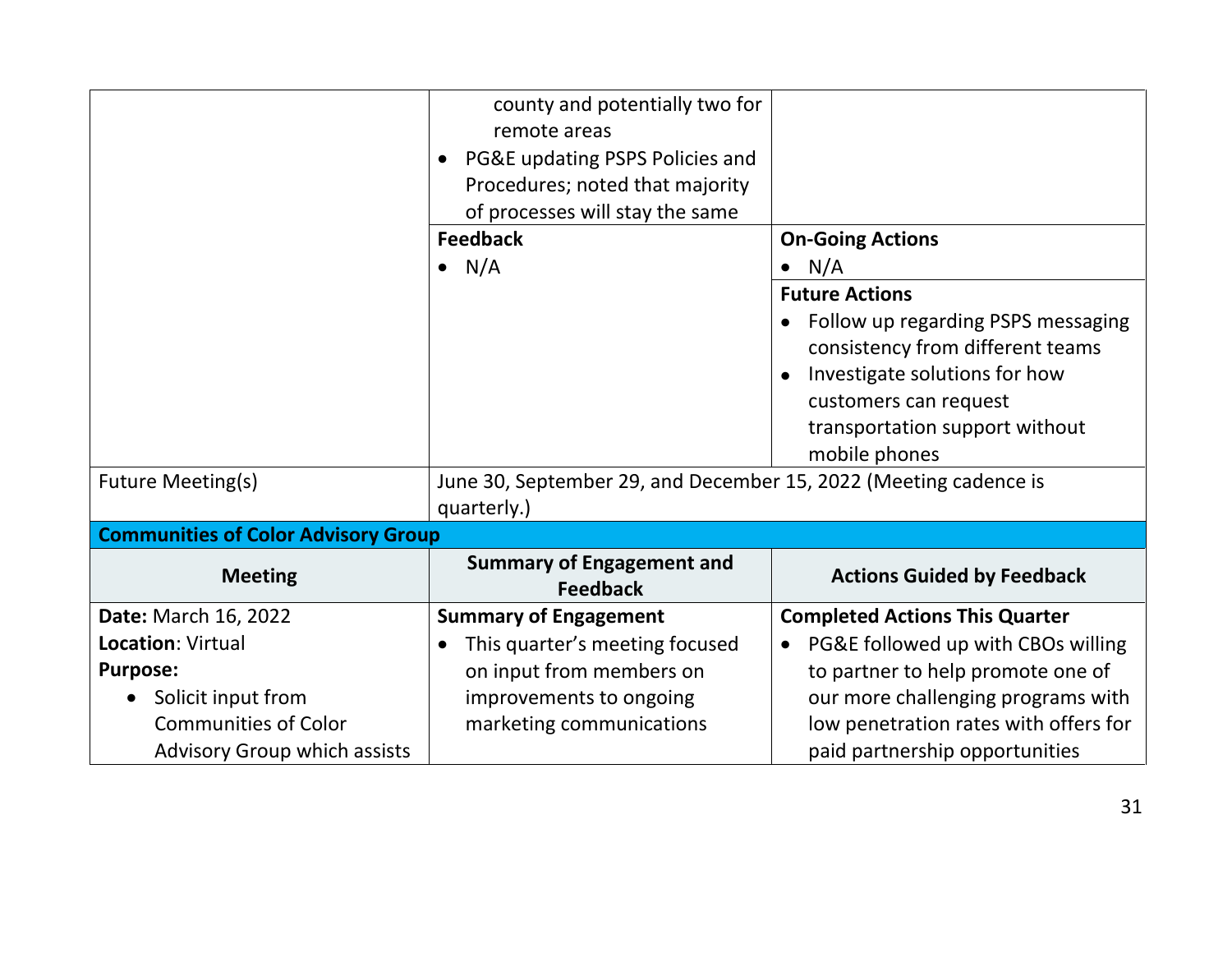| PG&E in crafting outreach<br>and engagement with<br>communities of color on a<br>broad spectrum of issues<br>impacting diverse<br>communities. | PG&E also presented information<br>$\bullet$<br>on rates and issues impacting<br>affordability efforts underway.<br>Updates on EVs and PG&Es<br>efforts to help increase access for<br>income qualified segments to<br>pre-owned EVs |                                                                                                                                                  |
|------------------------------------------------------------------------------------------------------------------------------------------------|--------------------------------------------------------------------------------------------------------------------------------------------------------------------------------------------------------------------------------------|--------------------------------------------------------------------------------------------------------------------------------------------------|
|                                                                                                                                                | <b>Feedback</b><br>Members discussed ways that<br>CBOs can help educate<br>communities on efforts to                                                                                                                                 | <b>On-Going Actions</b><br>Paid partnerships with some<br>$\bullet$<br>members of this group to increase<br>penetration in bill savings programs |
|                                                                                                                                                | address affordability                                                                                                                                                                                                                | <b>Future Actions</b><br>Host PSPS annual overview and<br>feedback in June 2022                                                                  |
| <b>Future Meeting(s)</b>                                                                                                                       | June 22, 2022                                                                                                                                                                                                                        |                                                                                                                                                  |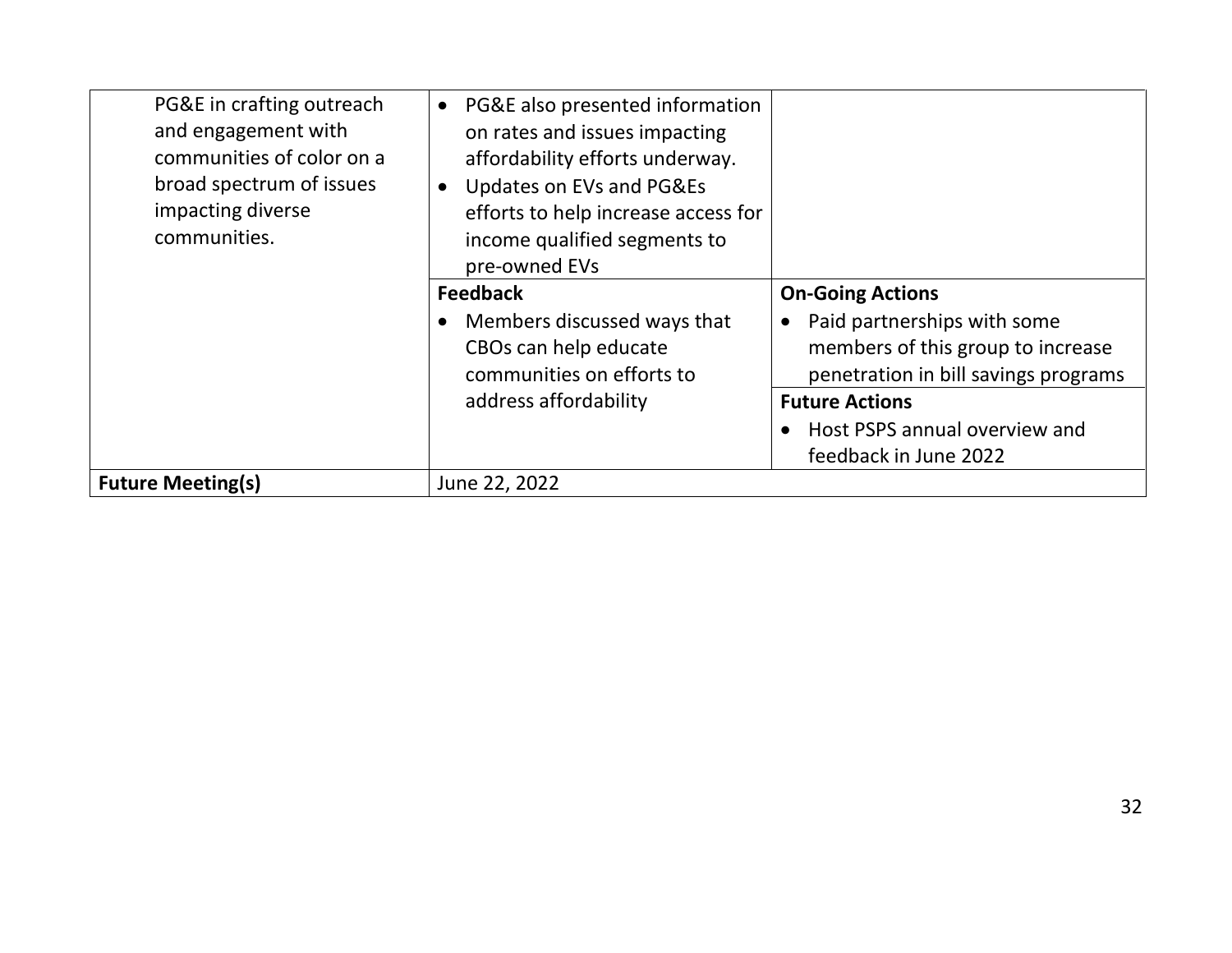## <span id="page-37-0"></span>**1.6.2 Statewide Website for AFN Solutions**

PrepareforPowerdown.com is a Joint IOU website, created as a centralized resource for statewide CBO and agencies serving AFN communities, providing easy access to IOU information on PSPS preparedness and resources. The website offers downloads, including the 2021 Joint IOU Medical Baseline flyer in 11 languages, the Joint IOU CBO training presentations, PSPS social media graphics and utility-specific PSPS support materials.

In response to the AFN Collaborative Council's request for a Joint IOU one stop shop website, the IOU's created a working group in Q1 and began identifying enhancements for PrepareforPowerdown.com based on feedback received. The working group also recognizes that a more coordinated long term solution is desired. As such the Joint IOU working group is engaged with the team who is exploring an Income Qualified Universal Application System<sup>9</sup> to understand feasibility, possible timeline, etc.

## <span id="page-37-1"></span>**1.7 AFN Public Education and Outreach**

PG&E utilizes a multi-pronged approach to communicate with our customers in the AFN community regarding PSPS awareness, preparedness education, and mitigation services through direct communications, mass media, CBO collaborations, and more recently partnering with State agencies to jointly market solutions.

We describe our customer preparedness outreach and community engagement conducted in Q1 2022 below.

### <span id="page-37-2"></span>**1.7.1 MBL Customer Outreach**

PG&E encourages customer participation and enrollment in the MBL Program through direct-to-customer outreach, CBO partnerships, and building strong relationships with the health care industry. This outreach aims to help individuals who rely on power for their medical needs prepare for PSPS and connect with relevant resources for support.

[Table 9](#page-38-0) summarizes the MBL acquisition campaign statistics as of March 31, 2022.

<sup>9</sup> D.21-06-015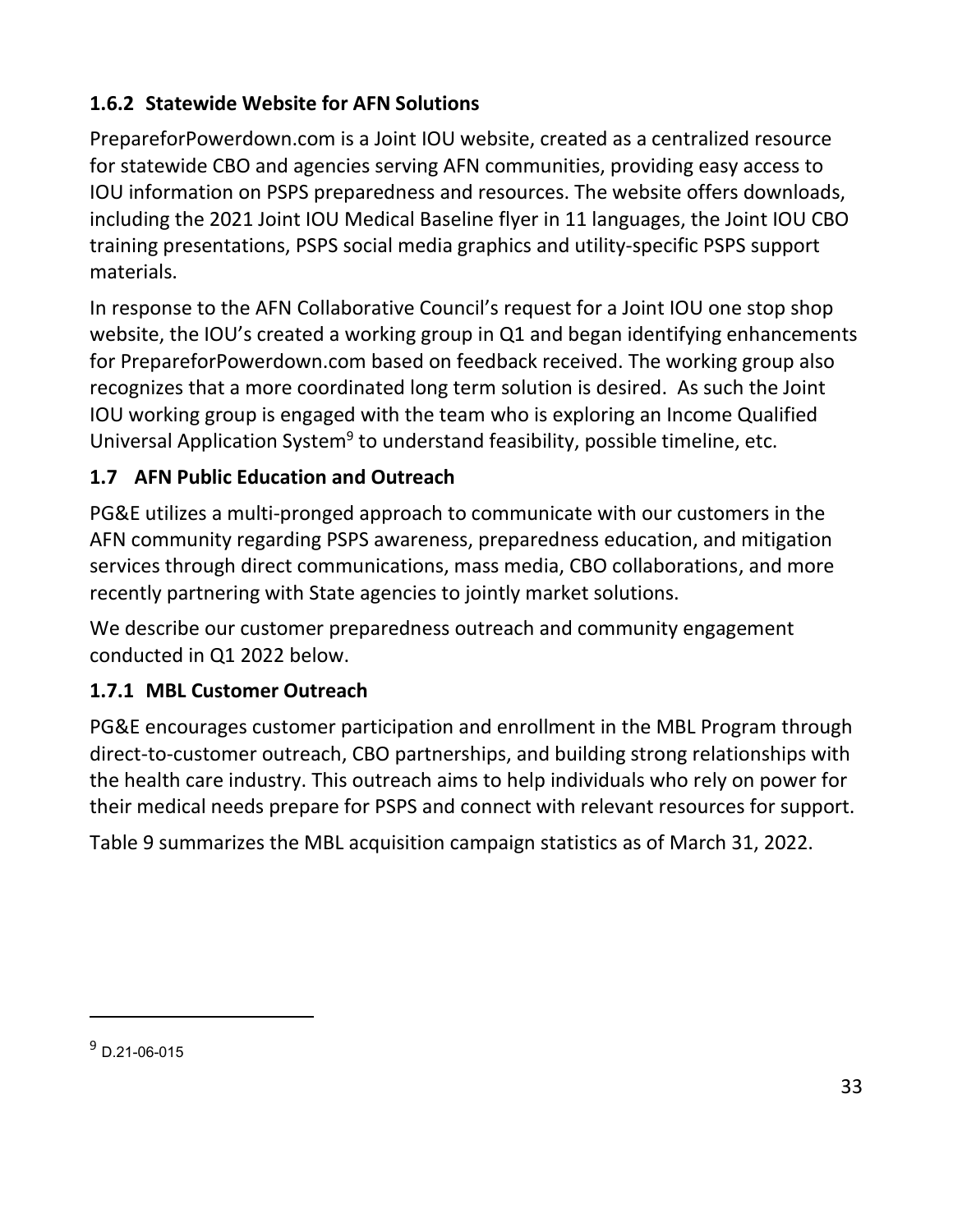<span id="page-38-0"></span>

| campaigns |                                  |                             |                     |                             |                     |                              |                             |                     | Goal: Increase engagement with prospective MBL Program customers through multi-channel outreach and awareness |                                                |
|-----------|----------------------------------|-----------------------------|---------------------|-----------------------------|---------------------|------------------------------|-----------------------------|---------------------|---------------------------------------------------------------------------------------------------------------|------------------------------------------------|
|           |                                  | <b>Direct Mail</b>          |                     |                             | Email               |                              | <b>Bill Insert</b>          |                     | <b>Digital Media</b>                                                                                          |                                                |
| Year      | <b>Total</b><br>Channel<br>Count | <b>Customers</b><br>Reached | #<br><b>Touches</b> | <b>Customers</b><br>Reached | #<br><b>Touches</b> | Avg.<br><b>Click</b><br>Rate | <b>Customers</b><br>Reached | #<br><b>Touches</b> | <b>Total</b><br><b>Impressions</b>                                                                            | <b>Total</b><br><b>Conversions</b><br>(Clicks) |
| 2021      | 23                               | 2,463,629                   | 8                   | 2,317,955                   | 11                  | 1.42                         | 11,016,000                  | 4                   | 128,745,568                                                                                                   | 317,645                                        |
| 2022      | ┻                                | 957,376                     |                     | <b>NA</b>                   | ΝA                  | <b>NA</b>                    | <b>NA</b>                   | <b>NA</b>           | <b>NA</b>                                                                                                     | <b>NA</b>                                      |

# **Table 9. 2021 vs. 2022 MBL Program Acquisition Targeting Outcomes**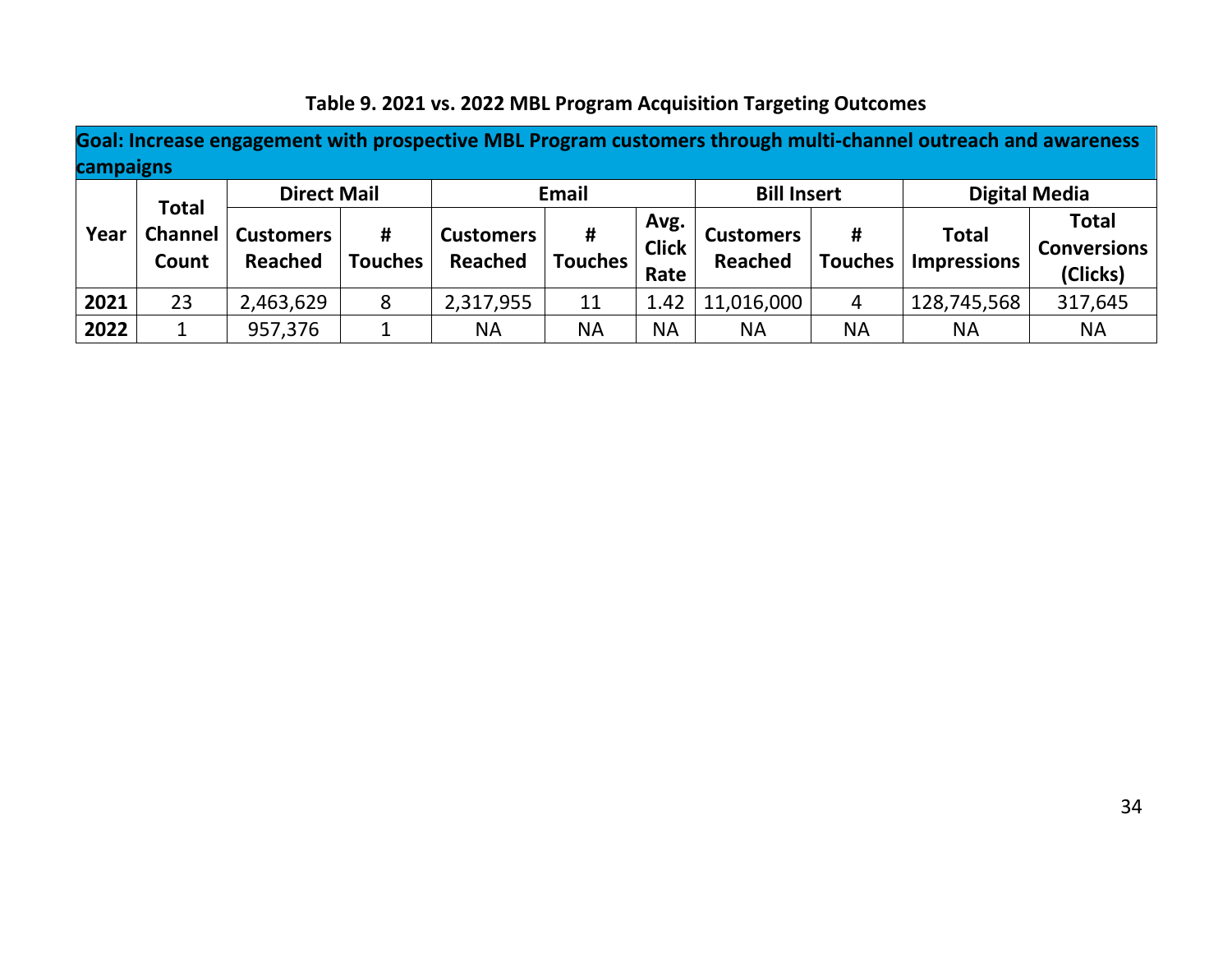# <span id="page-39-0"></span>**1.7.2 Health Care Industry Strategy**

PG&E recognizes that ongoing engagement with healthcare practitioners, medical associations, and durable medical device suppliers in 2022 is a key opportunity to increase enrollment in the MBL Program and connect individuals with AFN to medical device resources if needed during PSPS.

In Q1 2022, PG&E provided MBL and Emergency Preparedness Training jointly with the other IOUs on March 22 and March 23 to In-Home Health Supportive Services staff. There was a total of 166 attendees for both trainings.

PG&E also engaged with the following healthcare industry partners in Q1: Golden Gate Sleep Centers, Dignity Health, Marysville Dialysis Center, Redwood Pediatrics Medical Group, Redwood Memorial Hospital, Enloe Hospital in Butte County, Seneca Hospital in Chester, Vibra Hospital of Northern CA, Optimal Home Healthcare, Retired Senior Volunteer Program, Marshall Hospital Home Care, and Crossover Health of Northern California.

#### <span id="page-39-1"></span>**1.7.3 Outreach and Engagement with Master-Metered Owners, Property Managers, and Multi-Unit Dwelling Account Holders**

PG&E conducts outreach to multi-unit dwelling account holders, property managers, and master-meter owners whose residents are not direct PG&E-metered customers that includes information about resiliency programs, PSPS preparedness and resources, and reinforces the importance of tenants signing up for direct notifications prior to PSPS via Address Alerts.

PG&E is in the planning stages of outreach which is slated for Q2. PG&E continues to increase awareness of Address Alerts in trainings and webinars.

PG&E has confirmed an informational partnership with North Valley Property Owners Association to share preparedness information with their members which include a mixture of property managers of multi-unit dwellings and private owners who are renting out their home or duplex. An educational webinar for their members is planned for Q2 as well as an email and print newsletter.

# <span id="page-39-2"></span>**1.7.4 Accessibility of Communications**

PG&E's online customer communications, including our website and PSPS customer notification emails, have been tested for usability and accessibility to meet Web Content Accessibility Guidelines (WCAG) 2.0 AA accessibility standards. In 2022, new content, including notifications, will be tested for WCAG 2.1 AA accessibility standards.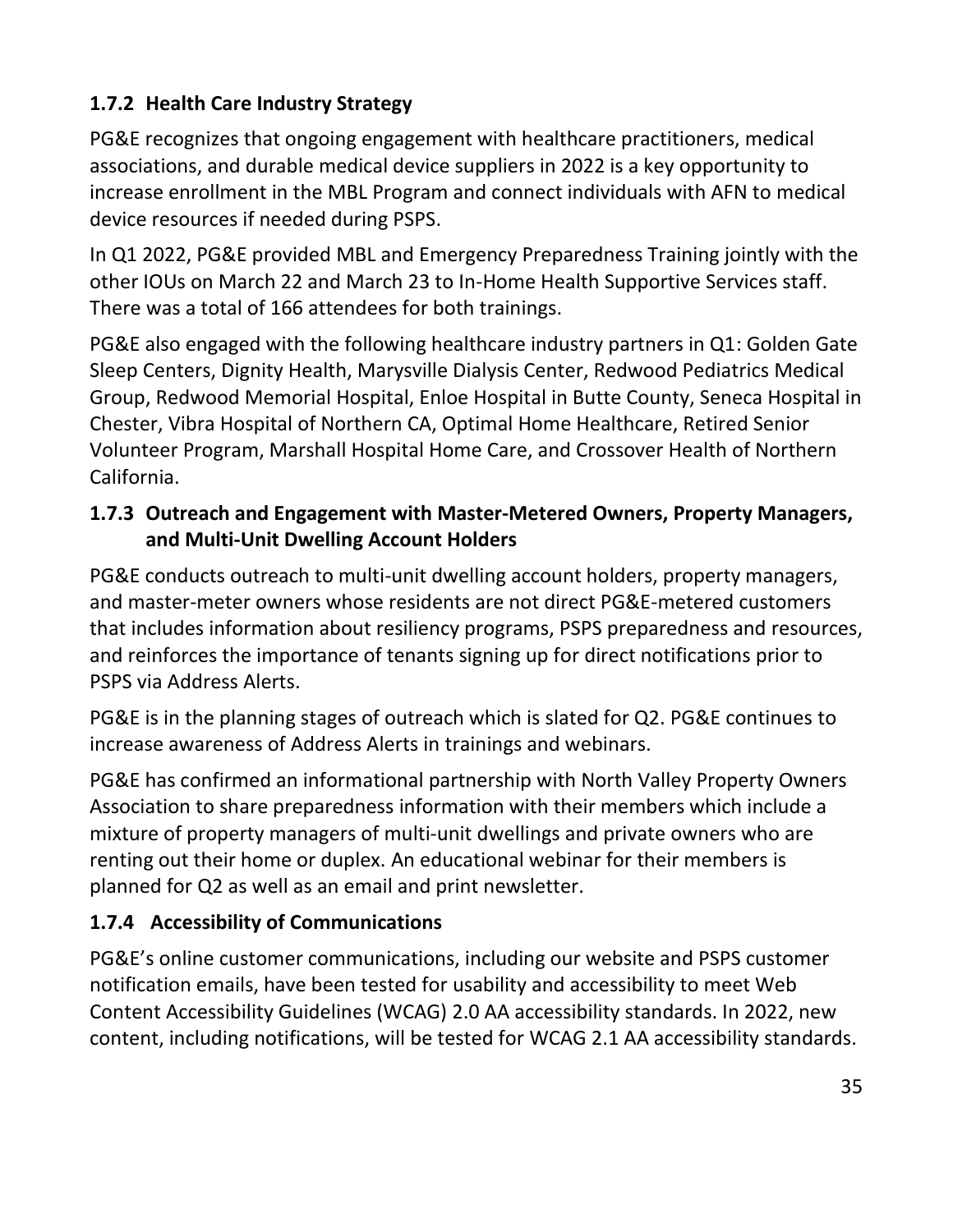In Q1, PG&E explored ways to explore accessibility of notification to individuals who may be Deaf or hard of hearing.

# <span id="page-40-0"></span>**1.7.5 Tribal Engagement**

PG&E assists tribal governments throughout our service area to mitigate the impacts of PSPS to their tribal members, and other emergency situations such as the COVID-19 pandemic, extreme weather storms, wildfires, and rotating outages. In Q1 2022, PG&E attended the CPUC 2022 Tribal Priorities Meeting on January 22, 2022, held an Electric Vehicle Charging Station meeting with the Karuk Tribe on March 2, 2022, and held a CWSP Advisory Committee Meeting with key Tribal, local and agency stakeholders on March 31, 2022.

# <span id="page-40-1"></span>**1.7.6 Translations of Communications**

PG&E translates Community Wildfire Safety Program (CWSP) and PSPS communications and notifications in 15 non-English-languages.<sup>10</sup> This includes the translation of in-event PSPS notifications, as well as PG&E's website and other critical wildfire safety and PSPS preparedness materials. PG&E promotes our in-language options, encouraging customers to select their preference, using various channels including direct mail, email, social media, multi-media partners, and CBOs.

As of March 31, 2022, PG&E has a contract with one CBO to provide in-language communications to customers in a variety of Indigenous languages both for preparedness outreach and in-event communications during PSPS. This CBO provides in-language outreach using social media, in-person communications, and one-on-one phone calls in one or more of the following languages: Spanish and Nahuatl.

In Q1 PG&E began to develop new notifications that will be launched later this year. These messages will be translated into all 15 non-English languages.

PG&E continues to offer in-language support through our Contact Center. The Contact Center is equipped to provide translation support in over 240 languages.

Further, PG&E engages with multicultural media outlets throughout the year in an effort to promote safety initiatives, including PSPS, to monolingual or difficult-to-reach populations that may not have access to mainstream television media and/or read/speak English. See Section [1.8.1.6.1](#page-45-1) for more information on our multicultural

<sup>&</sup>lt;sup>10</sup> These include: Spanish, Chinese, Tagalog, Russian, Vietnamese, Korean, Farsi, Arabic, Hmong, Khmer, Punjabi, Japanese, Thai, Portuguese, and Hindi.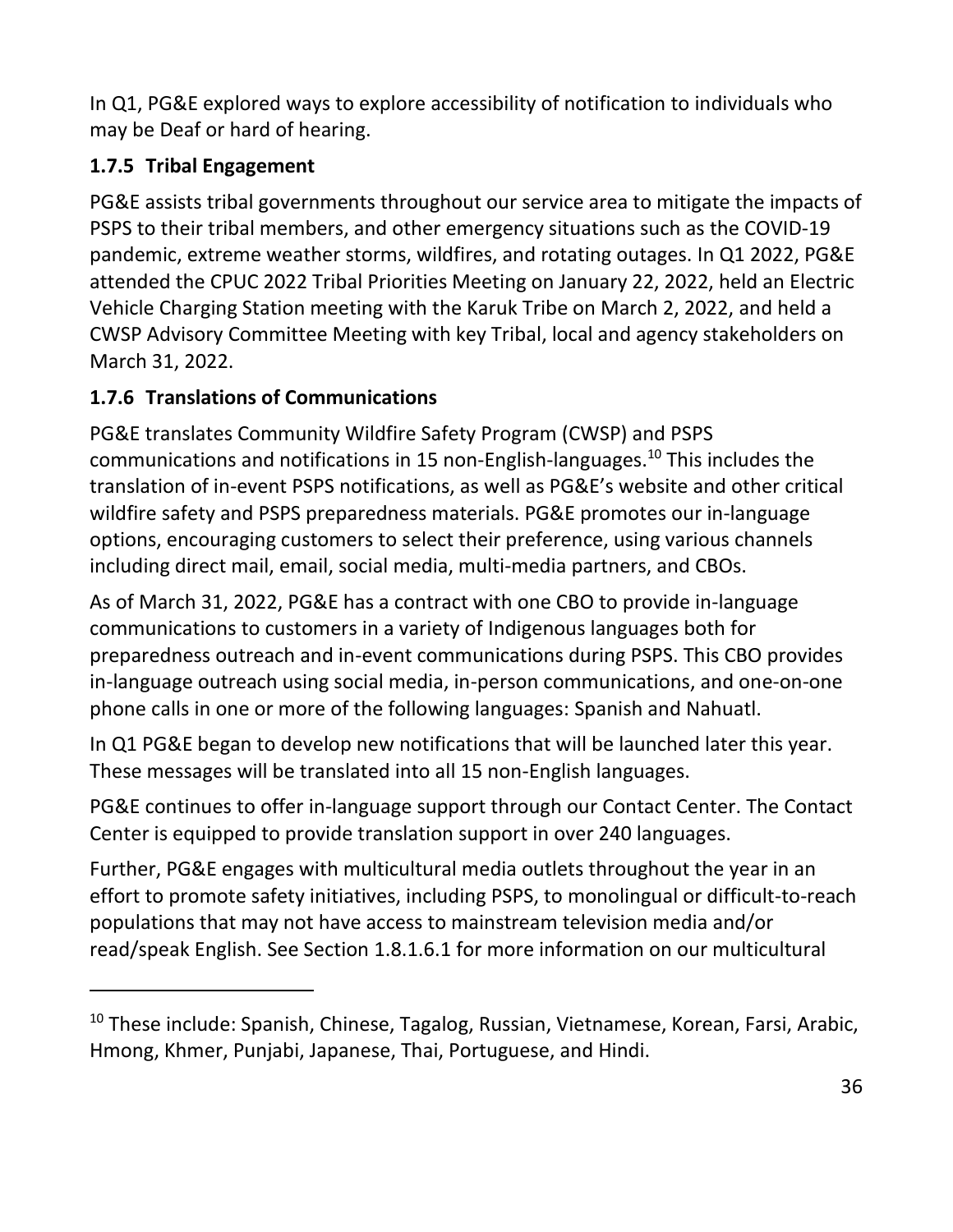media engagement.

## <span id="page-41-0"></span>**1.7.7 "Wildfire Safety Town Halls," Webinars and other Community Events**

PG&E hosts interactive virtual safety town halls where customers can learn about our work to prevent wildfires, hear about emergency preparedness activities they can do, get answers to their questions, and provide feedback to PG&E executives on our wildfire prevention plans and PSPS initiatives. Additionally, PG&E holds webinars for our customers and communities to help them prepare for emergencies. PG&E hosts and/or participates in community events focused on AFN customers, including AFN targeted webinars and participation in virtual meetings hosted by CBOs and state agencies (IHSS/Regional Centers).

In 2022, the format and timing of community events will depend on the public health safety protocols related to COVID-19. When it becomes safe for our customers, communities, and employees to gather, PG&E will review the potential to resume inperson events, based on state and local health guidance.

[Table 10](#page-41-1) summarizes our targeted outreach in Q1 2022. [Table 11](#page-42-0) summarizes our PSPS Safety Webinars, Regional Working Meetings, and Wildfire Webinars in Q1 2022.

<span id="page-41-1"></span>

| <b>Date</b>          | <b>Summary of Outreach and</b><br><b>Engagement</b>                                        | <b>Audience/County</b>                                              |
|----------------------|--------------------------------------------------------------------------------------------|---------------------------------------------------------------------|
| January 19, 2022     | <b>Undergrounding Advisory Group</b>                                                       | Key stakeholders and industry<br>experts                            |
| February 14,<br>2022 | <b>Wildfire Mitigation Plan Update</b><br>for CA State Senate and<br><b>Assembly Staff</b> | California State Legislature<br><b>Staff</b>                        |
| March 9, 2022        | <b>Undergrounding Advisory Group</b>                                                       | Key stakeholders and industry<br>experts                            |
| March 29, 2022       | CWSP Webinar for U.S.<br><b>Congressional Staff</b>                                        | U.S. Congressional Staff                                            |
| March 29, 2022       | <b>Enhanced Powerline Safety</b><br><b>Settings Webinar</b>                                | <b>Hospital Council and hospitals</b><br>across PG&E's service area |
| March 31, 2022       | <b>CWSP Advisory Committee</b>                                                             | Key tribal, local and agency<br>stakeholders                        |

#### **Table 10. Summary of Targeted Outreach Conducted in Q1 2022**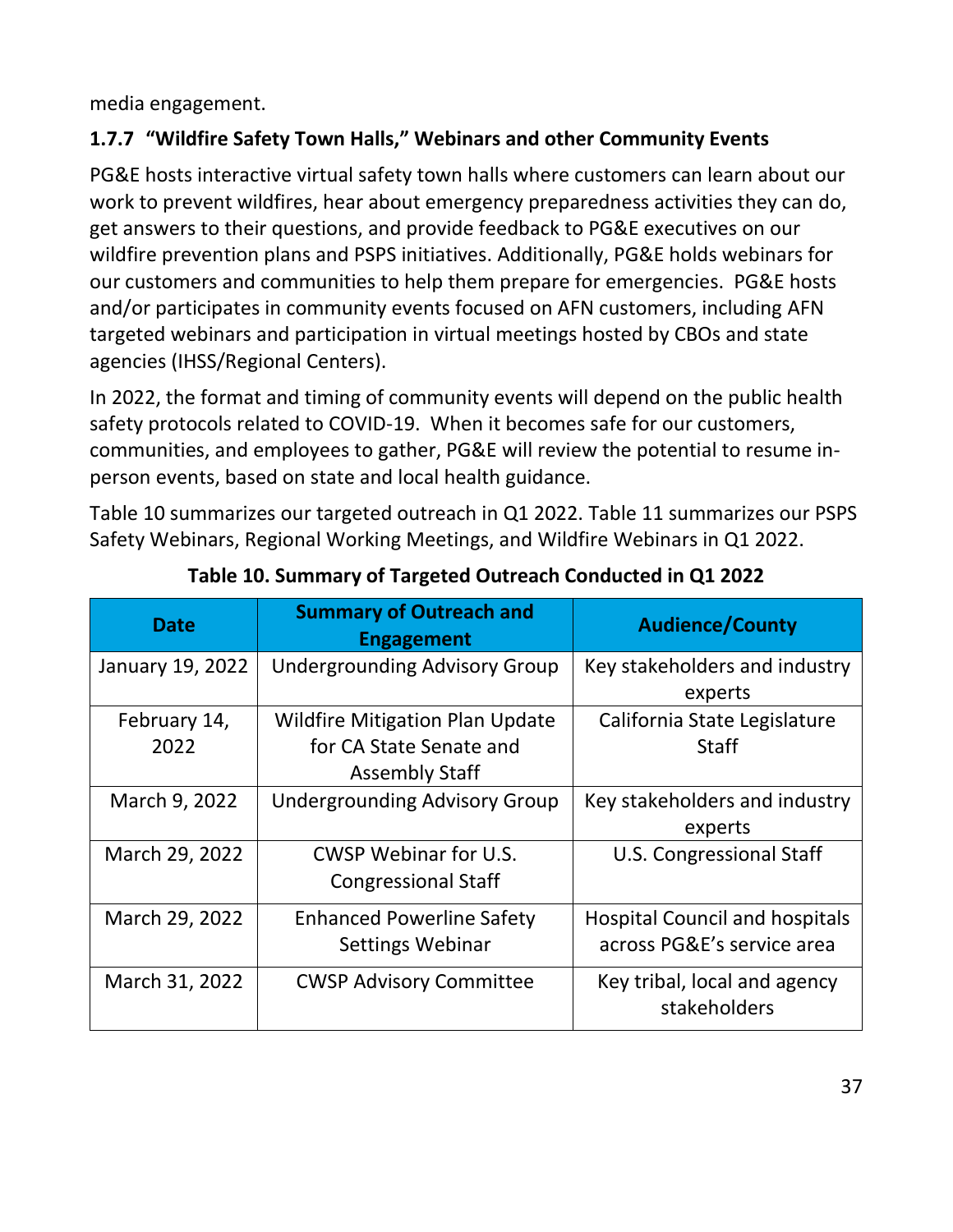| <b>Date</b>      | <b>Event</b>                              | <b>Audience/County</b>            |
|------------------|-------------------------------------------|-----------------------------------|
| January 20, 2022 | <b>CPUC 2022 Tribal Priorities</b>        | <b>CPUC</b>                       |
| February 23,     | <b>PG&amp;E PSPS Performance Briefing</b> | <b>CPUC</b>                       |
| 2022             | for CPUC                                  |                                   |
| February 24,     | <b>Pre-Wildfire Mitigation</b>            | <b>CPUC</b>                       |
| 2022             | Plan/General Rate Case Filing             |                                   |
|                  | <b>Briefing for California Public</b>     |                                   |
|                  | <b>Utilities Commission</b>               |                                   |
|                  | <b>Commissioner Alice Busching</b>        |                                   |
|                  | <b>Reynolds Staff</b>                     |                                   |
| March 2, 2022    | Post-Wildfire Mitigation                  | <b>CPUC</b>                       |
|                  | Plan/General Rate Case Filing             |                                   |
|                  | <b>Briefing for California Public</b>     |                                   |
|                  | <b>Utilities Commission</b>               |                                   |
|                  | <b>Commissioner Darcie Houck Staff</b>    |                                   |
| March 2, 2022    | <b>Safety Town Hall</b>                   | <b>Fresno County</b>              |
| March 3, 2022    | Post-Wildfire Mitigation                  | <b>CPUC</b>                       |
|                  | Plan/General Rate Case Filing             |                                   |
|                  | <b>Briefing for California Public</b>     |                                   |
|                  | <b>Utilities Commission</b>               |                                   |
|                  | <b>Commissioners Clifford</b>             |                                   |
|                  | Rechtschaffen, Genevieve                  |                                   |
|                  | Shiroma Staff                             |                                   |
| March 9, 2022    | Safety Town hall                          | <b>Kern County</b>                |
|                  |                                           | <b>Stanislaus and San Joaquin</b> |
| March 23, 2022   | <b>Safety Town Hall</b>                   | County                            |
| March 23, 2022   | <b>Regional Working Group</b>             | <b>Central Valley</b>             |
| March 23, 2022   | <b>Regional Working Group</b>             | North Valley/Sierra               |
| March 24, 2022   | <b>Regional Working Group</b>             | <b>North Coast</b>                |
| March 24, 2022   | <b>Regional Working Group</b>             | South Bay/Central Coast           |
| March 25, 2022   | <b>Regional Working Group</b>             | <b>Bay Area</b>                   |
| March 30, 2022   | <b>CWSP Webinar</b>                       | <b>Butte and Plumas County</b>    |

# <span id="page-42-0"></span>**Table 11. CPUC Meetings, PSPS Wildfire Safety Town Halls, and Regional Webinars**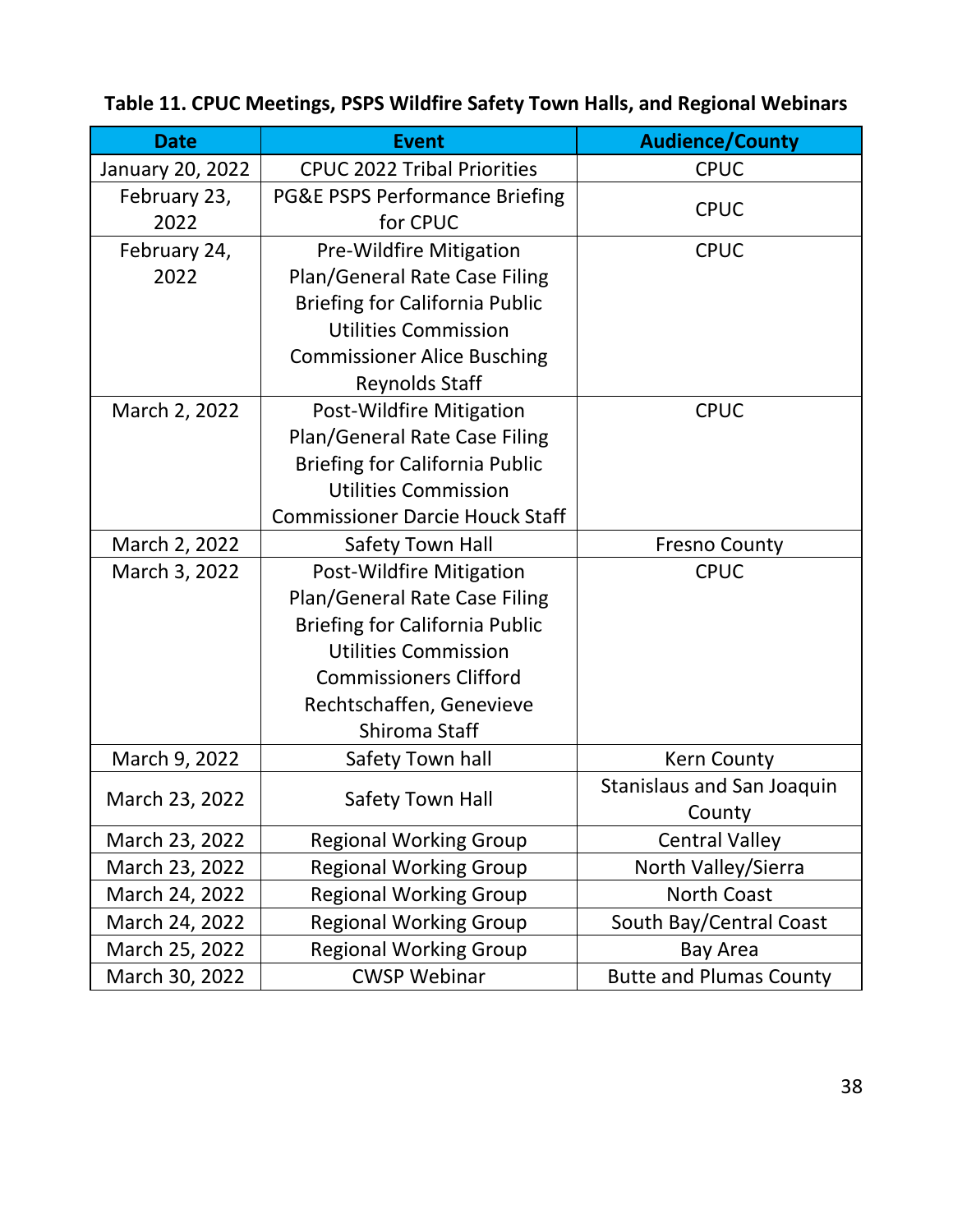## <span id="page-43-0"></span>**1.8 PSPS Activation (During – Emergency Operation Center Activated)**

# <span id="page-43-1"></span>**1.8.1 In-Event PSPS Customer Communications**

PG&E will continue to use all communication channels available during PSPS, including direct-to-customer notifications sent via phone, text, and email, which will be supplemented by website, call-center support, media engagement (multi-cultural news outlets, earned and paid media, social media), and collaboration with Public Safety Partners and CBOs. Using the multi-channel communication approach enables PG&E to notify and engage with potentially impacted public safety partners, critical facilities, MBL customers, SIV customers, all other customers, and the general public.

### **1.8.1.1 PSPS Notifications**

PG&E aims to share what we know about the weather and our equipment as soon as we can, keeping in mind weather conditions can be uncertain. Our goal, whenever the forecast will allow, is to send automated notifications (i.e., calls, texts, and emails) to potentially impacted customers two days ahead, one day ahead, just before shutting off power and when power is shutoff. PG&E will provide updates once the weather has passed until power has been restored. PG&E provided in detail our automated notifications in our 2022 Wildfire Mitigation Plan filed on February 25, 2022.

# **1.8.1.2 Doorbell Rings for MBL and Self-Identified Vulnerable (SIV) Customers**

In Q1 2022, PSPS did not occur during the quarter, and therefore, no doorbell rings for MBL and SIV customers were completed for PSPS. However, in Q1, PG&E revised the door hanger used during the doorbell ring process. The revisions include additional information regarding resources for AFN individuals.

### **1.8.1.3 Engagement with Paratransit Agencies**

In accordance with D.21-06-034, PG&E provides proactive notifications and impacted ZIP Code information to paratransit agencies that may serve all the known transit- or paratransit-dependent persons that may need access to a CRCs during PSPS. In Q1 2022, PSPS did not occur during the quarter, and therefore, proactive notifications and impacted ZIP Code information was not provided to paratransit agencies. However, PG&E surveyed our accessible transportation contacts regarding their capabilities during a PSPS. PG&E continues to explore opportunities to expand access to accessible transportation during PSPS.

### **1.8.1.4 PG&E Contact Center Operations**

PG&E operates three contact centers that provide 24/7 emergency live agent service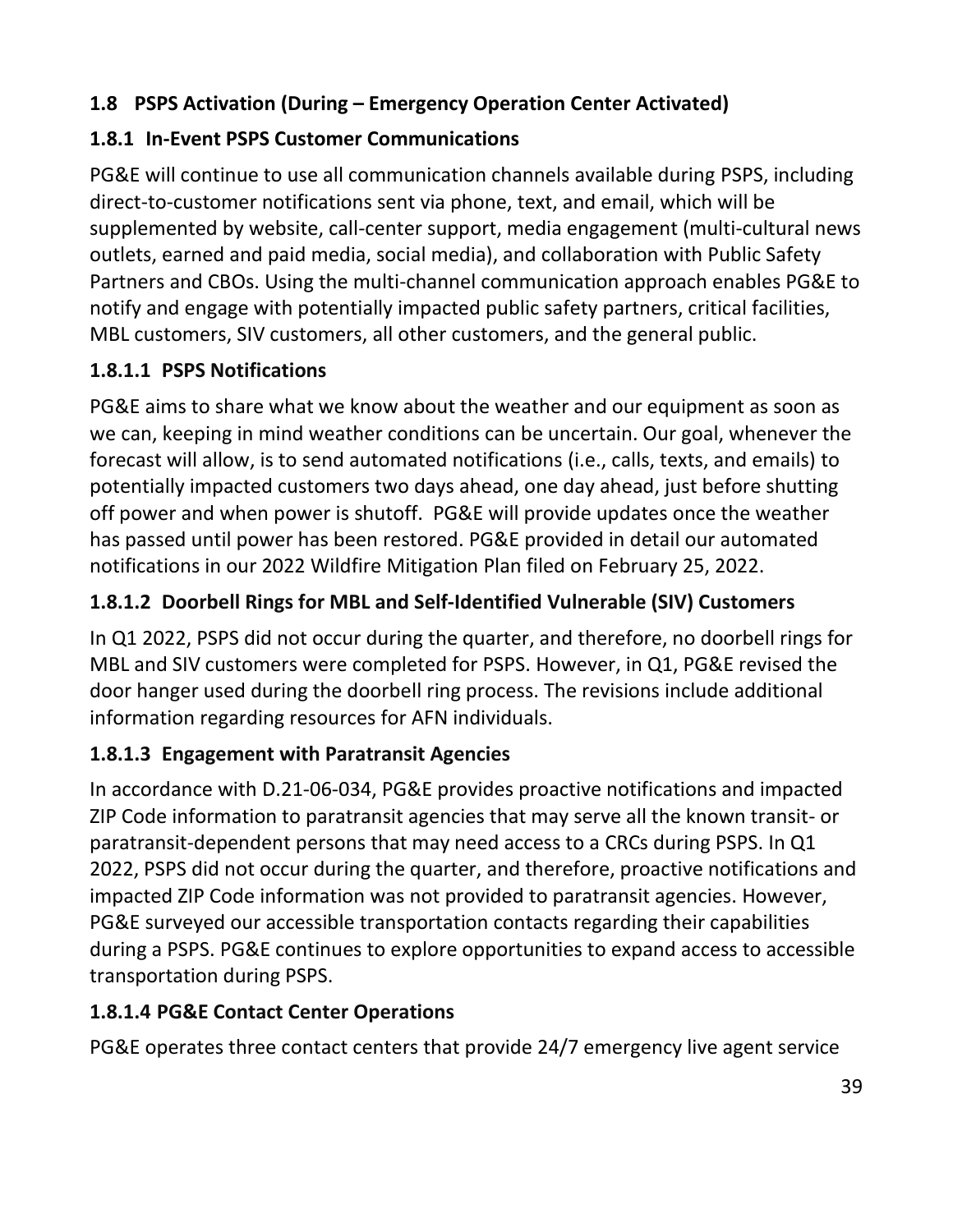for customers to report emergencies and obtain PSPS-related updates, as needed. As an option for in-language support, our PSPS webpage directs customers to call our contact centers. PG&E's contact centers continue to be equipped to provide translation support in over 240 languages including 10 Indigenous languages.

In Q1 2022, PSPS did not occur during the quarter, and therefore, we do not have any contact center-related metrics associated with Q1 2022 for PSPS. PG&E will provide contact center-related metrics associated with PSPS if applicable in future quarterly progress reports.

### **1.8.1.5 Website**

PG&E remains committed to the continuous improvement of its websites to better meet the diverse needs of our customers. In Q1 2022, PG&E completed the following PSPS-related improvements to our website:

• Added new language to the CRC website to increase awareness of the accessible transportation resources available to customers to reach a CRC.

### **1.8.1.6 Media**

PG&E engages with the media, including multi-cultural news organizations, issuing press releases, augmenting paid advertising, issuing radio advertisements, conducting live streaming news conferences with ASL translators, taking part in media interviews, and, when available, running paid advertising on radio and digital channels. In turn, these media organizations may provide communications on the radio, broadcast, tv, and online. In 2022, we plan to share more translated infographics with our media partners to post on their social media channels.

To serve non-English speaking customers, PG&E engages with over 150 multicultural media outlets throughout the year to promote safety initiatives, including PSPS, to monolingual or difficult-to-reach populations that may not have access to mainstream television media and/or read/speak English.

PG&E shares news releases and coordinates interview opportunities with media outlets to help educate non-English speaking customers on various PG&E programs, including the CWSP, PSPS, emergency preparedness, public safety, consumer protections, and income qualified programs. PG&E also schedules media visits with these organizations to discuss other partnership opportunities (e.g., Public Service Announcements, advertising, event sponsorships).

PG&E also staffs bilingual and multilingual employees to serve in the EOC supporting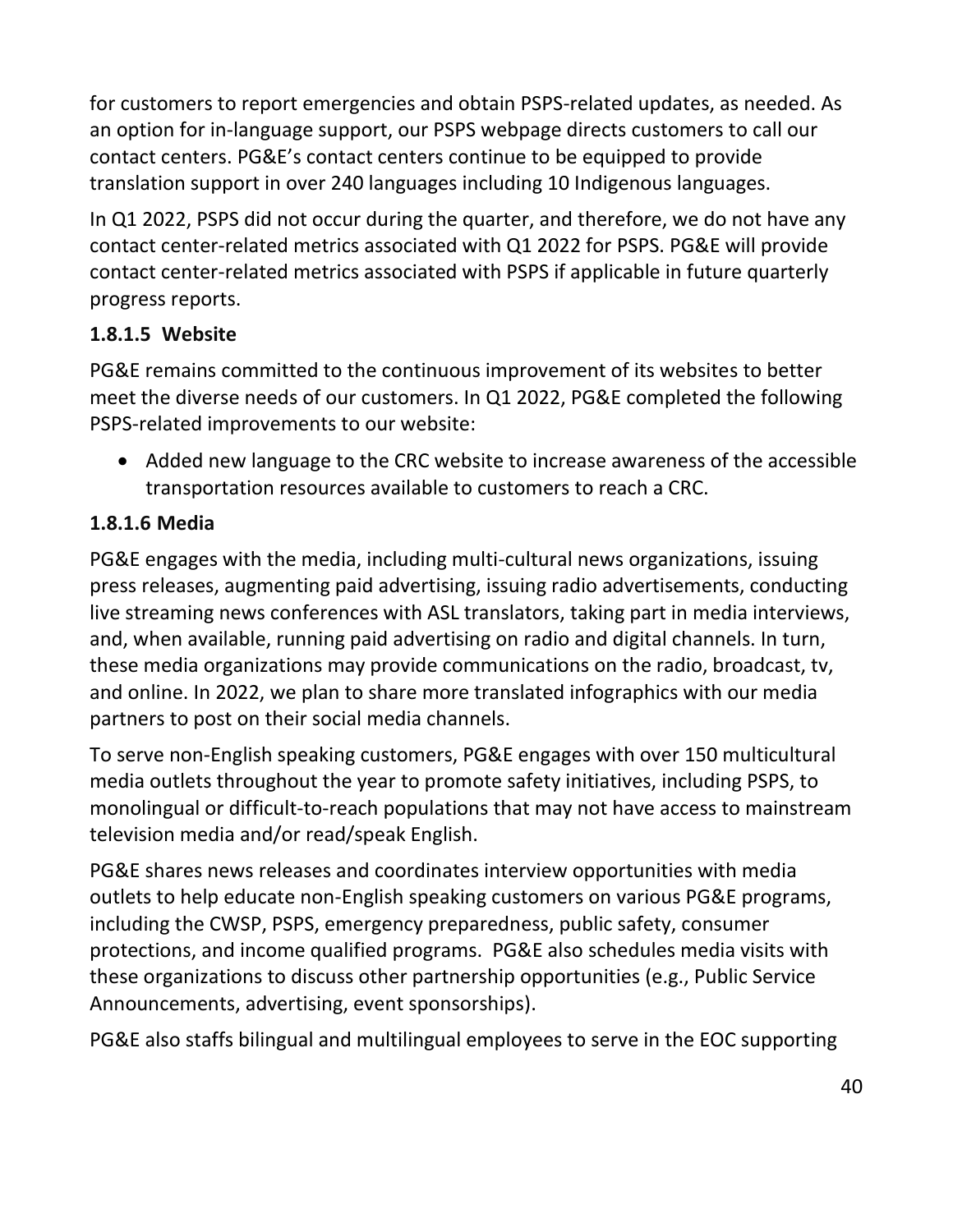the PIO multimedia engagement function. These employees provide urgent translation support, such as verification and approval of ad hoc written translations during emergencies. These staff assist PG&E with avoiding delays that can occur when engaging outside vendors for translation needs during an PSPS.

# <span id="page-45-1"></span>**1.8.1.6.1 Multicultural Media Engagement**

In addition to the general media engagement described above, PG&E is focused on enhancing coordination with multi-cultural media organizations. PG&E currently has a partnership with 34 multi-cultural media organizations that provide information inlanguage through multiple outlets. PG&E plans to host in-language PSPS webinars with our multicultural media partners. [Table 12](#page-45-0) summarizes our multi-cultural media engagement activities.

<span id="page-45-0"></span>

| <b>Month</b>      | <b>Summary of Multi-Cultural Media Engagement Activities</b>        |  |  |
|-------------------|---------------------------------------------------------------------|--|--|
| January 2022      | • Reviewed year-end report data submitted by participating          |  |  |
|                   | multicultural media partners for process improvement purposes.      |  |  |
|                   | • Confirmed budget for this year's PSPS Multicultural Media         |  |  |
|                   | Engagement campaign.                                                |  |  |
| February 2022     | • Identified potential multicultural media partners for this year's |  |  |
|                   | engagement campaign as well as a PSPS multicultural radio           |  |  |
|                   | campaign which would run from March 15 to end of Q2.                |  |  |
|                   | Began initial conversation with targeted multicultural media        |  |  |
|                   | partners to learn more about their capability in supporting this    |  |  |
|                   | year's campaign.                                                    |  |  |
| <b>March 2022</b> | • Launch PSPS multicultural radio campaign with 11 radio stations   |  |  |
|                   | in HFTD. It focuses on 211 and MBL in March and April               |  |  |
|                   | • Sent out invitation for campaign information session which is set |  |  |
|                   | for April 20, 2022.                                                 |  |  |

# **1.8.1.6.2 Social Media**

PG&E regularly provides customer preparedness resources through our official social media channels, including Twitter, Facebook, Instagram, and Nextdoor. As of March 31, 2022, PG&E holds contracts with 34 multicultural media partners and one CBO to assist with in-language communications and share our social media posts before and during PSPS. In Q1 2022, PG&E shared 20 general emergency preparedness-related messages across its social medias.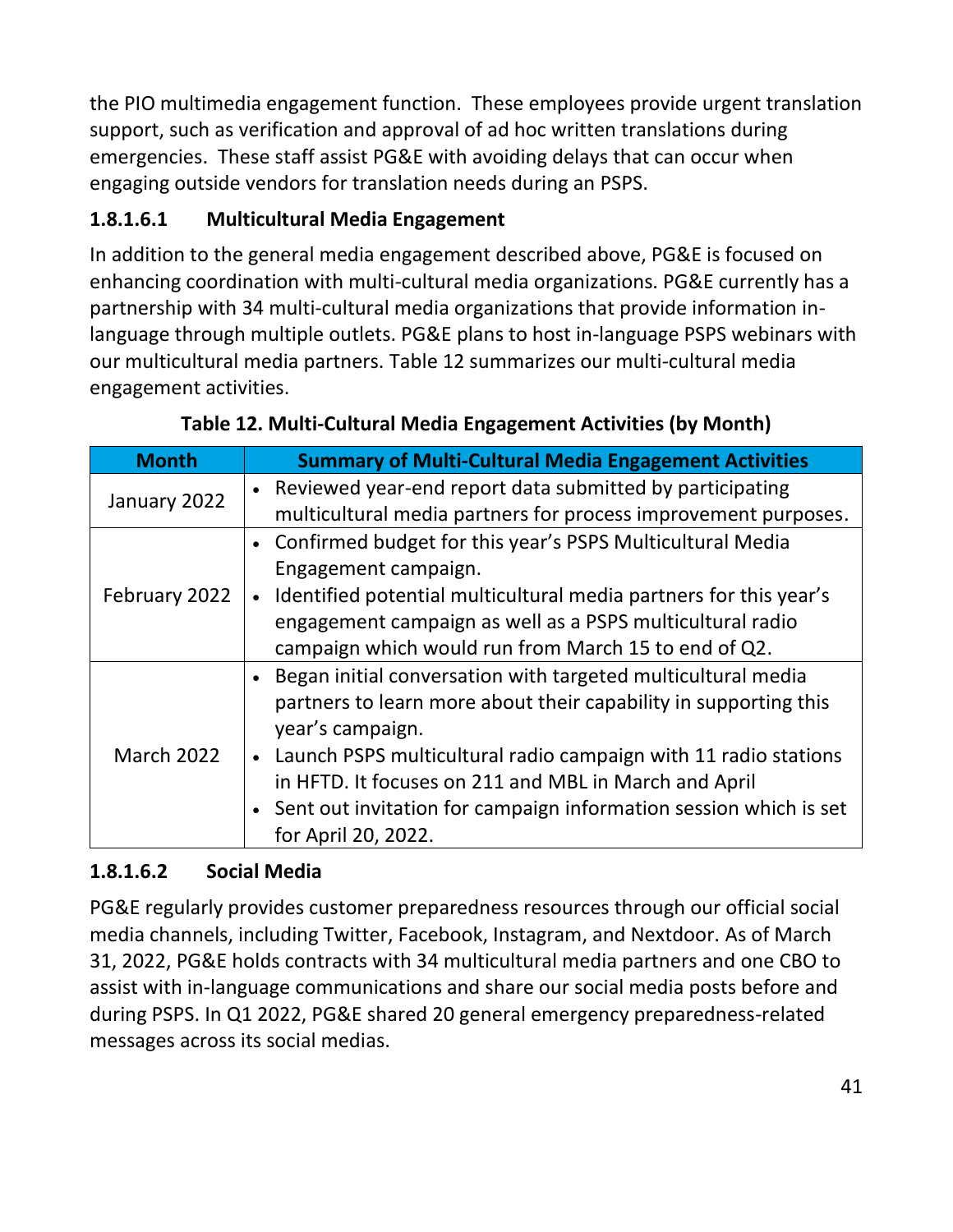# **1.8.1.6.3 Paid Media/Advertising**

To supplement PG&E's outreach efforts during PSPS, PG&E runs PSPS emergency messages to reach customers via paid media channels, when/where channels are available. PG&E purchases a combination of English and in language radio ads, as well as digital banners in English and multiple languages based on targeted ZIP Codes.

In Q1 2022, PSPS did not occur during the quarter, and therefore, PG&E did not run any PSPS emergency messages via paid media channels.

# <span id="page-46-0"></span>**1.8.2 Community Resource Centers (CRCs)**

To minimize impacts during PSPS, PG&E opens CRCs in potentially impacted counties and tribal communities. CRCs provide customers and residents a safe location to meet their basic power needs, such as charging medical equipment and electronic devices.

In Q1 2022, PSPS did not occur during the quarter, and therefore, no CRCs were deployed for PSPS.

To support CRC readiness for disabled people, PG&E completed ADA reviews at all indoor CRC sites in coordination with local government agency partners and tribes to identify appropriate CRC locations. From these site reviews, we selected ADA-friendly sites and invested in site improvements to comply with ADA requirements for not only CRC use but for the betterment of the community year-round. In 2022, we continue to conduct site reviews on potential additional CRC locations identified by local county governments and tribes, and make improvements as needed. In Q1 2022, PG&E completed seven CRC ADA reviews. As of March 31, 2022, PG&E has secured 393 event-ready sites, which include 112 indoor sites and 281 outdoor sites.

PG&E will continue site reviews and improvements at additional CRC sites as needed in 2022. In accordance with D.21-06-034, PG&E will file an updated CRC plan (for both fixed facility and mobile locations) within the 2022 Pre-Season Report no later than July 1, 2022.

### <span id="page-46-1"></span>**1.9 Recovery (After – Power has been restored)**

#### <span id="page-46-2"></span>**1.9.1 After Action Reviews and Reports**

The AAR process described in detail in our 2022 AFN Plan was not used for PSPS in Q1 2022 as PSPS did not occur during the quarter.

### <span id="page-46-3"></span>**1.9.2 Lessons Learned and Feedback**

Based on feedback from agencies, CBOs, critical facilities, and customers on the 2021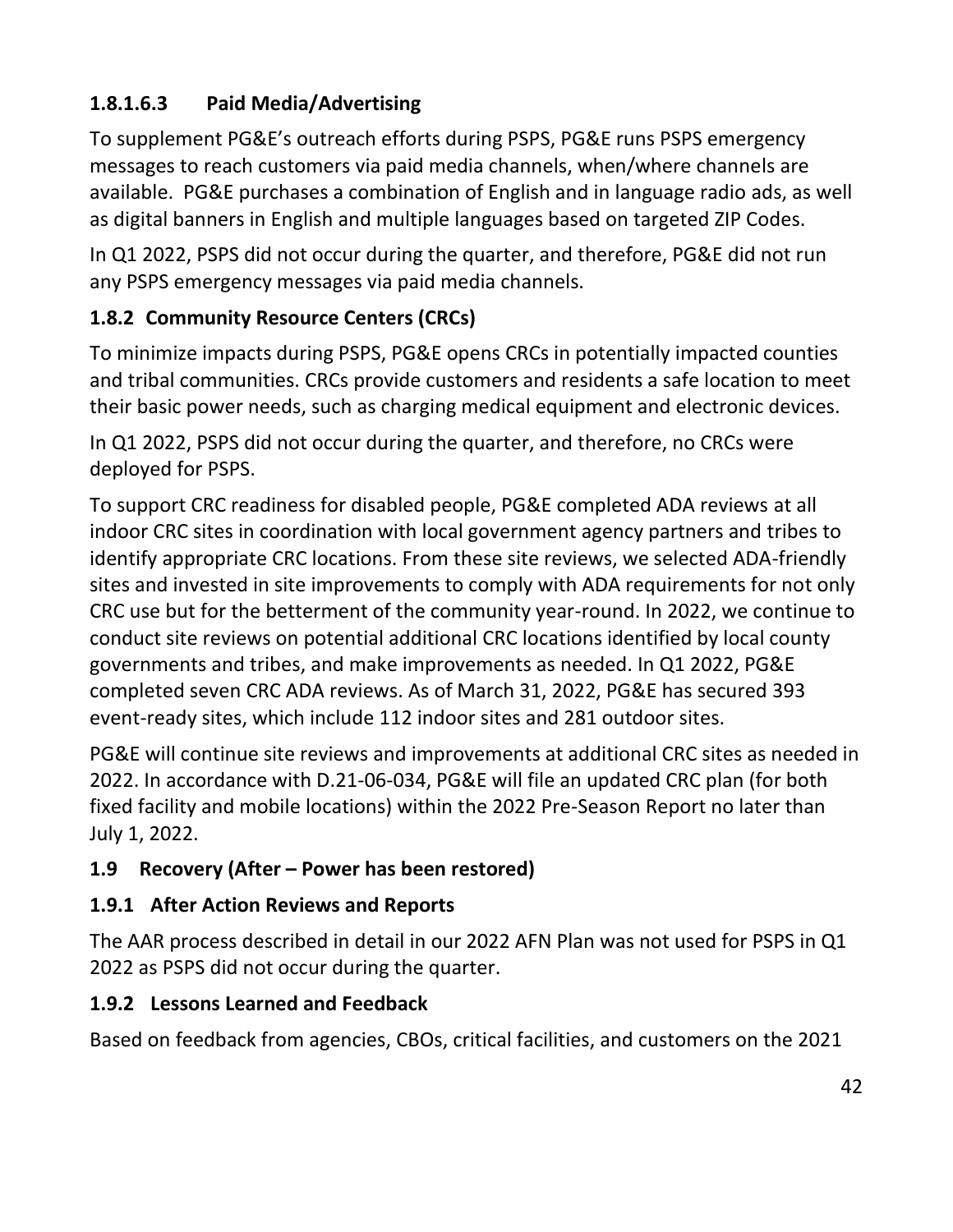PSPS season, PG&E focused our efforts in Q1 2022 on the following key initiatives to inform and enhance outreach efforts or prioritize improvements:

- Accessible Transportation
- Accessible Communication
- Outreach and Education

These initiatives will also be a focus point in Q2 and progress will be shared in the Q2 AFN Progress Report.

PG&E will continue to apply best practices and leverage lessons learned from our 2021 customer outreach experience. PG&E supports a collaborative, data driven process to define the most effective and appropriate outreach and in language translation requirements.

### <span id="page-47-0"></span>**1.9.3 Customer Surveys**

PG&E concluded the 2021 Post-Season Outreach Effectiveness Survey on Jan 13, 2022. Results were reported in Appendix F of PG&E's 2022 AFN Plan for PSPS Support filed on January 31, 2022.

PG&E did not conduct PSPS post-event surveys in Q1 2022 as PSPS did not occur during the quarter.

PG&E will continue customer research via surveys as well as other research methodologies to identify areas for improvement, apply best practices, and leverage lessons learned.

#### <span id="page-47-1"></span>**CONCLUSION**

PG&E will continue to provide a quarterly update regarding its progress towards meeting our 2022 AFN Plan and the impact of our efforts to support the AFN and vulnerable population during PSPS to help the CPUC understand where future gaps in addressing this population before, during, and after PSPS exists.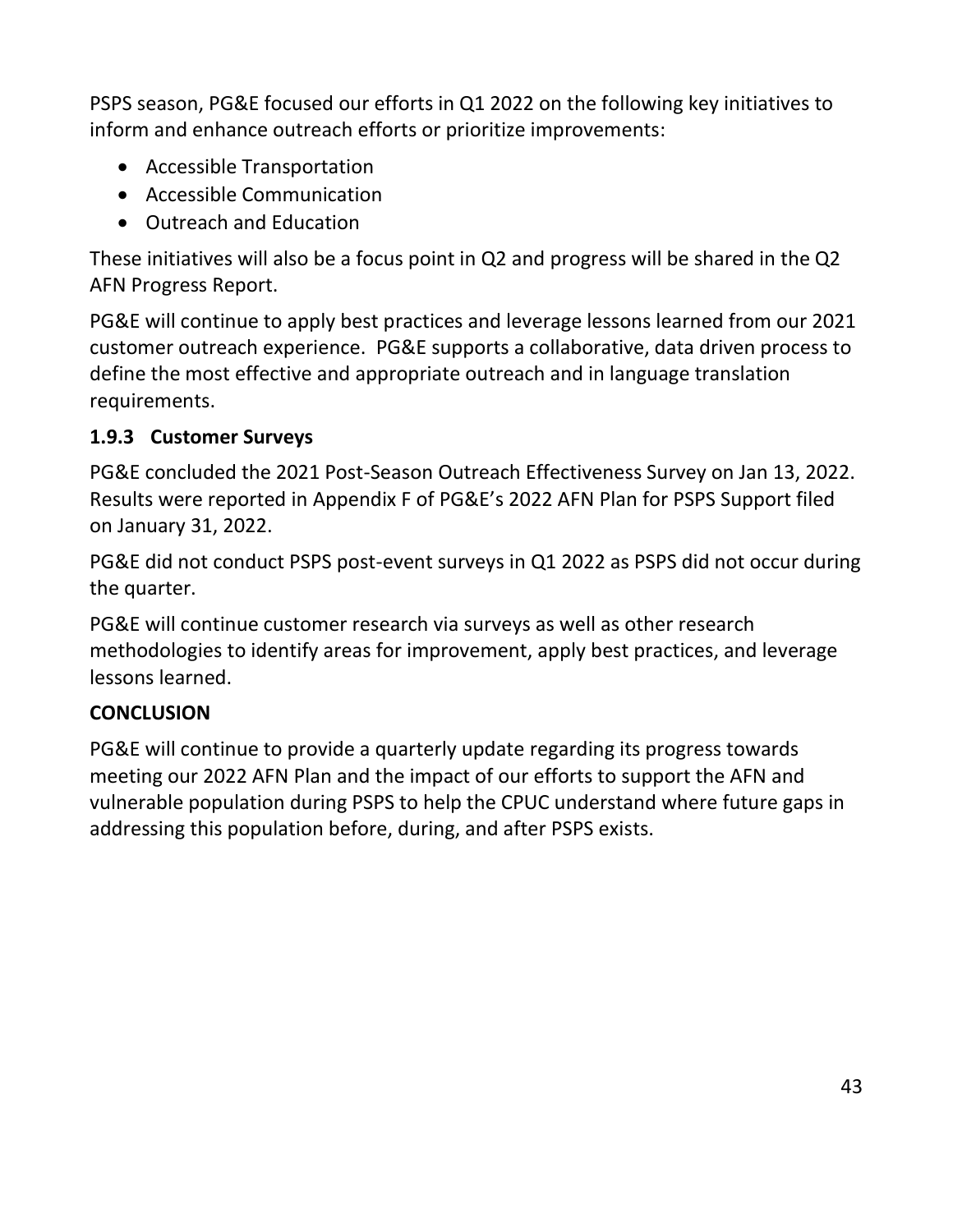#### **APPENDIX A – AFN COLLABORATIVE COUNCIL**

<span id="page-48-0"></span>

| <b>First</b> | Last         | <b>Organization</b>                     | <b>Title</b>                       |
|--------------|--------------|-----------------------------------------|------------------------------------|
| Aaron        | Carruthers   | <b>State Council on Developmental</b>   | <b>Executive Director</b>          |
|              |              | Disabilities (SCDD)                     |                                    |
| Andy         | Imparato     | Disabilities Rights California          | <b>Executive Director</b>          |
|              |              | <b>CPUC</b>                             | Public Utilities Regulatory Sr.    |
| Anne         | <b>Kim</b>   |                                         | Analyst                            |
|              |              |                                         | <b>Executive Director</b>          |
| Christina    | <b>Mills</b> | <b>CFILC</b>                            |                                    |
|              |              | <b>CPUC</b>                             | <b>Public Utilities Regulatory</b> |
| James        | Cho          |                                         | Program Manager                    |
| Karen        | Mercado      | <b>Disability Rights California</b>     | <b>Executive Assistant</b>         |
| Susan        | Hernderson   | Disabilities Rights Education & Defense | <b>Executive Director</b>          |
|              |              | Fund                                    |                                    |
|              |              |                                         | Chief, Office of Access and        |
| Vance        | Taylor       | Cal OES                                 | <b>Functional Needs</b>            |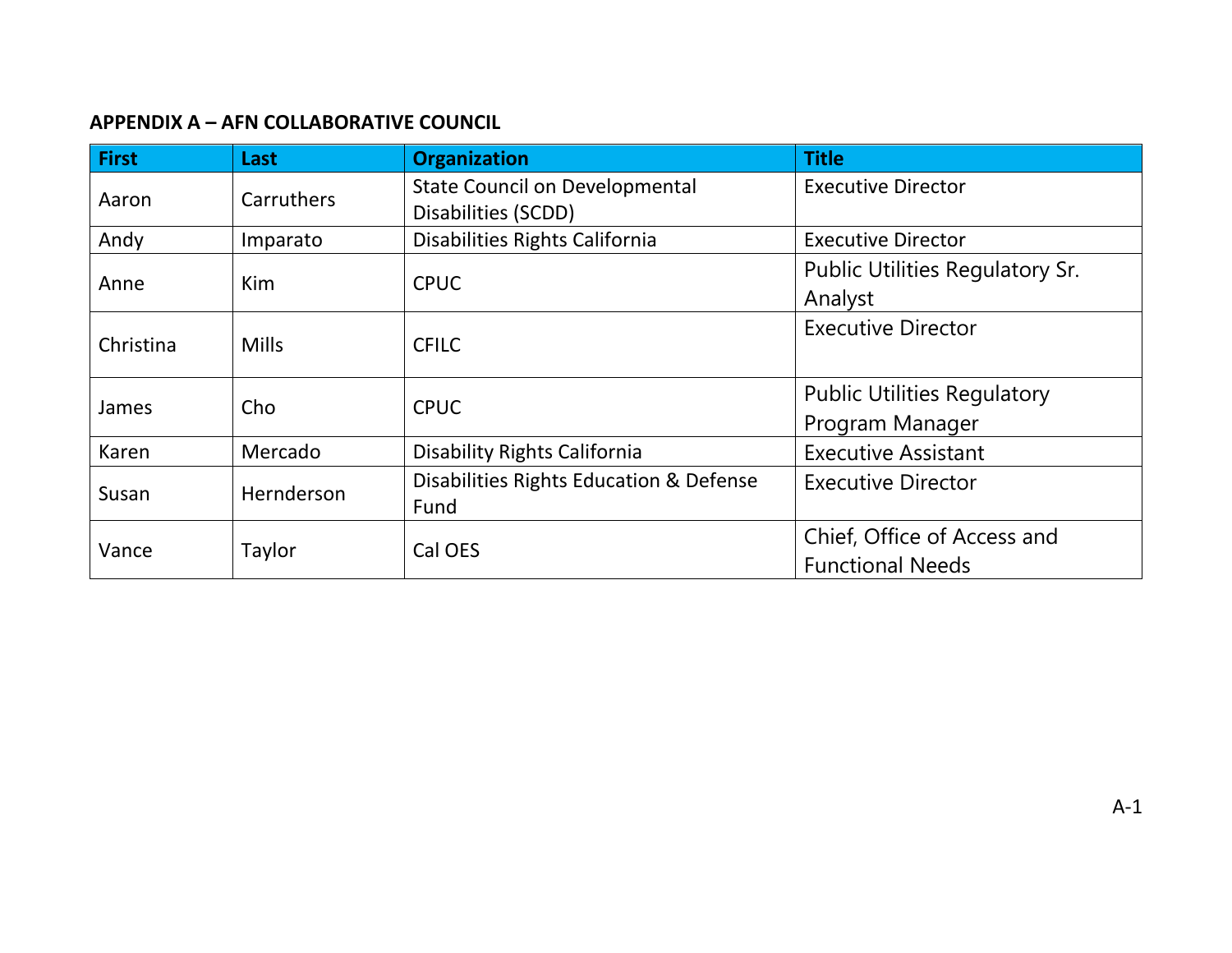#### **APPENDIX B – STATEWIDE JOINT IOU AFN ADVISORY COUNCIL PARTICIPANTS**

<span id="page-49-0"></span>

| <b>First</b>  | Last            | <b>Organization</b>                                                      | <b>Title</b>                                               |
|---------------|-----------------|--------------------------------------------------------------------------|------------------------------------------------------------|
| Kelly         | <b>Brown</b>    | 211                                                                      | Director, Interface 2-1-1                                  |
| Hewitt        | Matanari        | Alta California Regional Center                                          | <b>Emergency Response Coordinator</b>                      |
| <b>Tracey</b> | Singh           | <b>American Red Cross</b>                                                | <b>Pacific Division Disability Integration</b><br>Advisor  |
| James         | Collins         | CA Council of the Blind                                                  | <b>Community Educator</b>                                  |
| <b>Rick</b>   | Yrigoyen        | CA Department of Social Services Adult<br><b>Program Division - CDSS</b> | <b>Staff Services Manager</b>                              |
| Ally          | <b>Bartz</b>    | CA Department of Social Services Adult<br><b>Program Division - CDSS</b> | unknown                                                    |
| Mark          | LaBeau          | CA Indian Rural Health Board (CIRHB)                                     | <b>CEO</b>                                                 |
| Sutep         | Laohavanich     | California Department of Aging (CDA)                                     | Program Director                                           |
| Adam          | Willoughby      | California Department of Aging (CDA)                                     | Asst. Director of Legislation and Public<br><b>Affairs</b> |
| <b>Tamara</b> | Rodriguez       | <b>California Department of Development</b><br>Services (DDS)            | Officer, Emergency Preparedness &<br>Response              |
| Rose          | Samaniego       | California Department of Development<br>Services (DDS)                   | <b>Community Program Specialist III-FHA</b><br>Supervisor  |
| Seneca        | St. James       | California Department of Development<br>Services (DDS)                   | <b>Community Program Specialist III</b>                    |
| John          | <b>Barnett</b>  | California Department of Social Services (DSS)                           | Manager, Response and Redirect Unit                        |
| Joanne        | <b>Brandani</b> | California Department of Social Services (DSS)                           | Deputy Chief, Disaster Services<br><b>Branch</b>           |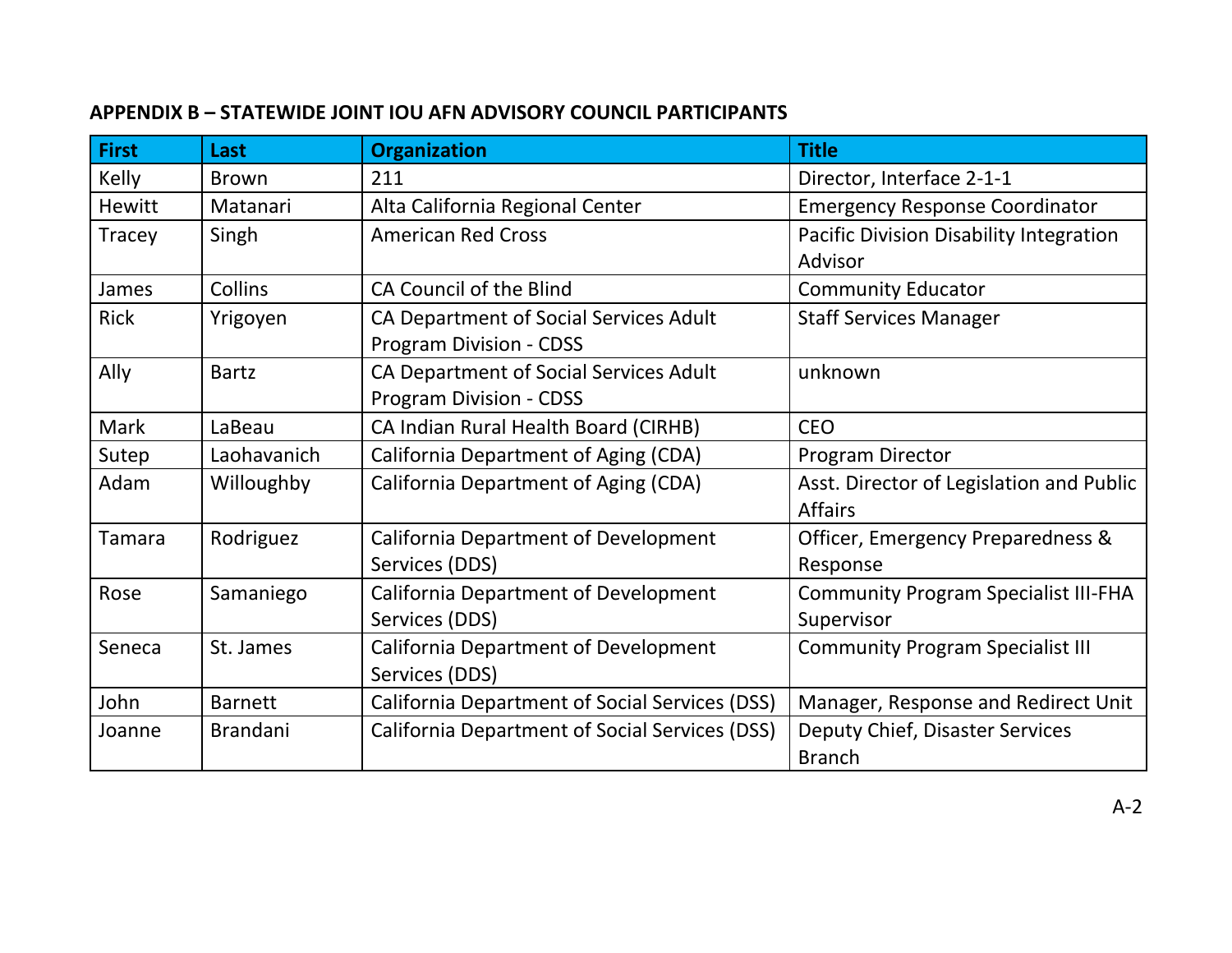| <b>First</b> | Last                   | <b>Organization</b>                                | <b>Title</b>                                |
|--------------|------------------------|----------------------------------------------------|---------------------------------------------|
| Michael      | <b>Butier</b>          | <b>California Department of Social Services</b>    | <b>Functional Assessment Service Team</b>   |
|              |                        | Disaster Unit (DSS)                                | Coordinator                                 |
| Kendall      | Skillicorn             | <b>California Department of Social Services</b>    | <b>Bureau Chief, Department Operations</b>  |
|              |                        | Disaster Unit (DSS)                                | <b>Bureau</b>                               |
| Bonny        | Wolf                   | <b>California Department of Social Services</b>    | Disaster Unit                               |
|              |                        | Disaster Unit (DSS)                                |                                             |
| Dan          | <b>Okenfuss</b>        | California Foundation for Independent Living       | <b>Public Policy Manager</b>                |
|              |                        | Centers (CFLIC)                                    |                                             |
| Elizabeth    | <b>Basnett</b>         | California Health & Human Services                 | <b>Assistant Secretary</b>                  |
| Annette      | Rogers                 | Central Valley Regional Center (CVRC)              | <b>Fresno NVRC Representative</b>           |
| Kay          | Chiodo                 | Deaf Link, Inc.                                    | <b>Chief Executive Officer</b>              |
| Dan          | Heller                 | Deaf Link, Inc.                                    | President                                   |
| Ana          | Acton                  | Department of Rehabilitation - DOR)                | Deputy Director Independent Living          |
|              |                        |                                                    | and Community Access Division               |
| June         | <b>Isaacson Kailes</b> | <b>Disability Policy Consultant</b>                | <b>Disability Policy Consultant</b>         |
| Lauren       | Giardina               | Disability Rights California (DRC)                 | <b>Executive Director Managing Attorney</b> |
| Mary Ellen   | Ittner                 | Keadjian                                           | <b>Senior Advisor</b>                       |
| Joseph       | Grounds                | Kern Regional Center (KERNRC)                      | <b>Emergency Response Coordinator</b>       |
| Yenter       | Tu                     | <b>No Barriers Communications</b>                  | <b>National Liaison</b>                     |
| Gabby        | Esharati               | North Los Angeles County Regional Center           | <b>Consumer Services Director</b>           |
| Fred         | Keplinger              | Redwood Coast Regional Center                      | <b>Emergency Management Coordinator</b>     |
| Larry        | Grable                 | Service Center for Independent Living - SCIL       | <b>Executive Director</b>                   |
| <b>Brian</b> | Weisel                 | <b>State Council on Developmental Disabilities</b> | <b>Legal Counsel</b>                        |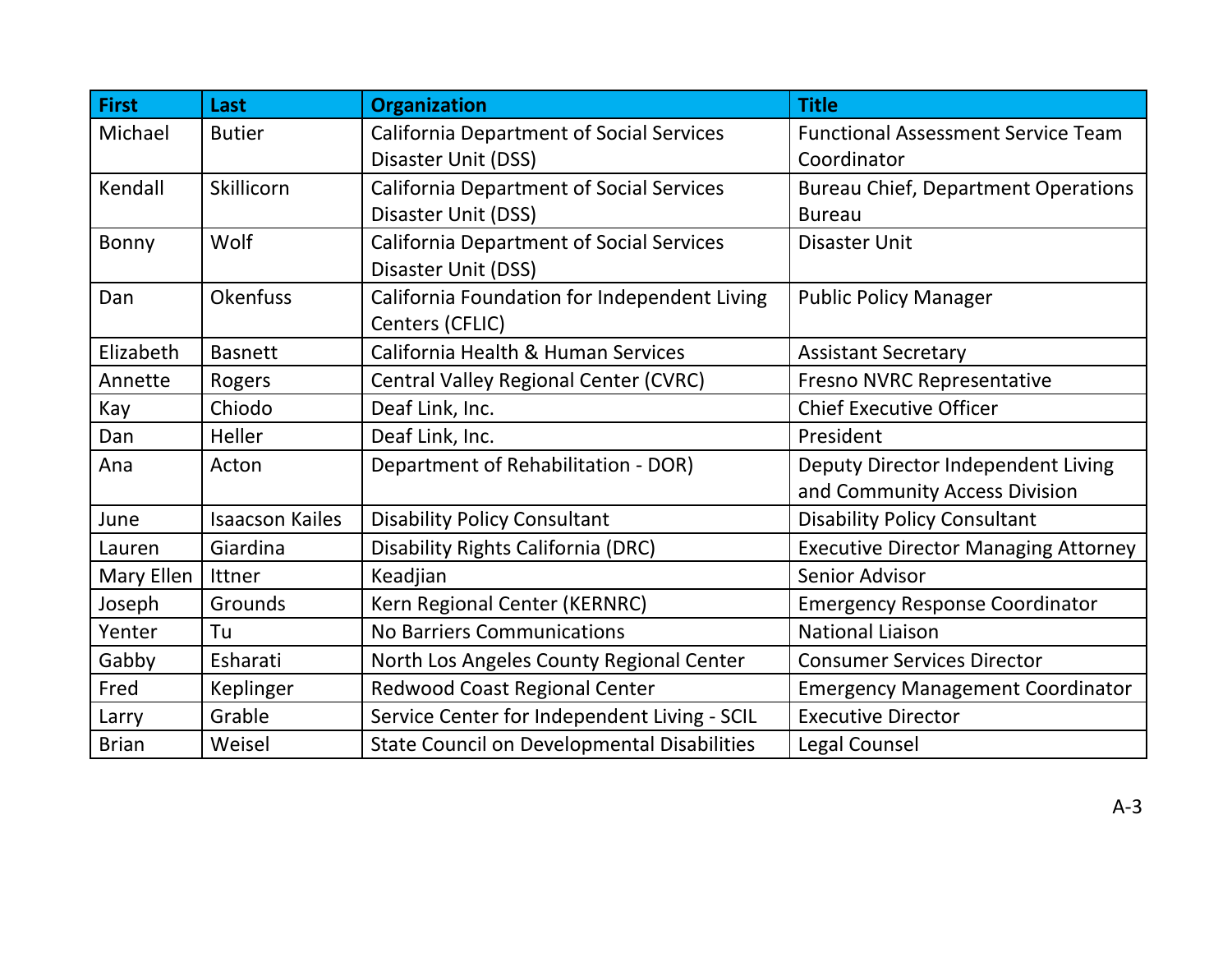## <span id="page-51-0"></span>**APPENDIX C – FOOD BANK RESOURCE PARTNERS**

<span id="page-51-1"></span>**[Table 13](#page-51-1)** below includes a list of food banks with active agreements with PG&E for PSPS.

| Table 13. Food Bank Resource Partnerships with PG&E |  |
|-----------------------------------------------------|--|
|-----------------------------------------------------|--|

| <b>Food Banks with Active Agreements for PSPS Support</b> |                                                               |  |
|-----------------------------------------------------------|---------------------------------------------------------------|--|
| $\mathbf{1}$                                              | Alameda County Community Food Bank                            |  |
| $\overline{2}$                                            | Amador Tuolumne Community Action Agency (ATCAA) Food Bank     |  |
| 3                                                         | Central California Food Bank                                  |  |
| 4                                                         | Community Action Agency of Butte County-North State Food Bank |  |
| 5                                                         | <b>Community Action Agency of Napa Valley</b>                 |  |
| 6                                                         | <b>Dignity Health Connected Living</b>                        |  |
| $\overline{7}$                                            | Food Bank of Contra Costa & Solano                            |  |
| 8                                                         | Food Bank of El Dorado County                                 |  |
| 9                                                         | Food For People                                               |  |
| 10                                                        | <b>Interfaith Council of Amador</b>                           |  |
| 11                                                        | Kings Community Action Organization                           |  |
| 12                                                        | <b>Merced County Food Bank</b>                                |  |
| 13                                                        | Nevada County Food Bank                                       |  |
| 14                                                        | Placer Food Bank                                              |  |
| 15                                                        | <b>Redwood Empire Food Bank</b>                               |  |
| 16                                                        | Second Harvest Food Bank of San Joaquin & Stanislaus          |  |
| 17                                                        | Second Harvest Food Bank of Santa Cruz County                 |  |
| 18                                                        | Second Harvest Food of Silicon Valley                         |  |
| 19                                                        | <b>SF Marin Food Bank</b>                                     |  |
| 20                                                        | The Resource Connection                                       |  |
| 21                                                        | <b>Yolo Food Bank</b>                                         |  |
| 22                                                        | <b>Yuba-Sutter Food Bank</b>                                  |  |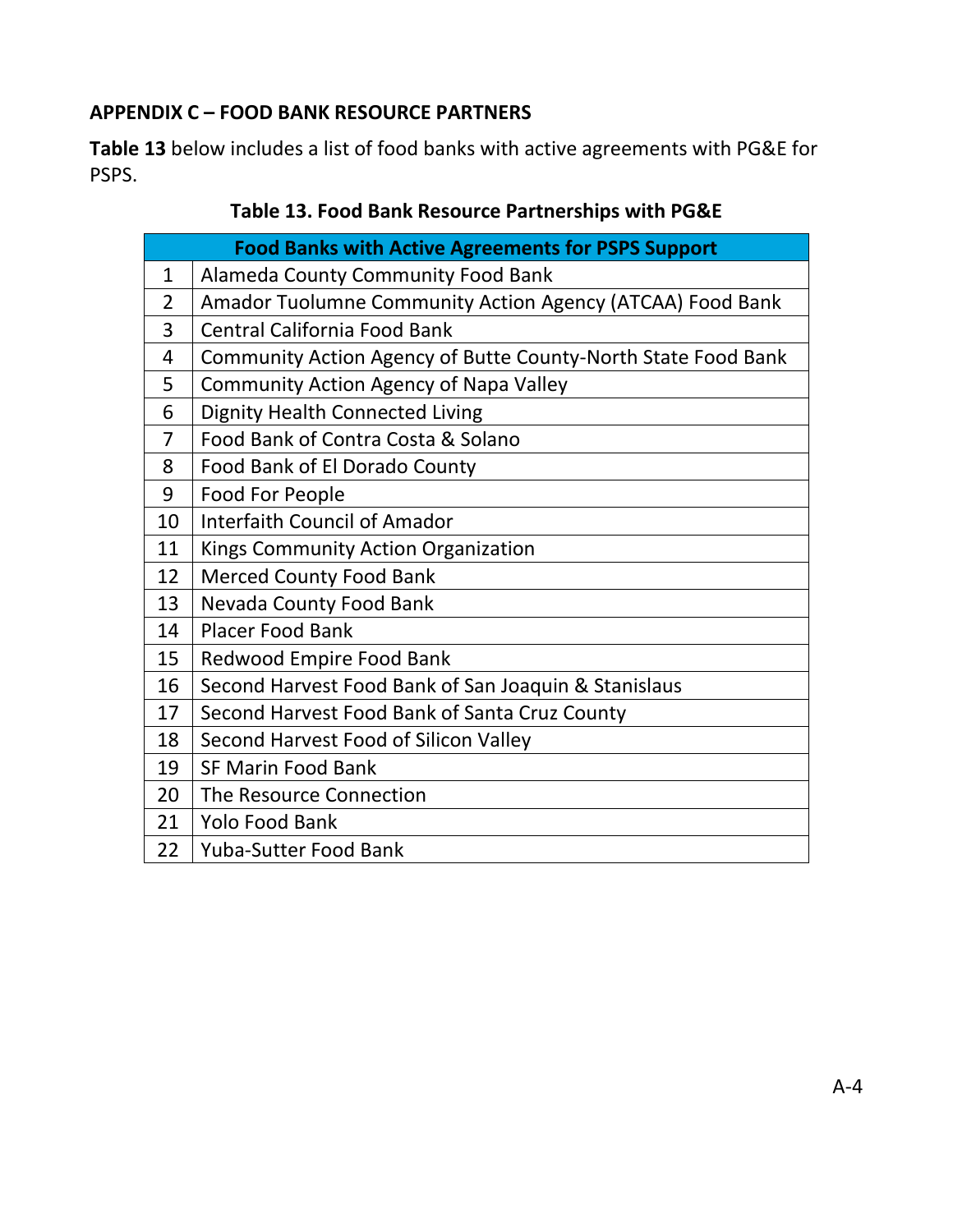#### <span id="page-52-0"></span>**APPENDIX D – MEALS ON WHEELS PARTNER ORGANIZATIONS**

<span id="page-52-1"></span>[Table 14](#page-52-1) below includes a list of Meals on Wheels organizations with active agreements with PG&E for PSPS support.

| <b>Meals on Wheels Organizations</b> |                                                       |  |
|--------------------------------------|-------------------------------------------------------|--|
|                                      | with Active Agreements for PSPS Support               |  |
| 1                                    | <b>Chico Meals on Wheels</b>                          |  |
| $\overline{2}$                       | <b>Clearlake Senior Center</b>                        |  |
| 3                                    | <b>Coastal Seniors</b>                                |  |
| 4                                    | <b>Common Ground Senior Services</b>                  |  |
| 5                                    | <b>Community Action Agency of Napa Valley</b>         |  |
| 6                                    | <b>Community Bridges</b>                              |  |
| $\overline{7}$                       | Council on Aging, Sonoma County                       |  |
| 8                                    | <b>Dignity Health Connected Living</b>                |  |
| 9                                    | <b>Gold Country Community Services</b>                |  |
| 10                                   | J-Sei                                                 |  |
| 11                                   | Lakeport Senior Center                                |  |
| 12                                   | Life ElderCare                                        |  |
| 13                                   | <b>Liveoak Senior Center</b>                          |  |
| 14                                   | Meals on Wheels Diablo Region                         |  |
| 15                                   | <b>Meals on Wheels Monterey Peninsula</b>             |  |
| 16                                   | <b>Meals on Wheels Solano County</b>                  |  |
| 17                                   | <b>Middletown Senior Center</b>                       |  |
| 18                                   | Passages                                              |  |
| 19                                   | Peninsula Volunteers                                  |  |
| 20                                   | Petaluma People Services                              |  |
| 21                                   | <b>Senior Coastsiders</b>                             |  |
| 22                                   | <b>Service Opportunity for Seniors</b>                |  |
| 23                                   | <b>Spectrum Community Services</b>                    |  |
| 24                                   | <b>Tehama County Community Action Agency</b>          |  |
| 25                                   | West Contra Costa Meals on Wheels                     |  |
| 26                                   | Agency on Aging, Area 4 (Yuba Sutter Meals on Wheels) |  |

# **Table 14. Meals on Wheels Partnerships with PG&E**